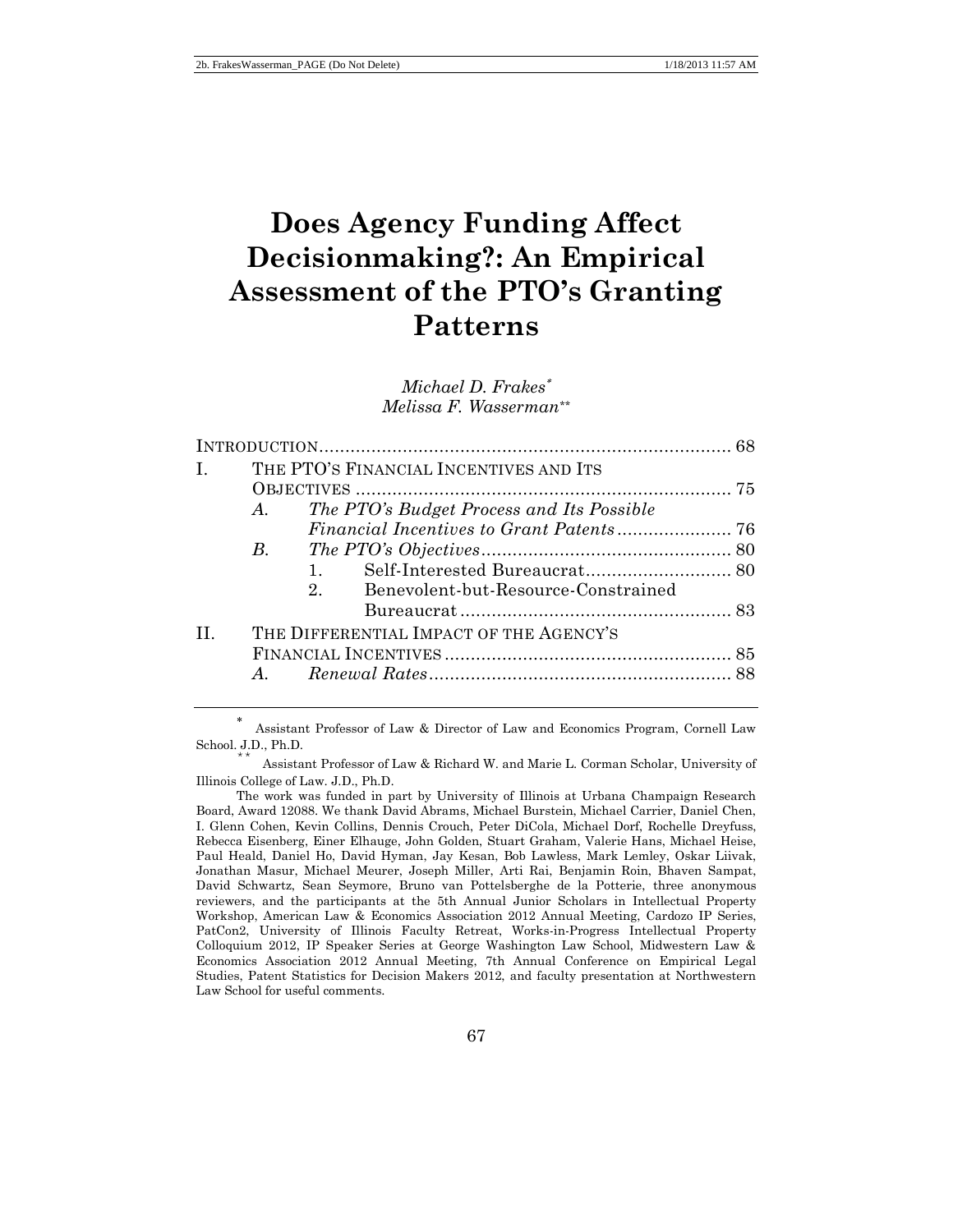|      |             | 1.<br>The Self-Interested, Budget-Maximizing               |
|------|-------------|------------------------------------------------------------|
|      |             | The Benevolent-but-Resourced-<br>2.                        |
|      |             |                                                            |
|      | $B$ .       |                                                            |
|      |             | The Self-Interested, Budget-Maximizing<br>1.               |
|      |             |                                                            |
|      |             | The Benevolent-but-Resourced-<br>2.                        |
|      |             |                                                            |
|      |             |                                                            |
| III. |             |                                                            |
|      | А.          |                                                            |
|      | $B$ .       |                                                            |
|      |             | Difference-in-Difference Analysis 96<br>$1_{-}$            |
|      |             | 2.<br>Financial-Sustainability Analysis  99                |
| IV.  |             |                                                            |
|      | А.          | Difference-in-Difference Results: Renewal-Rate             |
|      |             |                                                            |
|      |             | Primary Difference-in-Difference Results  102<br>1.        |
|      |             | $\overline{2}$ .<br>Sustainability-Interaction Results 105 |
|      | $B$ .       | Difference-in-Difference Results: Entity-Size              |
|      |             |                                                            |
|      |             | Primary Difference-in-Difference Results  107<br>1.        |
|      |             | 2.<br>Sustainability-Interaction Results 109               |
|      | $C_{\cdot}$ |                                                            |
|      | $D$ .       | Dynamic Difference-in-Difference Regression                |
|      |             |                                                            |
|      | $E$ .       | Robustness / Specification Checks 115                      |
|      | $F_{\cdot}$ | Results Summary and Implications  118                      |
| V.   |             | IMPLICATIONS AND REDUCING THE PTO'S FINANCIAL              |
|      |             |                                                            |
|      | А.          | <i>Implications of the America Invents Act</i> 120         |
|      | B.          | Reducing the PTO's Financial Incentives to                 |
|      |             |                                                            |
|      |             |                                                            |
|      |             |                                                            |

# **INTRODUCTION**

In 1991, Congress changed the mechanism by which the United States Patent and Trademark Office ("PTO") was funded. The result was that the Agency, whose principal task is to determine whether an invention merits the reward of a patent, became almost entirely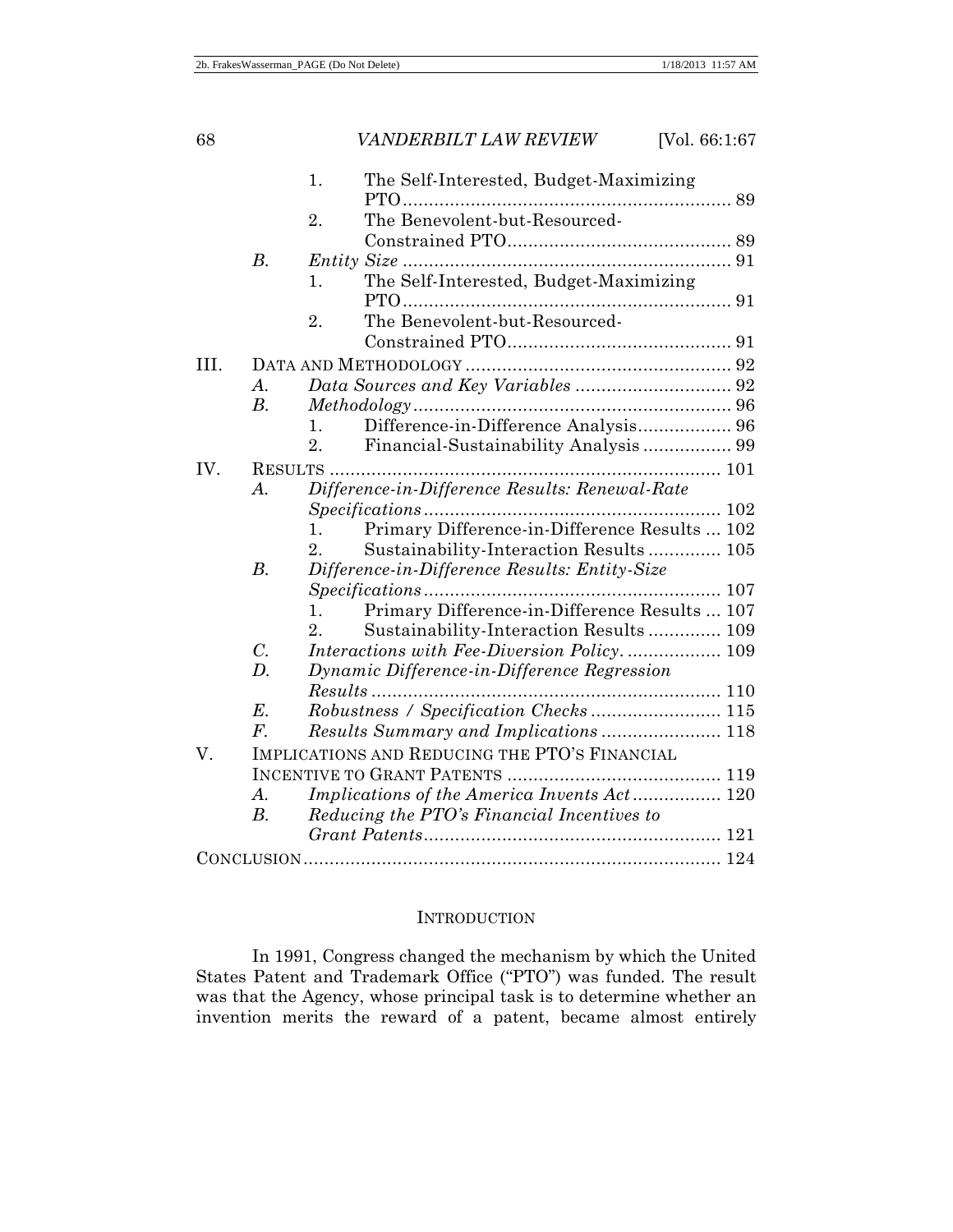funded through user fees.<sup>1</sup> Since 1991, the PTO's budget has largely been derived from patent examination and post-allowance fees.<sup>2</sup> While patent processing comprises the majority of the Agency's operational expenses, patent examination fees cover less than one-third of the examination costs.<sup>3</sup> As a result, the Agency is heavily dependent on post-allowance fees—fees the PTO only collects when it grants a patent—to fund its operations. This congressionally set fee structure creates a possible financial incentive for the PTO to grant patents, although the extent to which the Agency will act on this incentive depends both on the PTO's objectives and its needs. Thus, the 1991 variation in the law affords the opportunity to explore an important issue in administrative law—the relationship between agency funding and agency decisionmaking—and an important issue in patent law whether the PTO is biased toward issuing patents.

To the best of our knowledge, this Article undertakes the first attempt to causally investigate the influence of the PTO's funding on the Agency's decisionmaking (i.e., causal in the sense of statistically ruling out other potentially confounding factors).<sup>4</sup> Through this causal investigation, it also builds upon those studies that have attempted albeit, more indirectly than the present study—to challenge the hypothesis that the PTO's granting decisions are solely guided by the nonbiased application of patentability standards.<sup>5</sup> To this extent, we

3. *See id.* at 55, 57 (showing that although filing, search, and examination fees amount to only 28.7% of patent revenue, the "USPTO directs maximum resources to the priority functions of patent and trademark examination").

4. One study by Deepak Hegde has theorized that the PTO's appropriation process (but not the fee schedule) affects patent backlog and patent pendency. However, unlike our analysis, Hegde's analysis, which relies upon graphical time series evidence, was not designed to statistically identify (i.e., isolate) the actual relationship between the Agency's funding and outcome of interest. Moreover, Hegde did not explore how the PTO's fee schedule affects patent outcomes nor did he explore how the PTO's appropriation process affects the Agency's decision to grant a patent. Deepak Hegde, *Funding and Performance at the US Patent and Trademark Office*, 30 NATURE BIOTECHNOLOGY 148 (2012).

5. A number of scholars have set forth evidence that indirectly (noncausally) bears on the question of whether the U.S. PTO is biased in its decisionmaking. For instance, scholars have compared the growth of patent families—patents that are directed to the same underlying inventions that are filed in multiple countries—that originated in the United States with successful applications in the United States by U.S. inventors and found the latter to have grown over twice as much as the former. They have reasoned that this difference supports declining

<sup>1.</sup> Omnibus Budget Reconciliation Act of 1990, Pub. L. No. 101-508, § 10101, 104 Stat. 1388.

<sup>2.</sup> *See, e.g.*, U.S. PATENT & TRADEMARK OFFICE, PERFORMANCE AND ACCOUNTABILITY REPORT, FISCAL YEAR 2010, at 55 (2010) [hereinafter 2010 PERFORMANCE AND ACCOUNTABILITY REPORT], *available at* http://www.uspto.gov/about/stratplan/ar/2010/USPTOFY2010PAR.pdf (stating that approximately 85% of total patent income comes from maintenance fees; fees for initial application filing, search, and examination; and issue fees).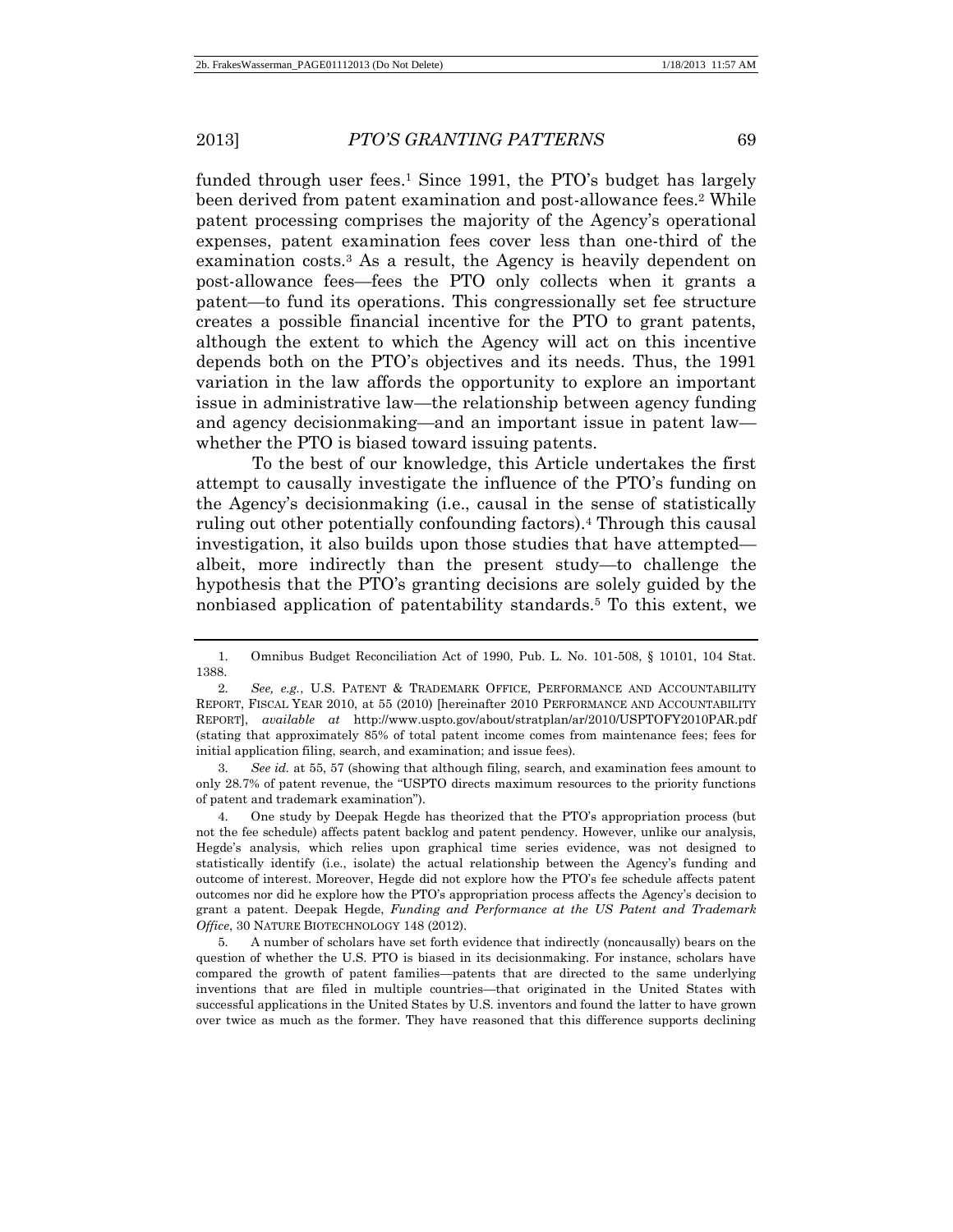set forth a theoretical model that predicts that, under certain Agency objectives, particular elements of the PTO's fee structure create incentives for the PTO to grant additional patents. Using a rich database of previously unavailable patent data, we then empirically test the predictions of this model by comparing the Agency's granting patterns before and after the period the PTO became fully user-fee funded.<sup>6</sup>

Our results suggest that the Agency's fee schedule biases the PTO toward granting patents. For instance, with respect to those types of patents for which the PTO is likely to profit the most from granting, we estimate a relatively stronger sensitivity to the PTO's funding structure. More specifically, our findings suggest the PTO is preferentially granting patents on technologies with high renewal rates and patents filed by large entities, as the PTO stands to earn the most revenue by granting additional patents of these types. Furthermore, we also find that these distortions are more likely to occur when markers indicative of an underfunded PTO are present. As such, a more general implication of this analysis is that the PTO does not appear to seek a universal expansion of its budget. Rather, the evidence is more consistent with a view that distortions in the PTO's granting patterns are more likely to occur when the Agency is financially constrained.

Our findings have broad implications for both policy and theory. Regarding social welfare policy, our results are discouraging, as they suggest that the PTO's financial incentives, and not solely the merits of the invention, may in part be driving patentability decisions. Standard economic theory predicts that distortions in the PTO's granting behavior may result in substantial harm to society. While patents attempt to push society toward an optimal level of innovation by providing inventors with a mechanism to recoup their research and development expenses, they do so only at a cost—consumers pay

standards of the U.S. PTO, conceivably as a result of internal biases within the PTO. *See, e.g.*, ADAM B. JAFFE & JOSH LERNER, INNOVATION AND ITS DISCONTENTS 136–38, 142–43 (2004). Other scholars have put forth indirect evidence of a PTO bias by suggesting that the decisions of a certain group of examiners may be driven, in part, by considerations other than patentability standards. *See generally* Mark Lemley & Bhaven Sampat, *Examiner Characteristics and the Patent Office Outcomes*, 94 REV. ECON. & STAT. 817 (2012) (finding that more experienced examiners cite less prior art and are more likely to grant patents). While these studies provide valuable information, they have not been designed to causally identify a PTO bias, as we attempt to do in this Article. For instance, the Jaffe and Lerner analysis, while indeed suggestive of a number of possible biases, is not designed to statistically identify any particular bias as being responsible for the observed decline in patentability standards within the United States.

<sup>6.</sup> Details on the database are provided in Part III *infra*.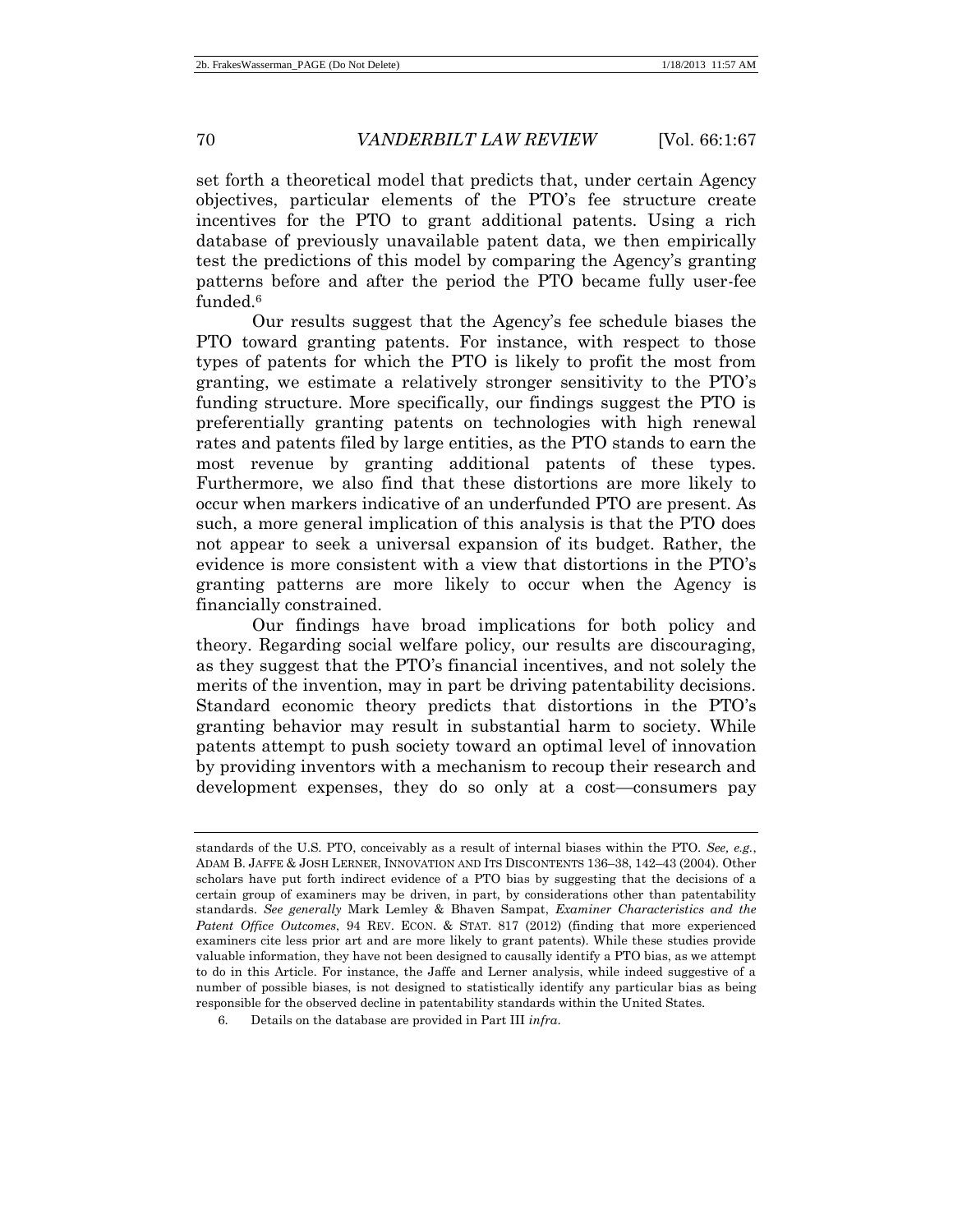higher prices and have less access to the patented invention.<sup>7</sup> A PTO that is applying the patentability standards in a patent-protective manner is likely to be routinely granting patents on inventions that were either already known or represent only a trivial advancement over the existing scientific knowledge.<sup>8</sup> As a result, a grant-biased PTO is likely to systematically issue patents that end up imposing significant costs on society without bestowing the commensurate benefits of innovation.<sup>9</sup>

Our results are also relevant to the ongoing policy debate in Congress and elsewhere on how best to fix the "broken" patent system.<sup>10</sup> Criticism of the patent system has largely coalesced around one charge: the PTO permits too many invalid patents to issue, which unnecessarily drains consumer welfare.<sup>11</sup> Both the Supreme Court's renewed interest in substantive patent law and the enactment of the America Invents Act, which represents the first major overhaul of the patent system in over sixty years, were driven in part by this

9. Mark A. Lemley & Carl Shapiro, *Probabilistic Patents*, 19 J. ECON. PERSP. 77 (2005).

10. *See generally* JAMES BESSEN & MICHAEL J. MEURER, PATENT FAILURE: HOW JUDGES, BUREAUCRATS, AND LAWYERS PUT INNOVATORS AT RISK (2008); DAN L. BURK & MARK A. LEMLEY, THE PATENT CRISIS AND HOW THE COURTS CAN SOLVE IT (2009); JAFFE & LERNER, *supra* note 5.

11. *See, e.g.*, FED. TRADE COMM'N, TO PROMOTE INNOVATION: THE PROPER BALANCE OF COMPETITION AND PATENT LAW AND POLICY (2003), *available at* http:///www.ftc.gov/os/2003/10/ innovationrpt.pdf (discussing how poor quality patents harm innovation); Mark A. Lemley, *Rational Ignorance at the Patent Office*, 95 NW. U. L. REV. 1495, 1495 n.1 (2001) (citing a litany of sources critical of the PTO for issuing invalid patents); Mark A. Lemley & Bhaven Sampat, *Is the Patent Office a Rubber Stamp?*, 58 EMORY L.J. 181, 185 (2008) (noting the widespread consensus that the PTO is routinely issuing invalid patents that impose costs upon the public); Doug Lichtman & Mark A. Lemley, *Rethinking Patent Law's Presumption of Validity*, 60 STAN. L. REV. 45, 47 n.5 (2007) (citing a number of sources calling for reform of the patent system because the PTO is issuing a large number of undeserving patents); John R. Thomas, *Collusion and Collective Action in the Patent System: A Proposal for Patent Bounties*, 2001 U. ILL. L. REV. 305, 320–22 (demarcating the social costs associated with improvidently issued patents).

<sup>7.</sup> *See* WILLIAM D. NORDHAUS, INVENTION, GROWTH, AND WELFARE: A THEORETICAL TREATMENT OF TECHNOLOGICAL CHANGE 76 (1969) (explaining the need for finding the optimal patent length, because the longer a patent lasts, the greater the social cost of that patent due to inefficiencies caused by monopoly of information); Ian Ayres & Gideon Parchomovsky, *Tradable Patent Rights*, 60 STAN. L. REV. 863, 867 (2000) (discussing the costs of "patent thickets"); Keith Leffler & Christofer Leffler, *Efficiency Trade-offs in Patent Litigation Settlements: Analysis Gone Astray?*, 39 U.S.F. L. REV. 33, 33 (2004) (stating that the "static inefficiency" caused by valuable patents causes consumer welfare to suffer due to high prices).

<sup>8.</sup> Not surprisingly, the patentability standards reflect a careful balance between encouraging innovation and drains on consumer welfare. In order for an invention to be patent eligible, it must both be new and represent a nontrivial advancement over current scientific understanding. 35 U.S.C. § 103 (2006). If an invention was obvious to the person of ordinary skill in the art or was already in the public domain, the invention would have likely arisen without the patent incentive. In contrast, an invention that represents a significant advancement in the art may not have arisen but for the patent inducement.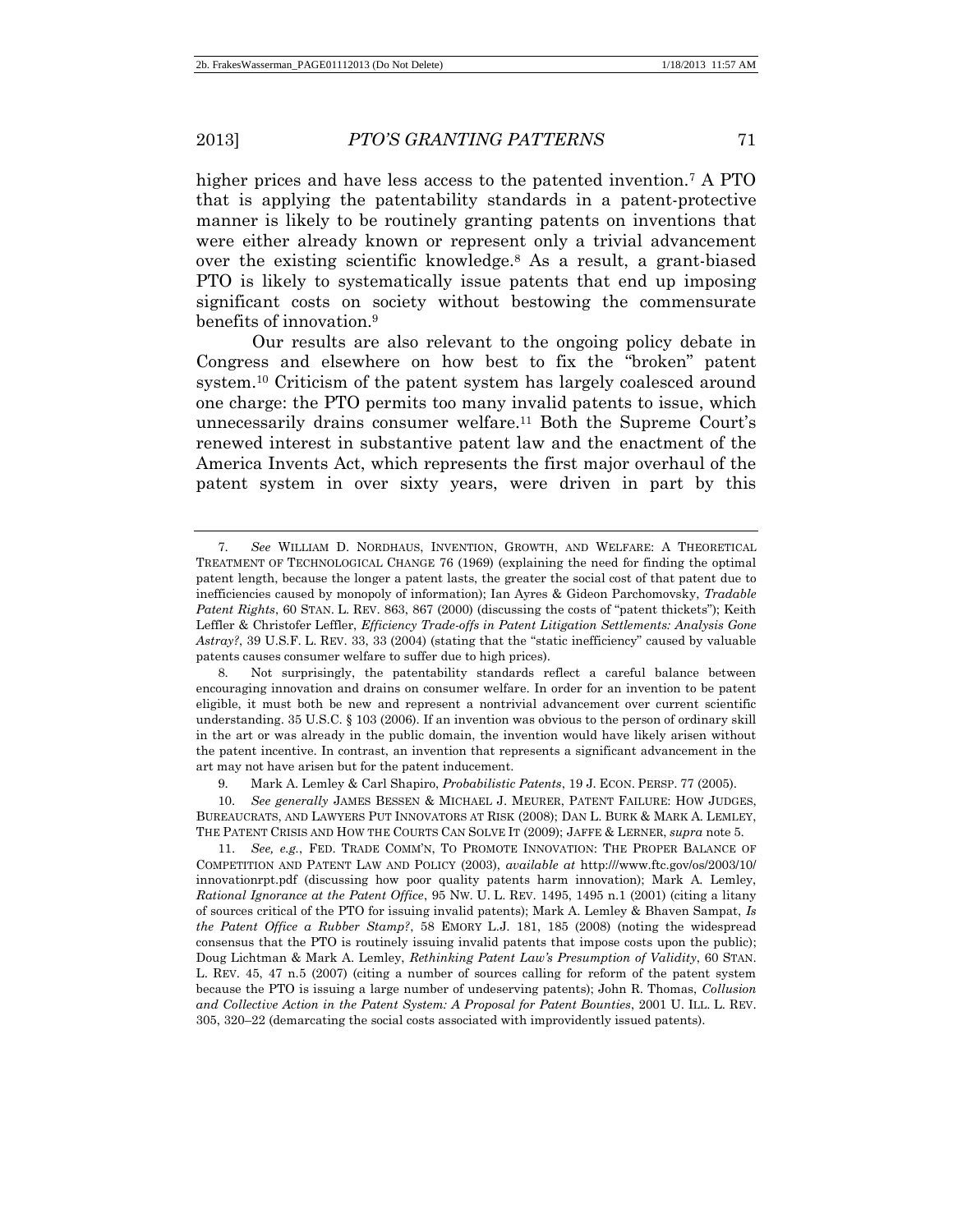concern.<sup>12</sup> Yet our findings suggest this charge is underinclusive, as they provide evidence that the PTO is not only likely biased toward issuing patents but also that the Agency is likely biased toward issuing particular types of patents—those with a high probability of being renewed or those that are filed by large entities. Of course, eliminating the Agency's overgranting tendencies requires not only an understanding of the extent of its bias but also the mechanisms that create pressure on the Agency to issue patents. Unfortunately, up to this point, there has been a failure on both counts.<sup>13</sup> As a result, recent patent reform efforts are unlikely to eliminate the granting pressure identified in this Article.<sup>14</sup>

From a policy perspective, our results also suggest that congressional action intended to promote innovation with respect to entrepreneurs and small firms may have the exact opposite effect. Largely in recognition that individuals and small entities both constitute a significant source of innovative activity and rely more heavily on the patent system than larger enterprises, Congress provided a 50% reduction in patent fees to these entities.<sup>15</sup> Yet we find evidence that this reduction in patent fees has the unintended consequence of likely biasing the PTO toward granting patents associated with large enterprises. Thus, it is possible that the alleged benefits small entities obtain by paying reduced patent fees are outweighed by the harms they experience in the marketplace because the PTO is extending preferential treatment toward large entities.

On a theoretical level, our modeling of the various ways in which the PTO may distort its practices in light of its funding structure builds on, and fills various gaps in, a literature that has attributed the PTO's perceived bias toward issuing patents to a number of causes.<sup>16</sup> To the extent scholars have posited that the PTO's

<sup>12.</sup> Lemley & Sampat, *supra* note 11, at 185.

<sup>13.</sup> *See infra* notes 16–18 and accompanying text.

<sup>14.</sup> *See infra* Part V.

<sup>15.</sup> 35 U.S.C. § 41(h)(1) (2006).

<sup>16.</sup> For example, scholars have argued that the PTO is so underfunded and, hence,

hamstrung from spending sufficient time examining patent applications to reject patents, *see, e.g.*, JAFFE & LERNER, *supra* note 5, at 130–33 (describing the PTO's budgetary woes); Lemley, *supra* note 11, at 1500 (noting that examiners spend on average only eighteen hours reviewing a patent application), that the patent examiners compensation system favors allowances, *see, e.g.*, THOMAS H. STANTON ET AL., NAT'L ACAD. OF PUBLIC ADMIN., U.S. PATENT & TRADEMARK OFFICE: TRANSFORMING TO MEET THE CHALLENGES OF THE 21ST CENTURY 102 (2005), *available at*  http://www2.aipla.org/Content/ContentGroups/Issues\_and\_Advocacy/Comments2/Patent\_and\_Tr ademark\_Office/20055/NAPAFullReport.pdf (paraphrasing one patent examiner's statement saying that the productivity schedule is "highly biased toward early allowances"); Clarisa Long, *The PTO and the Market for Influence in Patent Law*, 157 U. PA. L. REV. 1965, 1991 (2009)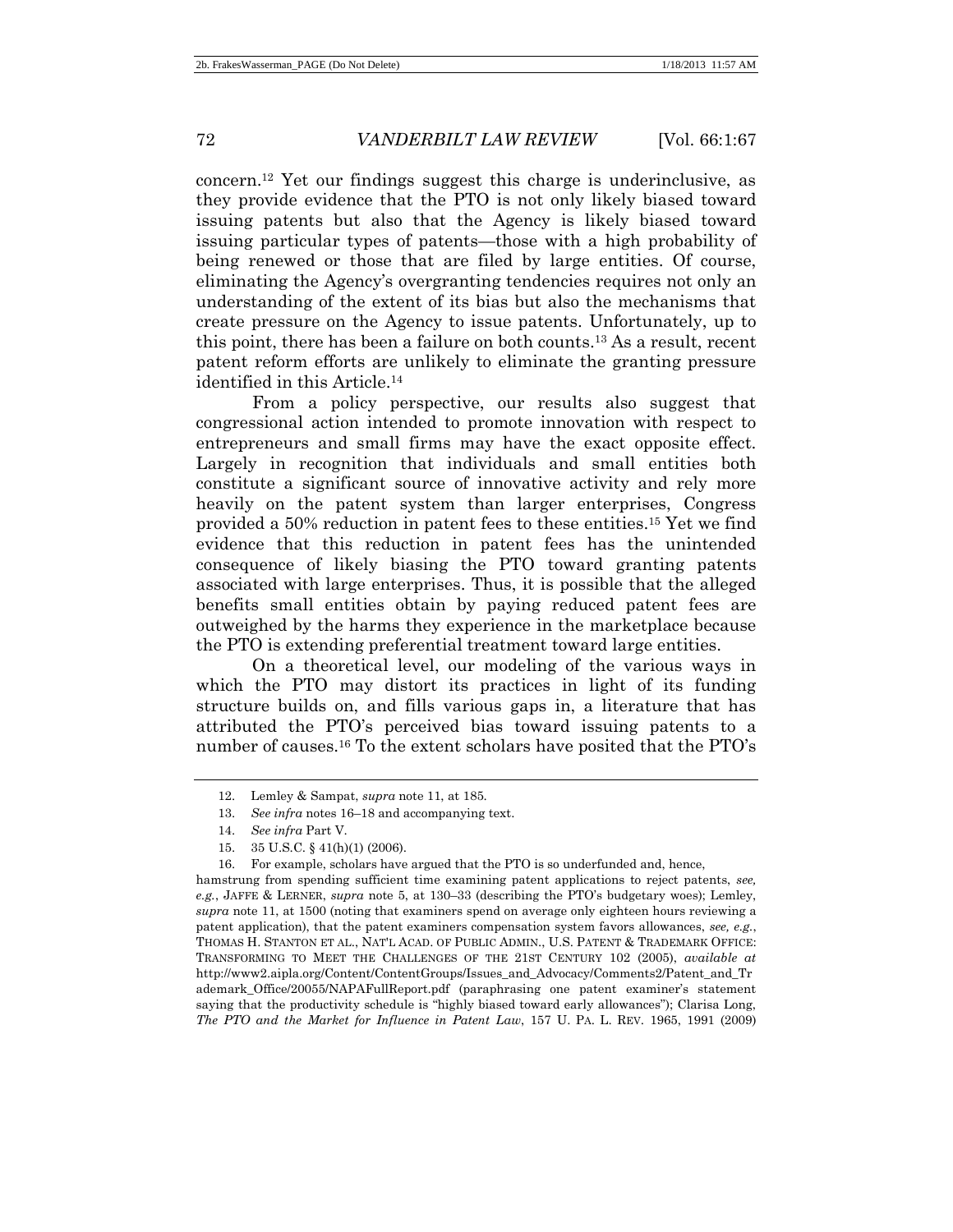user-fee income may bias the Agency toward issuing patents, they have done so chiefly under the simple premise that funding the PTO through fees paid by patent applicants may lead it to make decisions that favor applicants (i.e., grant patents) at the expense of the public (i.e., apply the patentability standards in a nonbiased fashion).<sup>17</sup> One of us has previously argued that by ignoring the structure of user fees, legal scholarship has overlooked the import that the more finegrained, structural components of agency financing may play in influencing agency decisionmaking. <sup>18</sup> This Article builds on this previous work by exploring how various PTO objectives would interact

17. *See*, *e.g.*, Stuart Minor Benjamin & Arti K. Rai, *Who's Afraid of the APA? What the Patent System Can Learn from Administrative Law*, 95 GEO. L.J. 269, 314 (2007) ("[PTO] is favorably disposed to patent holders . . . [in part because] the Agency as a whole is funded by applicant fees."); Jeanne C. Fromer, *Patent Disclosure*, 94 IOWA L. REV. 539, 579 n.178 (2009) ("A pro-patent bias also arises because the PTO is wholly funded by patent-applicant fees."); Long, *supra* note 16, at 1994 ("[T]he PTO's budgetary structure . . . creates the incentive for the PTO to favor patentees (who pay fees to the PTO) over nonpatentees (who do not)."); Michael J. Meurer, *Patent Examination Priorities*, 51 WM. & MARY L. REV. 675, 699 (2009) ("The PTO has endorsed a 'customer service' orientation that stresses the importance of meeting the needs of patent applicants. This orientation may be motivated in part by the dependence of the agency on fees to fund its operation.").

18. While at least two scholars have noted the current fee structure may bias the Agency to grant patents, they have not begun to explore how the PTO may have a differential bias across patent type. *Compare* Arti K. Rai, *Growing Pains in the Administrative State: The Patent Office's Troubled Quest for Managerial Control*, 157 U. PA. L. REV. 2051, 2062 (2009) ("[T]he current fee structure also sets up an obvious financial incentive for the PTO to grant patents."), *and* Long, *supra* note 16, at 1994 ("[T]he PTO's budgetary structure creates a bias in favor of granting patents and encouraging inventors to apply for patents."), *with* Wasserman, *supra* note 16, at 407–14 (asserting that the PTO's budgetary structure favors granting patents that are likely to earn the most revenue—i.e., patents directed toward technologies with high renewal rates and patents issued to large entities).

This gap in the literature is all the more puzzling in consideration of the substantial literature regarding the incentives created by various fee structures and compensation structures in other decisionmaking contexts. To provide one example, scholars in health economics, law, and policy have long acknowledged the expansionary distortions in physician decisionmaking that may follow from a "fee-for-service" payment system that more generously compensates physicians for providing their patients with a greater quantity of medical services, such as office visits, procedures, and tests. *See, e.g.*, Thomas G. McGuire, *Physician Agency*, *in* HANDBOOK OF HEALTH ECONOMICS 461, 517–19 (A.J. Culyer & J.P. Newhouse eds., 2000).

<sup>(&</sup>quot;Internal PTO practices create a bias in favor of granting patents."); Robert P. Merges, *As Many as Six Impossible Patents Before Breakfast: Property Rights for Business Concepts and Patent System Reform*, 14 BERKELEY TECH. L.J. 577, 607 (1999) ("Consequently, the only way to earn bonus points with confidence is to allow a patent application."); Thomas, *supra* note 11, at 324– 25 (discussing the PTO's employee shortage and employee compensation structure contribute to disproportionate amounts of patent allowances), that the asymmetric review of the Agency's decisions bias it toward expanding substantive patent law, Melissa F. Wasserman, *The PTO's Asymmetric Incentives: Pressure to Expand Substantive Patent Law*, 72 OHIO ST. L.J. 379, 401– 06 (2011), and that the burden of proof is on the examiner to show that a patent should not issue, Thomas, *supra* note 11, at 325 ("Long-established practice places the burden of persuasion and initial burden of production upon examiners to generate rejections.").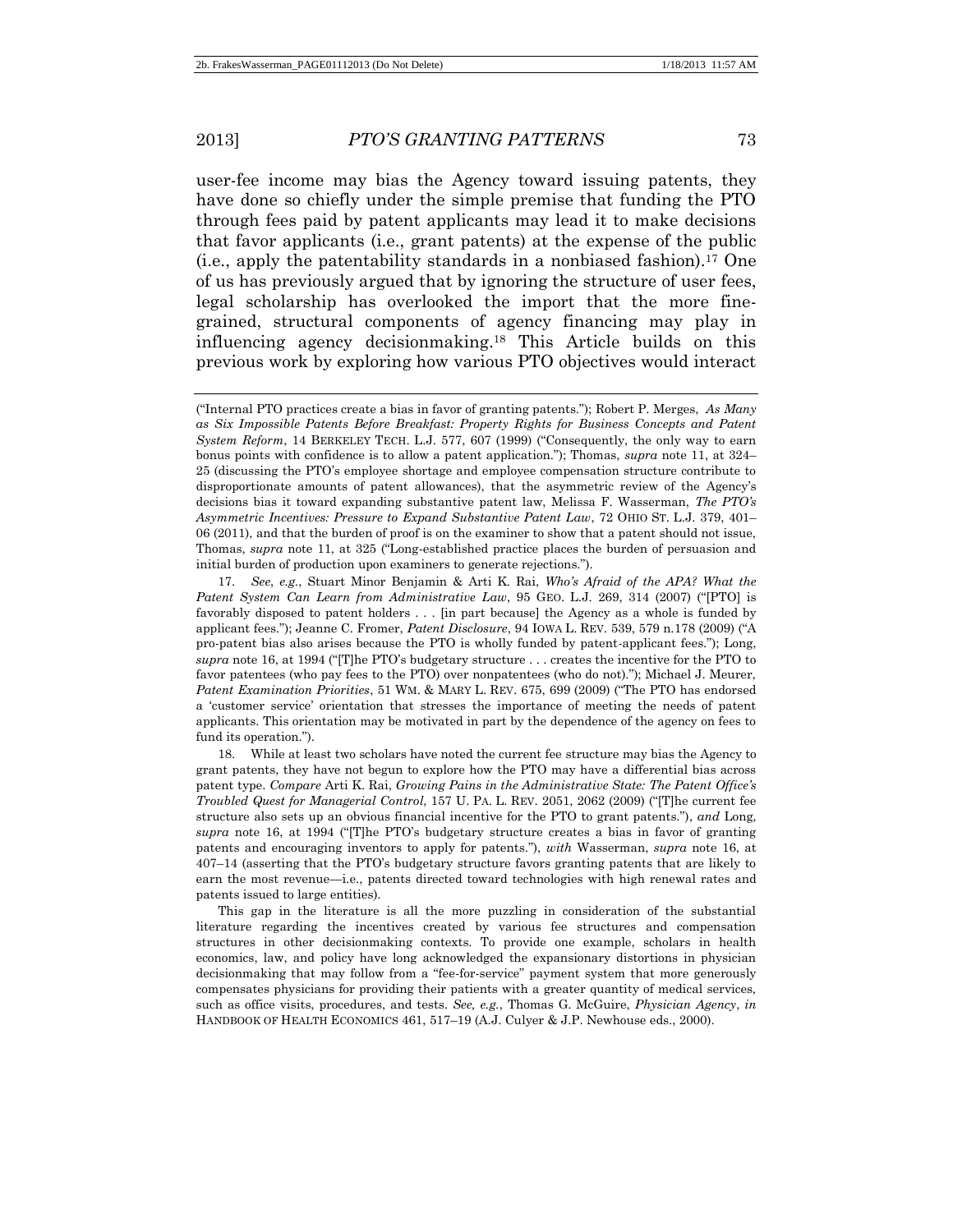with both the Agency's fee structure and the nuances of the PTO's budgetary process and, of course, empirically testing the hypotheses that result from this exploration.

Despite a general perception in the literature that the PTO is routinely granting bad patents,<sup>19</sup> it is important that scholars turn to an empirical analysis of PTO decisionmaking, as we endeavor to do in this Article, in order to understand whether the PTO is, in fact, deviating from otherwise optimal practices. After all, there are at least three reasons to doubt that the Agency's funding mechanism would bias the PTO toward issuing patents. First, as administrative law scholars have long debated, the nature or objectives of high-level agency administrators are unclear.<sup>20</sup> Do bureaucrats seek larger budgets for self-interested reasons or solely to better accomplish the Agency's mission? Second, Congress has never given the PTO the authority to spend all of the fees it collects, potentially blunting any incentives of the PTO to grant additional patents in an attempt to expand its budget.<sup>21</sup> Third, emphasizing the autonomous nature of individual patent examiners and the difficulties involved in supervising examiners, $22$  the current literature has questioned the

Several scholars have found that patent examiner characteristics have an effect on patent outcomes. *See, e.g.*, Iain M. Cockburn et al., *Are All Patent Examiners Equal? Examiners, Patent Characteristics, and Litigation Outcomes*, *in* PATENTS IN THE KNOWLEDGE BASED ECONOMY 19 (Wesley M. Cohen & Stephen A. Merrill eds., Nat'l Acads. Press 2003) (finding that differences in examiners explain a significant percentage of the variation in the characteristics of issued patents, and that some examiners are more likely than others to have their patents upheld in court); Lemley & Sampat, *supra* note 5 (finding that more experienced examiners cite less prior art and are more likely to grant patents); Douglas Lichtman, *Rethinking Prosecution History* 

<sup>19.</sup> *See* sources cited *supra* note 11.

<sup>20.</sup> *Compare* WILLIAM A. NISKANEN, JR., BUREAUCRACY AND REPRESENTATIVE GOVERNMENT 38–42 (1971) (arguing that bureaucrats seek enlarged budgets because they are positively correlated with other goods the bureaucrat values such as power, prestige, and salary), *and* THE BUDGET-MAXIMIZING BUREAUCRAT: APPRAISAL AND EVIDENCE (Andre Blais & Stephane Dion eds., 1991) (aggregating a number of essays and studies that support the assertion that bureaucrats seek enlarged budgets), *with* JAMES Q. WILSON, BUREAUCRACY: WHAT GOVERNMENT AGENCIES DO AND WHY THEY DO IT 182 (1989) ("The view that all bureaus want larger budgets ignores the fact that there is often a tradeoff between bigger budgets on the one hand and the complexity of tasks, the number of rivals, and the multiplicity of constraints on the other."), Daryl J. Levinson, *Empire-Building Government in Constitutional Law*, 118 HARV. L. REV. 915 (2005) (arguing that empire-building of agencies is overstated because bureaucrats do not have the same motives as corporate leaders), *and* Michael A. Livermore, *Cause or Cure? Cost-Benefit Analysis and Regulatory Gridlock*, 17 N.Y.U. ENVTL. L.J. 107, 120 (2008) (challenging the notion that bureaucrats will always seek to increase budgets).

<sup>21.</sup> *See infra* notes 25–26 and accompanying text.

<sup>22.</sup> *See, e.g.*, Michael Abramowicz & John F. Duffy, *Ending the Patenting Monopoly*, 157 U. PA. L. REV. 1541, 1544, 1551, 1559–60 (2009) (noting the PTO's difficulties in controlling patent examiner's output); Meurer, *supra* note 17, at 700 (detailing the difficulties associated with implementing reforms affecting patent examiners).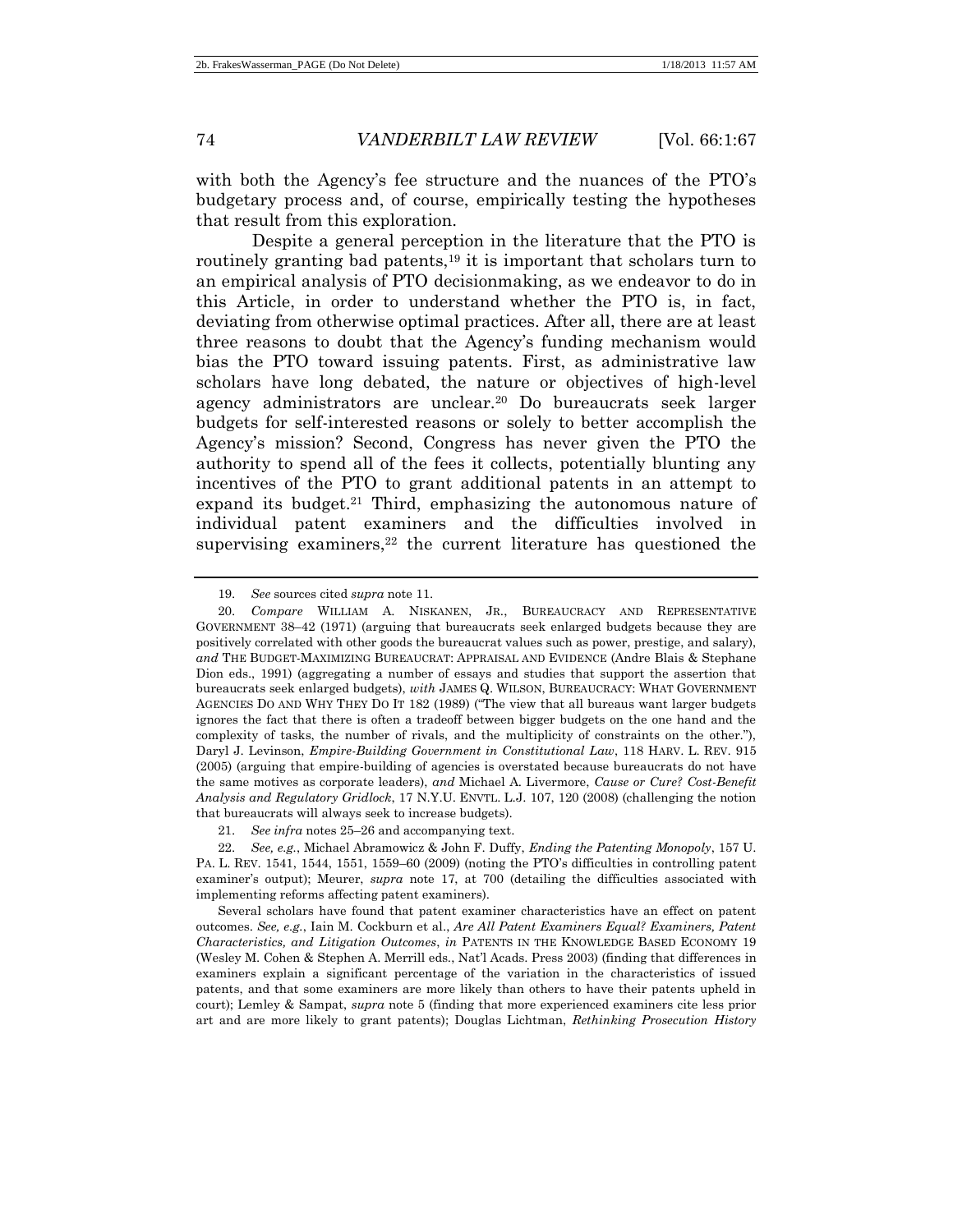ability of the PTO to enact top-down directives, such as pressure to grant more patents (especially in targeted areas).<sup>23</sup>

Finally, our findings also shed light on some of the abovementioned ambiguities surrounding agency responsiveness to financial incentives. Our results contradict the idea that bureaucrats seek to maximize their budgets for self-interested reasons—i.e., in an effort to increase their own salaries, prestige, or advancement. Instead, our findings suggest that, to the extent bureaucrats seek enlarged budgets, they do so as a result of being mission minded but resource constrained.

The rest of the Article is organized as follows. Part I delineates the PTO's possible financial incentives to grant patents and begins to explore the extent to which the PTO will act on this incentive by introducing two competing models of agency behavior: the selfinterested PTO and the benevolent PTO. Part II further refines these models of agency behavior by examining how the PTO's financial incentives likely vary across patent types. Part II also introduces the predictions of these models, which serve as the hypotheses that will guide our empirical analysis. Part III describes the data set and methodology utilized. The results of our empirical analysis are presented in Part IV. Part V begins to explore the implications of our results and also assesses potential methods to reduce the PTO's financial tendency toward issuing patents. This Part also concludes that the recently enacted America Invents Act, which grants the PTO fee-setting authority, is unlikely to extinguish the PTO's financial predisposition to grant patents.

# I. THE PTO'S FINANCIAL INCENTIVES AND ITS OBJECTIVES

This section describes how the PTO's current budgetary process, including its fee schedule, sets up possible financial incentives to grant patents.<sup>24</sup> It next turns to examining when and if the PTO is likely to act on those financial incentives by exploring two competing models of agency behavior: the self-interested PTO who desires to maximize its budget and the benevolent-but-resource-constrained PTO

*Estoppel*, 71 U. CHI. L. REV. 151 (2004) (finding that certain examiners more systematically required applicants to narrow the scope of their patents).

<sup>23.</sup> *See, e.g.*, Abramowicz & Duffy, *supra* note 22, at 1559–60, 1563–64 (discussing the difficulty the PTO has controlling examiner conduct despite strict rules and oversight).

<sup>24.</sup> We use the term patents in this Article to refer to "utility" patents. A utility patent protects the way an article is used and works. *See* 35 U.S.C. § 101 (2006).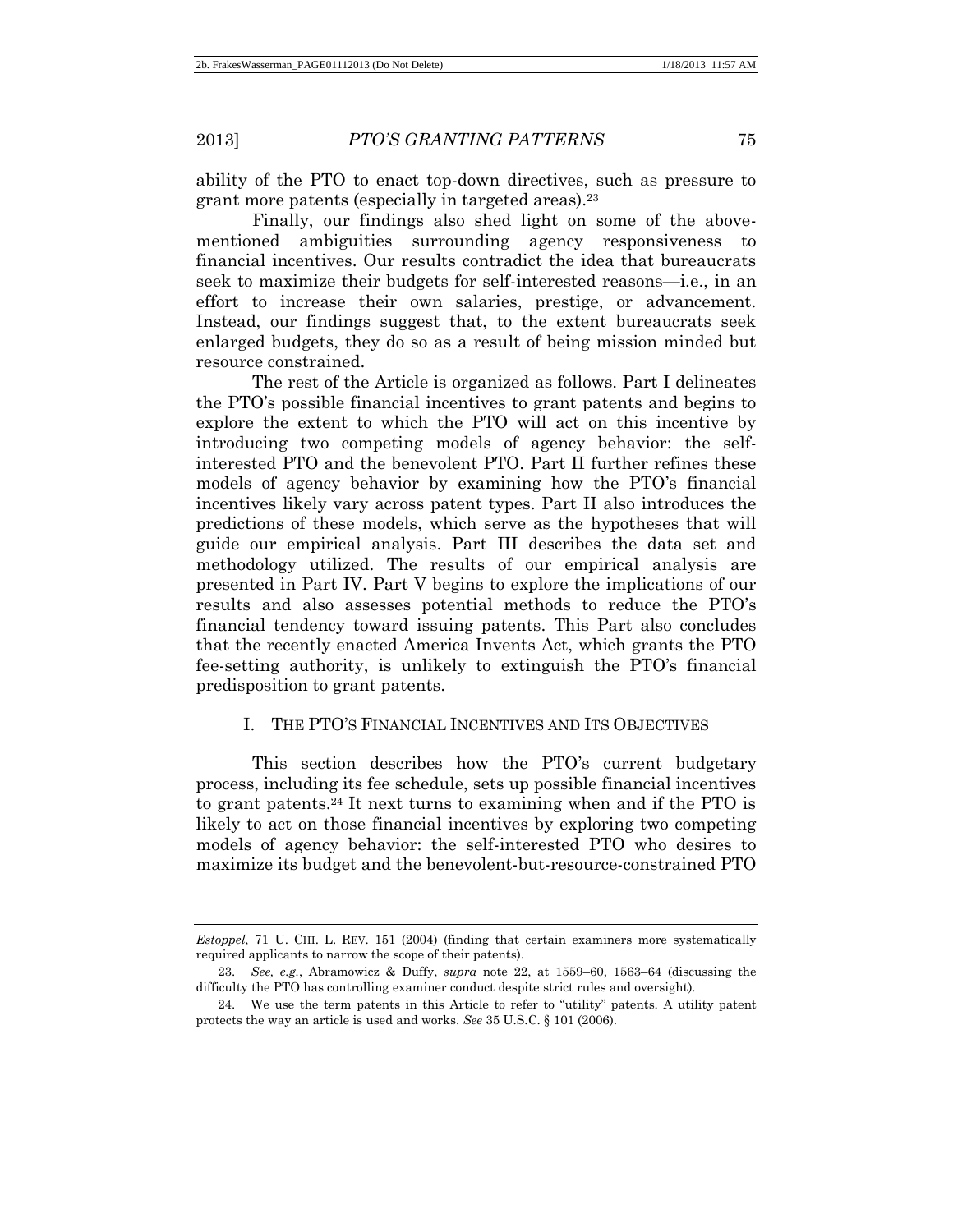who seeks additional funding in order to match its revenue with its expenses.

# *A. The PTO's Budget Process and Its Possible Financial Incentives to Grant Patents*

Historically, the PTO has been funded largely by taxpayer revenues. In 1991, the Agency was made to essentially fund its entire operations through user fees.<sup>25</sup> The PTO, however, was not given feesetting authority—Congress chose to remain the sole arbitrator of patent fee levels.<sup>26</sup> Importantly, Congress also did not give the Agency the right to automatically spend its fee collections; instead the PTO must receive congressional approval through annual appropriations to utilize its fee revenue.<sup>27</sup>

Prior to 2004, Congress routinely set the Agency's budget to a level that was essentially below both its estimated and actual fee collections.<sup>28</sup> Since 2004, the Agency's spending authority has been

27. The PTO is funded through discretionary spending, which means that Congress evaluates the Agency and its funding needs annually during the appropriations cycle. *See* Elizabeth Garrett, *Rethinking the Structures of Decisionmaking in the Federal Budget Process*, 35 HARV. J. ON LEGIS. 387, 398–400 (1998) (describing discretionary spending and the budget process generally).

28. In 1991, when Congress made the Agency essentially user-fee funded it concomitantly enacted a 69% surcharge on certain patent fees. Omnibus Budget Reconciliation Act of 1990, Pub. L. No. 101-508, § 10101(a), 104 Stat. 1388. From the fiscal years of 1991 to 1998, fees collected from users were fully available to the PTO; however, surcharge revenue was not. Starting in the fiscal year of 1992, Congress limited the Agency's ability to spend surcharge fees, using the fees to fund other government programs. *See* Consolidated Appropriations Act, 2004, Pub. L. No. 108-199, div. B, tit. II, 118 Stat. 3.

In 1999 the surcharge fees expired. From 1999 to 2003, Congress made a certain dollar amount of fees unavailable for PTO use each year and then, in differing amounts over the years, allowed the Agency to use some, but not all, of the prior year's fees. The result, however, was that for the fiscal years of 1999 to 2003, the Agency's budget was essentially set below its estimated fee collections. U.S. PATENT & TRADEMARK OFFICE, PERFORMANCE AND ACCOUNTABILITY REPORT: FISCAL YEAR 2003, at 54 (2003) [hereinafter 2003 PERFORMANCE AND ACCOUNTABILITY REPORT], *available at* http://www.uspto.gov/about/stratplan/ar/2003/2003 annualreport.pdf; U.S. PATENT & TRADEMARK OFFICE, PERFORMANCE AND ACCOUNTABILITY REPORT FOR FISCAL YEAR 2002, at 54 (2002) [hereinafter 2002 PERFORMANCE AND

<sup>25.</sup> Omnibus Budget Reconciliation Act of 1990, Pub. L. No. 101-508, § 10101, 104 Stat. 1388. The PTO's budget in 1991 was over three hundred and seventy million dollars, of which three million were from general revenue funds. U.S. PATENT & TRADEMARK OFFICE, 1991 ANNUAL REPORT 1–2 (1991) [hereinafter 1991 ANNUAL REPORT].

<sup>26.</sup> The PTO only recently obtained fee-setting authority. Leahy-Smith America Invents Act, Pub. L. No. 112-29, § 10(a), 125 Stat. 284, 316 (2011) (codified at 35 U.S.C.A. § 41 (West 2012)). Prior to 2011, the PTO lacked fee-setting authority and any significant change in the filing fees, issuance fees, and maintenance fees required congressional action. *See* 35 U.S.C. § 41(d) (2006) (amended 2011) (limiting the PTO's discretion in setting fees to minor issues such as "processing, services, or materials").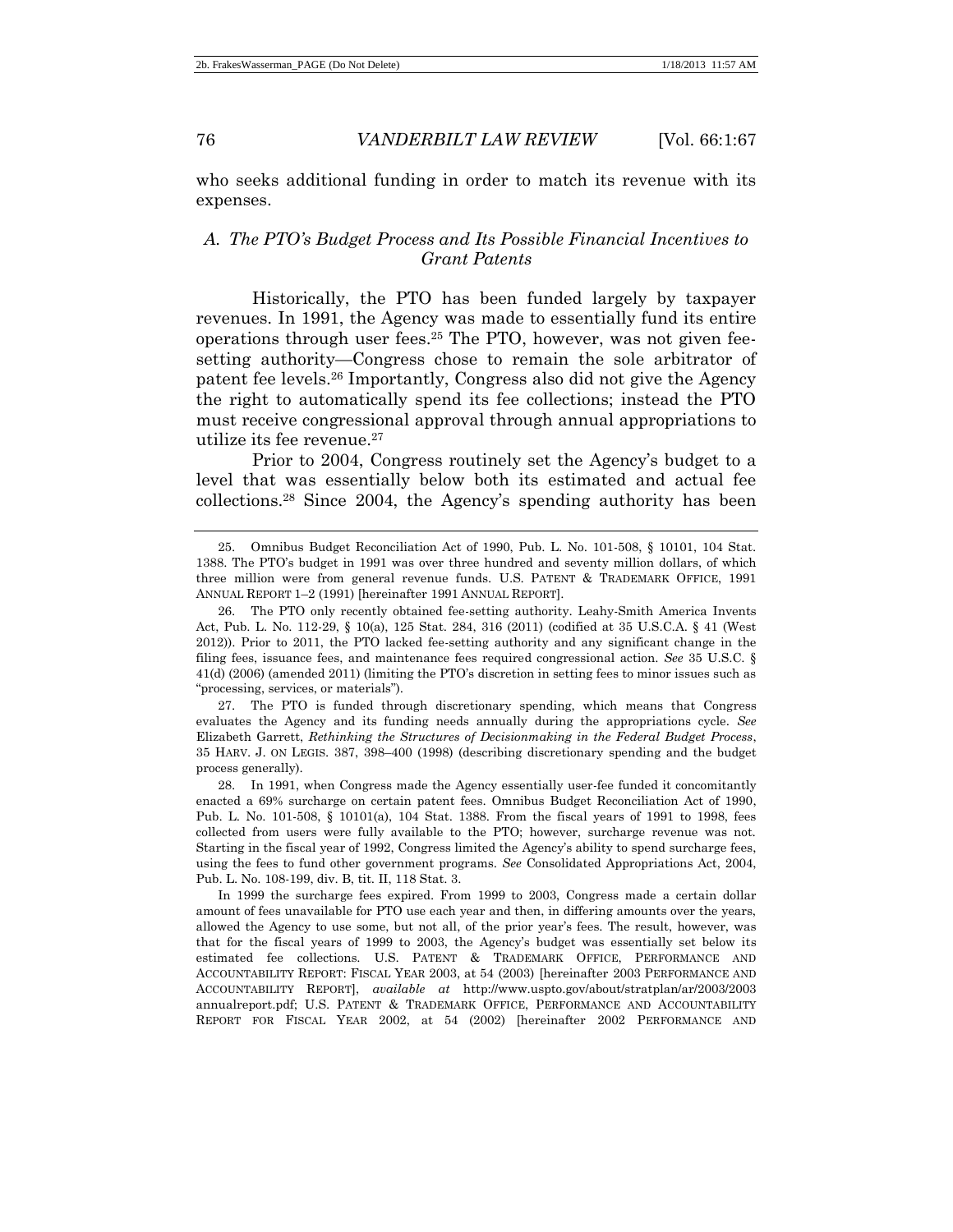capped at its projected revenue stream, which has resulted in the PTO's budget being larger than its fee collections at times.<sup>29</sup> When the PTO's fee collections fall below its appropriated budget, the Agency will experience a budgetary shortfall, as Congress does not provide the Agency with the difference.<sup>30</sup> In contrast, if the PTO's fee collections surpass its spending authority, the excess fees are not immediately available to the PTO.<sup>31</sup> On occasion, the PTO has obtained

ACCOUNTABILITY REPORT], *available* at http://www.uspto.gov/web/offices/com/annual/2002/1- 58.pdf; U.S. PATENT & TRADEMARK OFFICE, PERFORMANCE AND ACCOUNTABILITY REPORT FISCAL YEAR 2001, at 58 (2001), *available at* http://www.uspto.gov/web/offices/com/annual/2001/ 01performreport.pdf; U.S. PATENT & TRADEMARK OFFICE, PERFORMANCE AND ACCOUNTABILITY REPORT, FISCAL YEAR 2000, at 49 (2000), *available at* http://www.uspto.gov/about/ stratplan/ar/2000/00findisc.pdf; U.S. PATENT & TRADEMARK OFFICE, A PATENT AND TRADEMARK OFFICE REVIEW: CENTURY OF AMERICAN INVENTION, FISCAL YEAR 1999, at 28 (1999), *available at* http://www.uspto.gov/about/stratplan/ar/1999/99mssgchief.pdf. For example, in the fiscal year of 2002 the PTO estimated its fee collections would total \$1,346 million. OFFICE OF MGMT. AND BUDGET, BUDGET OF THE U.S. GOVERNMENT FISCAL YEAR 2002, APPENDIX, DEPARTMENT OF COMMERCE 227 (2002), *available at* http://www.gpo.gov/fdsys/pkg/BUDGET-2002-APP/pdf /BUDGET-2002-APP-1-6.pdf. That year, Congress chose to set the office's budgetary resources for spending to \$1,146.7 million, of which \$282.3 million was from fees collected in fiscal years 2000 and 2001. Congress also appropriated \$843.7 million from fees collected during fiscal year 2002; however, \$304.1 million from fees collected during fiscal year 2002 was not available for spending. 2002 PERFORMANCE AND ACCOUNTABILITY REPORT, *supra*, at 54.

29. U.S. PATENT & TRADEMARK OFFICE, PERFORMANCE AND ACCOUNTABILITY REPORT FOR FISCAL YEAR 2004, at 60 (2004) [hereinafter 2004 PERFORMANCE AND ACCOUNTABILITY REPORT], *available at* http://www.uspto.gov/about/stratplan/ar/2004/2004annualreport.pdf; U.S. PATENT & TRADEMARK OFFICE, PERFORMANCE AND ACCOUNTABILITY REPORT FOR FISCAL YEAR 2005, at 80 (2005) [hereinafter 2005 PERFORMANCE AND ACCOUNTABILITY REPORT], *available at*  http://www.uspto.gov/about/stratplan/ar/2005/2005annualreport.pdf; U.S. PATENT & TRADEMARK OFFICE, PERFORMANCE AND ACCOUNTABILITY REPORT FISCAL YEAR 2006, at 83 (2006) [hereinafter 2006 PERFORMANCE AND ACCOUNTABILITY REPORT], *available at* http://www.uspto .gov/about/stratplan/ar/2006/2006annualreport.pdf; U.S. PATENT & TRADEMARK OFFICE, PERFORMANCE AND ACCOUNTABILITY REPORT FISCAL YEAR 2007, at 53 (2007) [hereinafter 2007 PERFORMANCE AND ACCOUNTABILITY REPORT], *available at* http://www.uspto.gov/about/stratplan/ ar/2007/2007annualreport.pdf.

30. This occurred in the fiscal years of 2005, 2006, 2008, and 2009. 2005 PERFORMANCE AND ACCOUNTABILITY REPORT, *supra* note 29, at 80 (PTO was appropriated up to \$1.554 million but only collected \$1.497 million in fees); 2006 PERFORMANCE AND ACCOUNTABILITY REPORT, *supra* note 29, at 83 (PTO was appropriated up to \$1.683 million but only collected \$1.554 million in fees); U.S. PATENT & TRADEMARK OFFICE, PERFORMANCE AND ACCOUNTABILITY REPORT FISCAL YEAR 2008, at 54 (2008), *available at* http://www.uspto.gov/about/stratplan/ar/2008/ 2008annualreport.pdf (PTO was appropriated up to \$1.915 million but only collected \$1.879 million in fees); U.S. PATENT & TRADEMARK OFFICE, PERFORMANCE AND ACCOUNTABILITY REPORT FISCAL YEAR 2009, at 47 (2009) [hereinafter 2009 PERFORMANCE AND ACCOUNTABILITY REPORT], *available at* http://www.uspto.gov/about/stratplan/ar/2009/2009annualreport.pdf (PTO was appropriated up to \$2.010 million but only collected \$1.874 million in fees).

31. This occurred in the fiscal years of 1992–2004, 2007, 2010, and 2011. 2003 PERFORMANCE AND ACCOUNTABILITY REPORT, *supra* note 28, at 47 (stating that PTO fee collections exceeded spending authority); 2004 PERFORMANCE AND ACCOUNTABILITY REPORT, *supra* note 29, at 80; 2007 PERFORMANCE AND ACCOUNTABILITY REPORT, *supra* note 29, at 53; 2010 PERFORMANCE AND ACCOUNTABILITY REPORT, *supra* note 2, at 99; U.S. PATENT &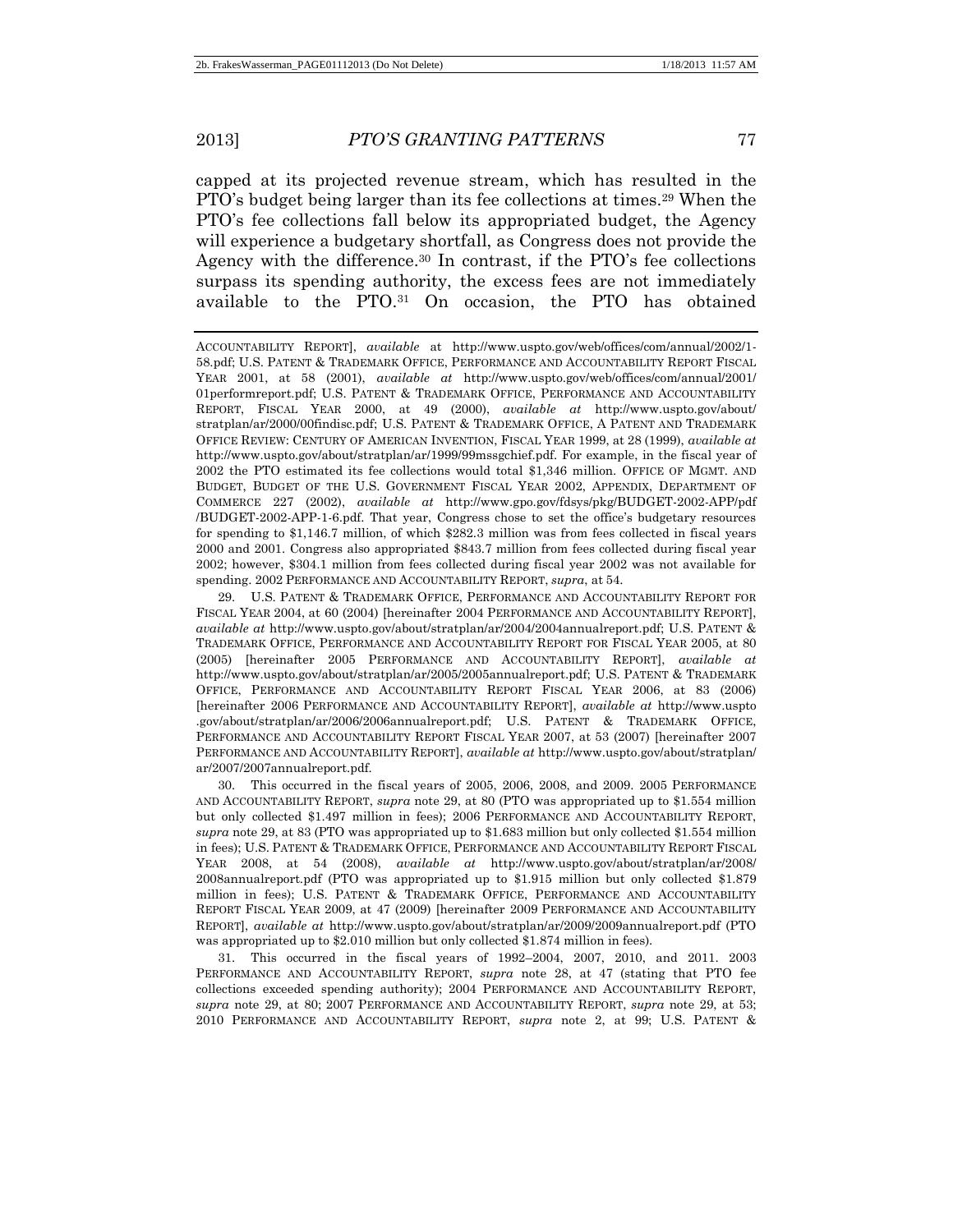supplemental appropriations from Congress enabling the Agency to use all or a portion of these excess fees.<sup>32</sup> More typically, the excess fees are utilized by Congress to fund other government operations.<sup>33</sup> This practice, known as fee diversion, first occurred in 1992 and appears to have peaked in the late 1990s to the early 2000s.<sup>34</sup> We revisit the nuances of this quasi-appropriations process when discussing the incentives posed by the practice of fee diversion in Part IV below. To illustrate the incentives posed by the Agency's fee structure, however, we proceed by simply viewing the PTO as operating off of the user fees that it collects.

Since the PTO became essentially fully user-fee funded, roughly 85% of its patent operating budget is garnered through three types of fees: (1) filing, search, and examination fees (collectively referred to as examination fees), (2) issuance fees, and (3) maintenance or renewal fees.<sup>35</sup> Examination fees are paid at the time the application is filed, issuance fees are paid at the time a patent

33. In theory these surplus fees may become available to the Agency in future years—the PTO still has these fees on its books as "temporarily unavailable." *See, e.g.*, 2011 PERFORMANCE AND ACCOUNTABILITY REPORT, *supra* note 31, at 67. However, it is widely believed that the PTO is unlikely to ever receive the authority to spend these fees, at least not any significant portion of them. INTELLECTUAL PROP. OWNERS ASS'N, UNDERSTANDING PATENT FEE DIVERSION AND HOW IT IS AFFECTED BY CURRENT SENATE AND HOUSE PATENT REFORM BILLS 1 (2011), *available at* http://www.ipo.org/AM/Template.cfm?Section=Home&ContentID=30761&Template=/CM/Conten tDisplay.cfm ("No one expects that these fees will ever be made available to the USPTO.").

34. Intellectual Prop. Owners Ass'n, *User Fees Diverted from the U.S. Patent and Trademark Office (USPTO) 1991-2005*, INTELL. PROP. OWNERS ASS'N, http://www.ipo.org/ AM/Template.cfm?Section=Search&section=USPTO\_Fees\_and\_Funding&template=/CM/Content Display.cfm&ContentFileID=2294 (last modified Dec. 16, 2004). Importantly, the America Invents Act does not conclusively end the practice of fee diversion, although it arguably diminishes the chances it will occur. *See* Pub. L. No. 112-29, § 22, 125 Stat. 284, 336 (2011). The America Invents Act creates a new account, known as the "reserve fund," wherein fees the PTO collects above its appropriated budget are deposited, but does not guarantee the PTO access to these fees. *Id.* The language of the Act defers to future appropriations bills as to this matter; therefore, it appears to leave open the possibility that fee diversion may occur in the future. *See id.*

35. 2010 PERFORMANCE AND ACCOUNTABILITY REPORT, *supra* note 2, at 55 (stating that approximately 84% of total patent income comes from maintenance fees, fees related to initial application for filing, search, and examination, and issue fees); U.S. PAT. & TRADEMARK OFFICE, A PATENT AND TRADEMARK OFFICE REVIEW: WORKING FOR OUR CUSTOMERS, FISCAL YEAR 1994, at 59 (1995) [hereinafter 1994 ANNUAL REPORT] (stating that approximately 83% of total patent income comes from maintenance fees, filing fees, and issue fees).

TRADEMARK OFFICE, PERFORMANCE AND ACCOUNTABILITY REPORT FISCAL YEAR 2011, at 67 (2011) [hereinafter 2011 PERFORMANCE AND ACCOUNTABILITY REPORT], *available at* http://www.uspto.gov/about/stratplan/ar/2011/USPTOFY2011PAR.pdf.

<sup>32.</sup> *See, e.g.*, United States Patent and Trademark Office Supplemental Appropriations Act, 2010, Pub. L. No. 111-224, 124 Stat. 2385 (designating a supplemental appropriation in the fiscal year of 2010 enabling the PTO to spend an additional \$129 million in fee collections, bringing the PTO's spending authority up to \$2.016 billion in fee collections).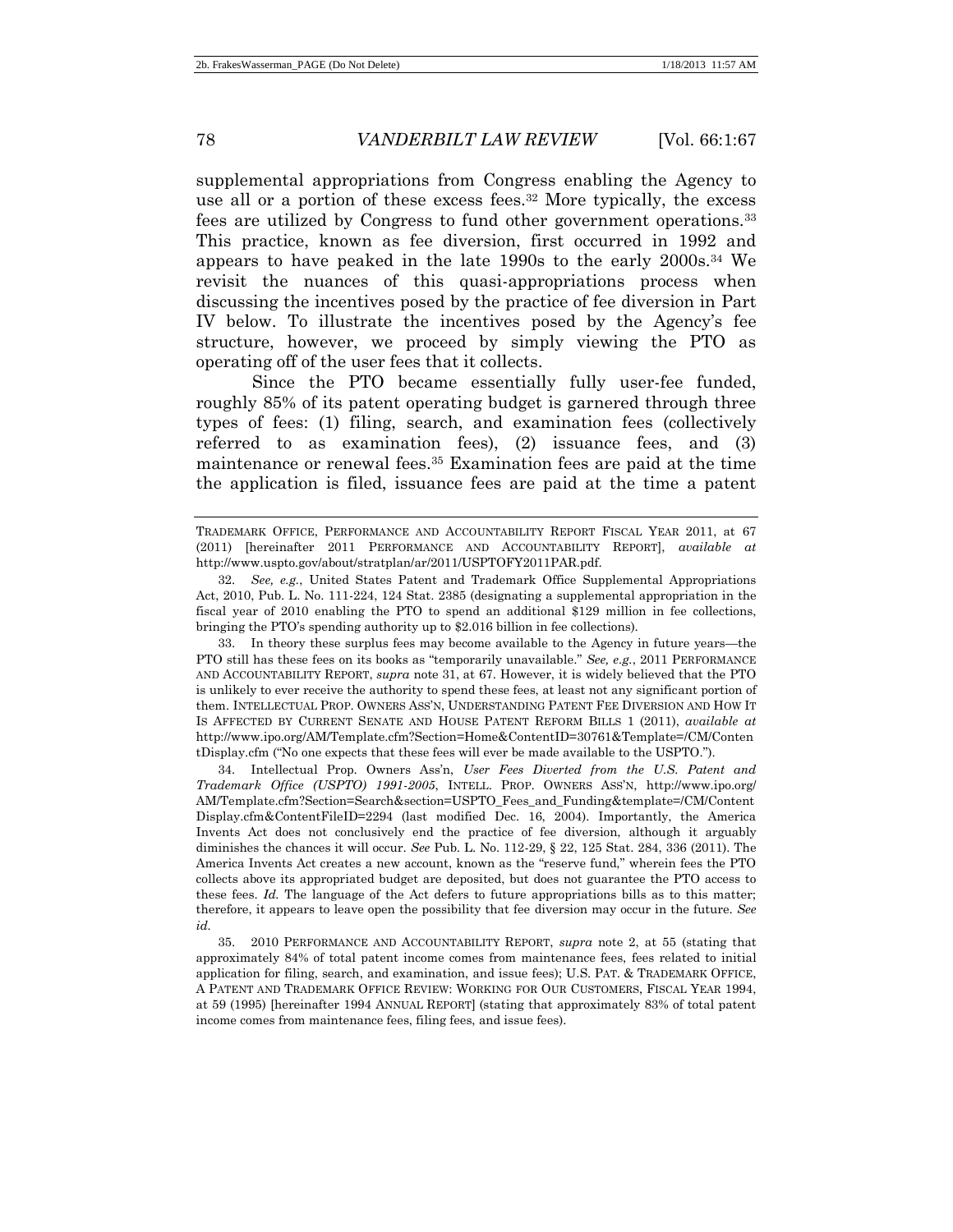application is granted, and maintenance fees are paid periodically over the lifetime of an issued patent so that the patent can remain enforceable.

While examination fees account for approximately 30% of the PTO budget, these fees fail to cover the actual cost incurred by the PTO to examine applications.<sup>36</sup> Consider, for example, that in the fiscal year of 2011 the PTO estimated that the average cost of examining a patent application was approximately \$3,600.<sup>37</sup> Yet, during the fiscal year of 2011 the examination fee was set at \$1,090 for large for-profit corporations and half that amount for individuals, small firms, nonprofit corporations, or other enterprises that qualify for "small entity" status.<sup>38</sup> Therefore, the level of examination fees covered less than one-third of the actual examination costs for large corporations and less than one-sixth of actual costs for small entities.

The PTO is heavily dependent on issuance fees and maintenance fees, which account for over 50% of the PTO's patent budget, to fund its operations.<sup>39</sup> These post-allowance fees are typically larger than the examination fees. In the fiscal year of 2011, the issuance fee was set at \$1,510, and the maintenance fees that are due at three-and-a-half, seven-and-a-half, and eleven-and-a-half years from the date the patent issues were \$980, \$2,480, and \$4,110, respectively.<sup>40</sup> Again, small entities pay half these amounts. The result is that the vast majority of the PTO's budget is gained through fees that the Agency collects *only if a patent is granted*. Further, the majority of the Agency's operational costs are incurred by processing patents;<sup>41</sup> the expenses associated with issuing and maintaining a patent are minimal.<sup>42</sup> Thus, these post-allowance fees are almost

<sup>36.</sup> 2009 PERFORMANCE AND ACCOUNTABILITY REPORT, *supra* note 30, at 49 (stating 31.3% of total patent income comes from filing, search, and examination fees).

<sup>37.</sup> 2011 PERFORMANCE AND ACCOUNTABILITY REPORT, *supra* note 31, at 17 (stating that in 2011 the average patent cost \$3,594 to examine).

<sup>38.</sup> *See* 37 C.F.R. § 1.16(a)(1) (2011) (listing a basic filing fee of \$330 and \$165 for a small entity); 37 C.F.R. § 1.16(k) (listing a utility search fee of \$540 and \$270 for a small entity); 37 C.F.R. § 1.16(o) (listing a utility examination fee of \$220 and \$110 for a small entity). Entities defined by the PTO as "small" include individuals, nonprofit corporations, or corporations that qualify as small businesses under the Small Business Act. 37 C.F.R.  $\S 1.27(a)(1)–(3)$ .

<sup>39.</sup> *See* 2010 PERFORMANCE AND ACCOUNTABILITY REPORT, *supra* note 2, at 56 (noting that "renewals [fees] recoup costs incurred during the initial patent process").

<sup>40.</sup> 37 C.F.R. § 1.18(a) (utility fee); §§ 1.20(e)–(g) (maintenance fees).

<sup>41.</sup> 1991 ANNUAL REPORT, *supra* note 25, at 3 fig.1 (noting that patent processing constituted 51% of the PTO's total obligations).

<sup>42.</sup> U.S. GOV'T ACCOUNTABILITY OFFICE, GAO-97-113, FEES ARE NOT ALWAYS COMMENSURATE WITH THE COSTS OF SERVICES 26 (1997) (noting that "only 8.6 percent of the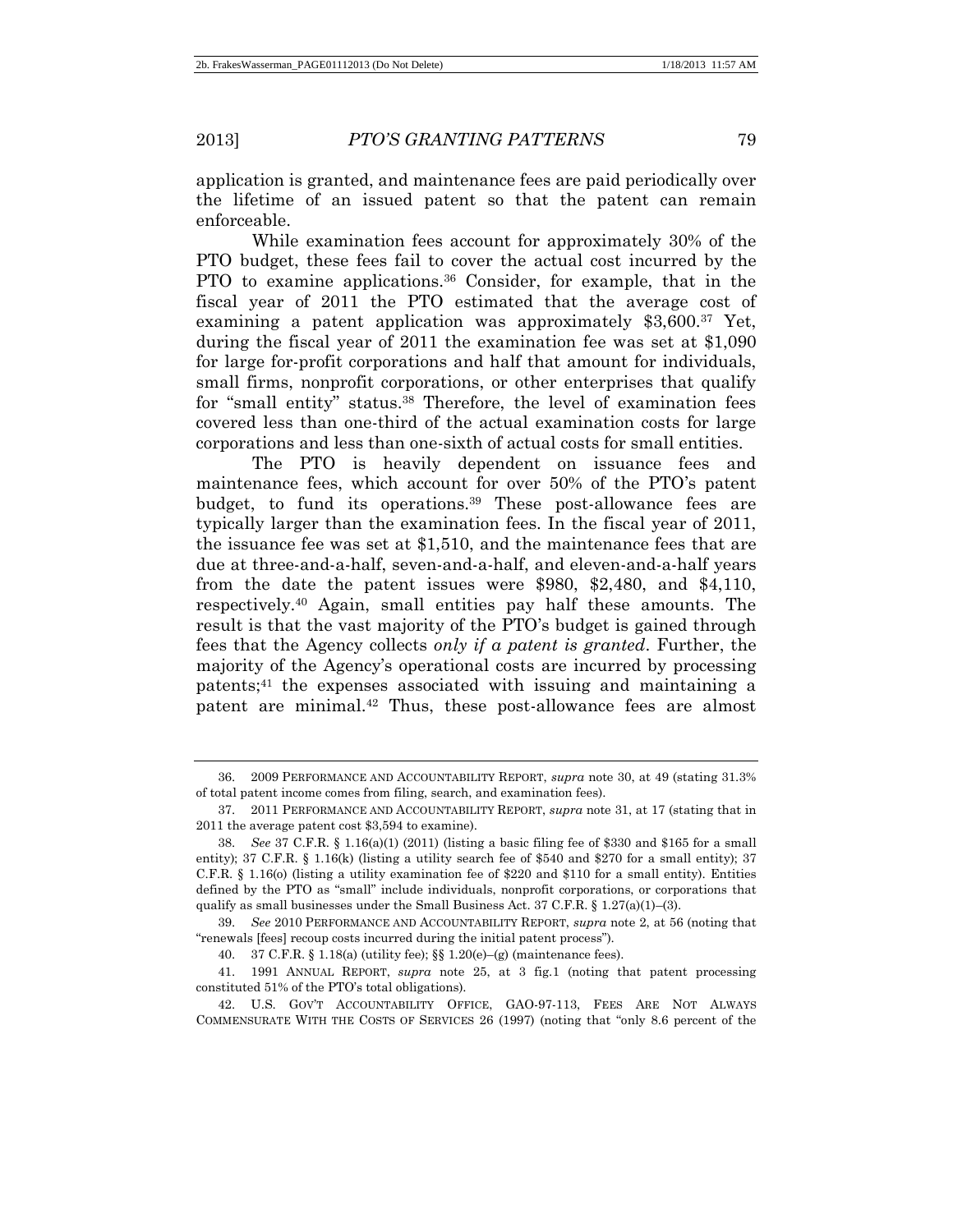exclusively used to fund other Agency activity. The back-end fee structure and the inadequacies of the examination fees both provide a possible incentive for the PTO to grant rather than deny patents. The extent to which the PTO would act on either of these inducements depends, in part, on the objectives of the Agency and its needs.

# *B. The PTO's Objectives*

The decisions of agencies, like those of many other entities, are influenced by a variety of factors. The purpose of this Section is not to elucidate every factor that may affect agency decisionmaking but instead to establish that under certain situations monetary concerns are likely to influence the decisionmaking process of the PTO. To this effect, this Section outlines two competing models of agency behavior. The first model assumes a self-interested bureaucrat who desires to maximize the Agency's budget. For this bureaucrat, the existence of post-allowance fees will bias the PTO toward allowing patents. The second model supposes a benevolent bureaucrat that is resource constrained. Unlike the self-interested bureaucrat, the benevolent bureaucrat's bias toward granting patents may stem solely from the PTO's examination fees failing to cover the Agency's examination expenses. However, even if examination fees were adequate, a benevolent bureaucrat may apply the patentability standards in a patent-protective direction if the Agency's overall fee collections failed to cover its operational expenses.

## 1. Self-Interested Bureaucrat

To begin, we envision a state of the world in which the PTO resembles the imperialistic maximizing bureaucrat theorized by William Niskanen.<sup>43</sup> Niskanen posits that bureaucrats seek to maximize agency budgets because budgets are positively correlated with other goods that a bureaucrat values, such as compensation, prestige, power, and prospects for advancement.<sup>44</sup> In other words, Niskanen contemplates a self-interested bureaucrat that puts his own

costs associated with an individual patent were attributable to the actual issue of the patent and 0.1 percent were attributable to its maintenance").

<sup>43.</sup> *See generally* Andre Blais & Stephane Dion, *Introduction* to THE BUDGET-MAXIMIZING BUREAUCRAT: APPRAISAL AND EVIDENCE, *supra* note 20, at 3–11; WILLIAM A. NISKANEN, JR., BUREAUCRACY AND REPRESENTATIVE GOVERNMENT 38 (1971).

<sup>44.</sup> Robert A. Young, *Budget Size and Bureaucratic Careers*, *in* THE BUDGET-MAXIMIZING BUREAUCRAT: APPRAISAL AND EVIDENCE, *supra* note 20, at 33 (citing NISKANEN, *supra* note 43, at 38).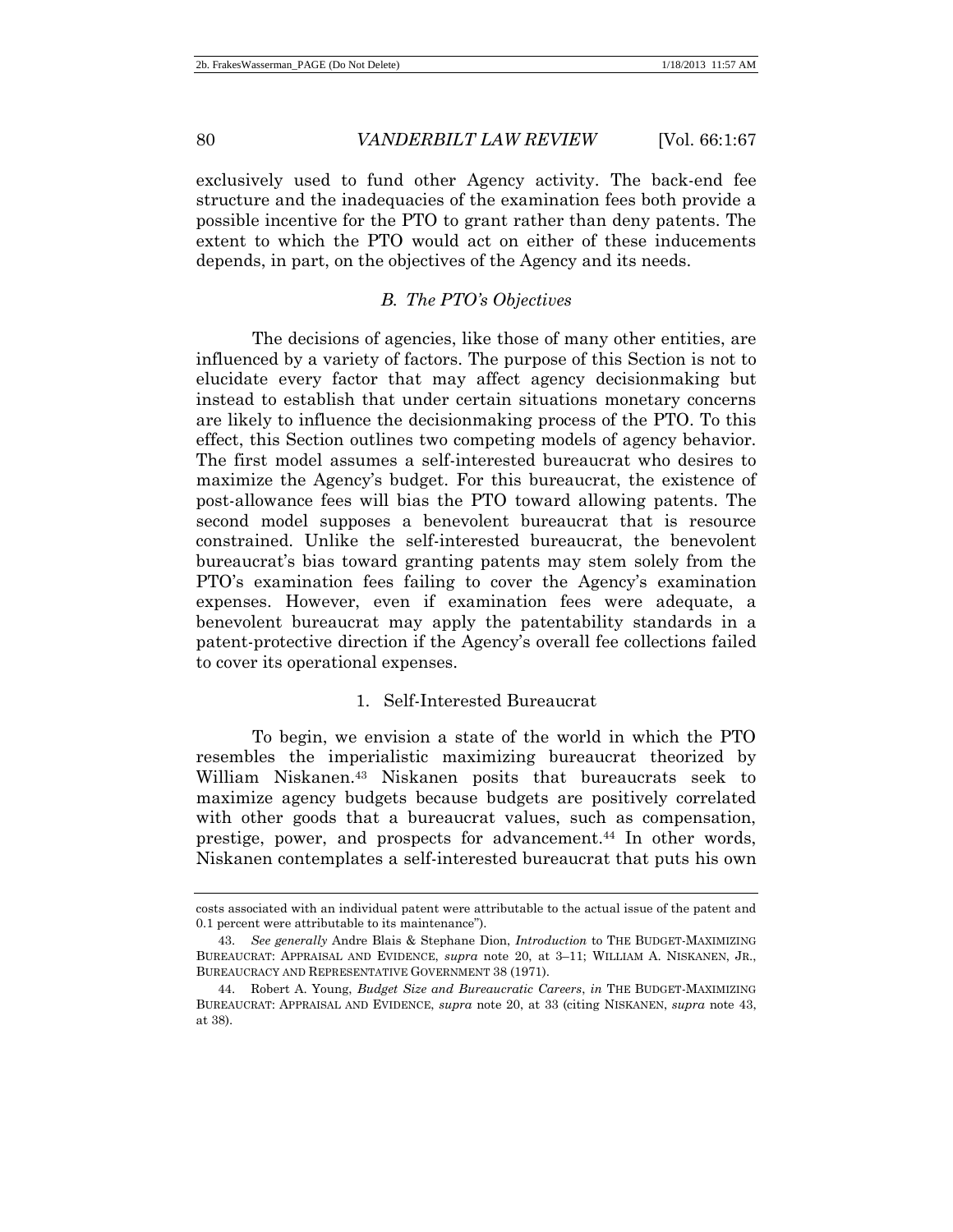interests above those of the public.<sup>45</sup> Under Niskanen's view, it is the existence of informational asymmetries that enables high-level administrators to extract ever-increasing budgets from Congress.<sup>46</sup>

The universal nature of the maximizing bureaucrat, however, has been questioned.<sup>47</sup> One line of challenge focuses on the extent to which high-level administrators actually profit from enlarged budgets. Even if bureaucrats were primarily self-interested there is little empirical evidence that high-level administrators accrue larger salaries when a bureau's budget grows.<sup>48</sup> Of course, there is still the possibility that such administrators seek larger budgets for intangible benefits such as power and prestige.<sup>49</sup> However, to date, there is little empirical evidence that supports or refutes this latter hypothesis.<sup>50</sup> Another line of inquiry has challenged Niskanen's view that Congress is easily duped into providing agencies with inflated budgets.<sup>51</sup> By delineating the multitude of ways in which the legislature and the executive exert considerable influence over administrative agencies, scholars have largely refuted Niskanen's assumption that Congress is

48. *See* Levinson, *supra* note 20, at 932 ("[T]he relationship between a larger agency budget and higher salaries or cushier working conditions is empirically tenuous"); Young, *supra* note 44, at 37–43 (concluding that studies on the relationship between budget growth and financial benefits to bureaucrats "are unanimous in offering little support, even to the weak proposition that bureaucrats become relatively better-off when the budget of their bureau grows disproportionately"). Research shows that it is seniority, not the size of the Agency budgets, that explains a substantial portion of salary increases. Ronald N. Johnson & Gary D. Libecap, *Agency Growth, Salaries and the Protected Bureaucrat*, 27 ECON. INQUIRY 431–51 (1989).

49. Andre Blais & Stephane Dion, *Conclusion: Are Bureaucrats Budget Maximizers?*, *in*  THE BUDGET-MAXIMIZING BUREAUCRAT: APPRAISAL AND EVIDENCE, *supra* note 20, at 357.

50. *Id.*

51. *See* Mathew D. McCubbins et al., *Administrative Procedures as Instruments of Political Control*, 3 J.L. ECON. & ORG. 243 (1987); Mathew D. McCubbins et al., *Structure and Process, Politics and Policy: Administrative Arrangements and the Political Control of Agencies*, 75 VA. L. REV. 431, 443 (1989) (describing the appropriations process as a "low cost route" politicians use to prevent agency deviations from congressional goals); Mathew D. McCubbins & Thomas Schwartz, *Congressional Oversight Overlook: Police Patrols Versus Fire Alarms*, 28 AM. J. POL. SCI. 165, 170 (1984) (noting that "subcommittees controlling authorizations and appropriations may be in a better position to do oversight than so-called oversight committees"); *cf*. Barry R. Weingast & Mark J. Moran, *Bureaucratic Discretion or Congressional Control? Regulatory Policymaking by the Federal Trade Commission*, 91 J. POL. ECON. 765, 789 (1983) (finding congressional preferences over agency action to be a statistically significant factor).

<sup>45.</sup> NISKANEN, *supra* note 43, at 38.

<sup>46.</sup> *Id.* at 36–42.

<sup>47.</sup> *See* WILSON, *supra* note 20, at 182 ("The view that all bureaus want larger budgets ignores the fact that there is often a tradeoff between bigger budgets on the one hand and the complexity of tasks, the number of rivals, and the multiplicity of constraints on the other."); Levinson, *supra* note 20, at 916 (arguing that empire-building of agencies is overstated because bureaucrats do not have the same motives as corporate leaders).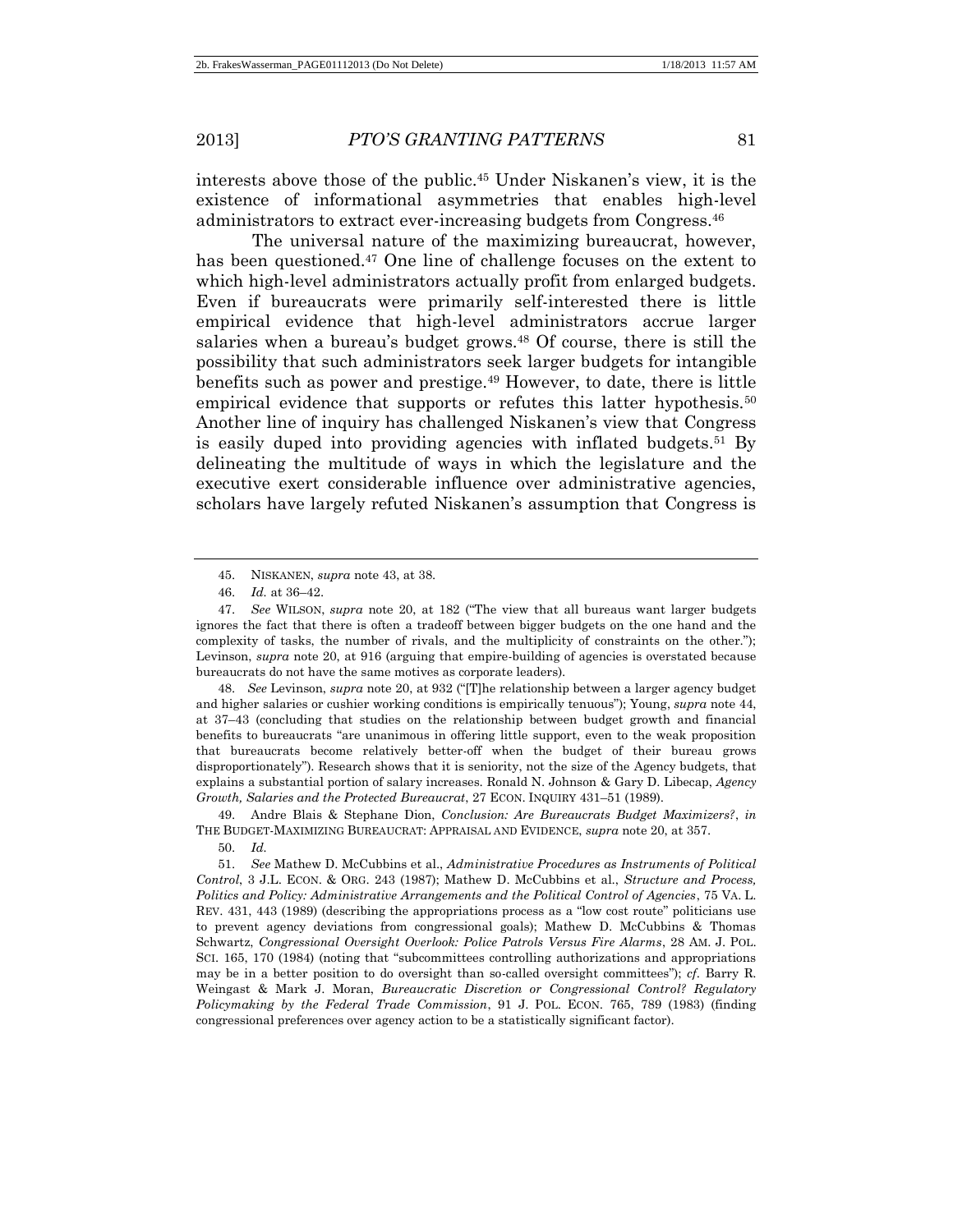submissive in setting agencies' budgets.<sup>52</sup> Of course, Niskanen's views may continue to hold some relevance in that it remains possible, even likely, that both Congress and bureaucrats play influential roles in the budgetary process.<sup>53</sup> Accordingly, we consider the manner in which a self-interested PTO of the Niskanen variety would seek to expand its budget.

While the PTO's budgetary process provides the Agency with multiple pathways to satisfy its maximizing proclivities,  $54$  arguably the easiest way for the Agency to increase its budget is to grant more patents. In this scenario, the PTO exploits its informational monopoly on the socially optimal grant rate to artificially inflate its fee collections (and hence the budget that it requests reflecting those inflated fee collections). At the extreme, a self-interested PTO would grant every patent, as the existence of back-end fees means the Agency can maximize its fee collections by maximizing its patent grants (this is true whether or not the Agency's examination fees covered the full operational expenses of the PTO). However, there are a number of reasons why the Agency would not adopt such an excessive practice, including the fact that Congress is unlikely to believe that a 100% grant rate is optimal. Nonetheless, a selfinterested PTO can still increase its budget by biasing the Agency toward granting patents, as long as its distortionary bias remains under the threshold of congressional detection.

<sup>52.</sup> *Id.*

<sup>53.</sup> There is empirical evidence that suggests bureaucrats have a substantial impact on budgetary outcomes and that this impact usually results in larger budgets. Jean-Michel Cousineau & Anne-Marie Girard, *Public Sector Unions, Government Expenditures, and the Bureaucratic Model*, *in* THE BUDGET-MAXIMIZING BUREAUCRAT: APPRAISAL AND EVIDENCE, *supra*  note 20, at 259 (finding that the presence of a public sector union in a municipality tends to increase government expenditures by about six percent).

<sup>54.</sup> Of course, the PTO could seek to increase its budget by lobbying Congress for fee increases. In this scenario, the PTO could leverage its informational monopoly on the true cost of examining patent applications to extract temporary or long-term fee increases from Congress. Because the Agency's budget is generally set to its estimated fee collections, any increase in fee levels will automatically translate into a larger budget. Niskanen's model predicts that the PTO would repeatedly and routinely ask for needless fee increases. The Agency has enjoyed some success in lobbying for larger fees, but its success has been far from universal. *See infra* note 57.

The Agency could also lobby for enhanced fee-setting authority. To the extent that the PTO could control its fee levels, the PTO could increase its fees in an effort to enlarge its own budget. Arguably, biasing the Agency toward granting patents is the easiest pathway to increase the PTO's budget, as this requires the least congressional action.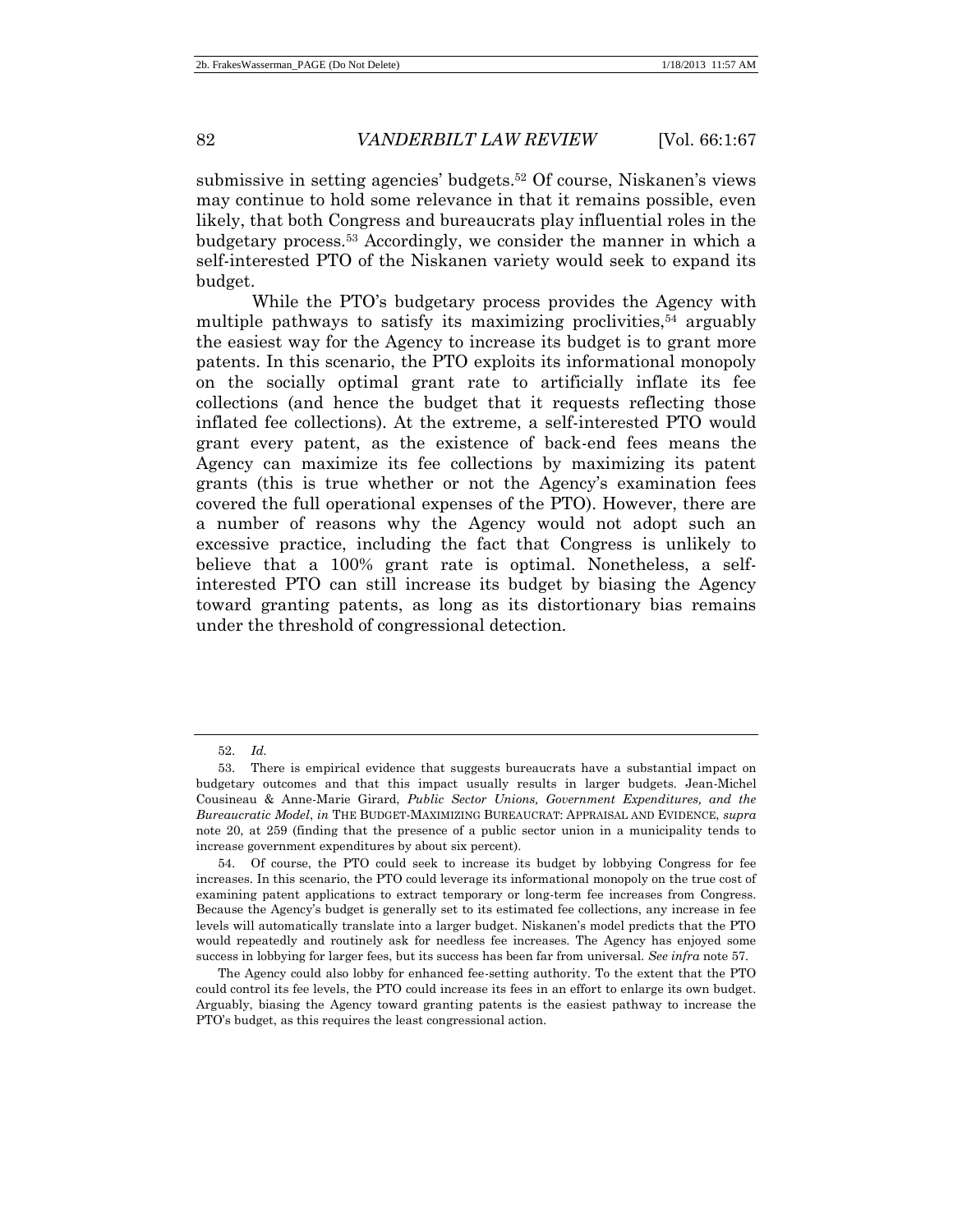#### 2. Benevolent-but-Resource-Constrained Bureaucrat

The PTO bureaucrat, however, does not need to be selfinterested in order to seek a larger budget. High-level administrators may also seek more abundant budgets because of their values; there is ample evidence that many civil servants are mission minded.<sup>55</sup> The "benevolent bureaucrat" is a high-level administrator who attempts to increase agency funding solely for the purpose of allowing the agency to better accomplish its mission.

While the benevolent PTO's preferred method of augmenting the Agency's budget is to lobby Congress for increased fee levels,<sup>56</sup> this approach is unlikely to yield routine success.<sup>57</sup> Thus, in certain situations even an administrator that is only attempting to better accomplish the PTO's mission may bias the Agency toward issuing patents in an effort to augment the Agency's budget.

Congress has stipulated that the PTO funds its entire operations through fee revenue.<sup>58</sup> Yet, at the same time, Congress set the Agency's fee structure so that examination fees fail to cover twothirds of the Agency's costs to examine patent applications. The inadequacy of the examination fees necessitates the Agency's dependence on post-allowance fees to subsidize the examination process. More generally, the fact that half of the Agency's budget

<sup>55.</sup> *See* KENNETH A. SHEPSLE & MARK S. BONCHEK, ANALYZING POLITICS: RATIONALITY, BEHAVIOR, AND INSTITUTIONS 347–48 (1997); Laurence E. Lynn, Jr., *The Budget-Maximizing Bureaucrat: Is There a Case?*, *in* THE BUDGET-MAXIMIZING BUREAUCRAT: APPRAISALS AND EVIDENCE, *supra* note 20, at 66 (discussing case studies that indicate many civil servants are mission minded).

<sup>56.</sup> This course of action would allow the PTO to increase its budget without distorting its own granting behavior.

<sup>57.</sup> While there is general agreement that the PTO's present budget is insufficient for the Agency to carry out its expected responsibilities, FED. TRADE COMM'N, TO PROMOTE INNOVATION: THE PROPER BALANCE OF COMPETITION AND PATENT LAW AND POLICY 10 (2003) ("Hearings participants unanimously held the view that the PTO does not receive sufficient funding for its responsibilities."), Congress has on a number of occasions refused to increase fee levels. Fee changes appear to be harder to enact when they are not supported by patent applicants. For example, a 1990 and 1991 campaign to end small-entity status and a 2002 campaign to increase fee levels and restructure fees were largely unsuccessful because patent applicants did not support these increases. *See* Traci Watson, *Patent Office Drops Plan to Raise Fees*, 356 NATURE 645, 645 (1992) (noting that after "failing twice to convince Congress that small-scale inventors do not deserve a price break, the US Patent and Trademark Office (PTO) has dropped its opposition to such a discount" and that "small inventors convinced Congress that a higher maintenance fees [sic] would weaken the US economy").

<sup>58.</sup> It was congressional intent that the fees the Agency collects cover the full operating needs of the Agency. *See* WENDY H. SCHACHT, CONG. RESEARCH SERV., RS20906, U.S. PATENT AND TRADEMARK OFFICE APPROPRIATIONS PROCESS: A BRIEF EXPLANATION 1 (2011) (reviewing the Patent and Trademark Office's funding as a result of the Omnibus Reconciliation Act).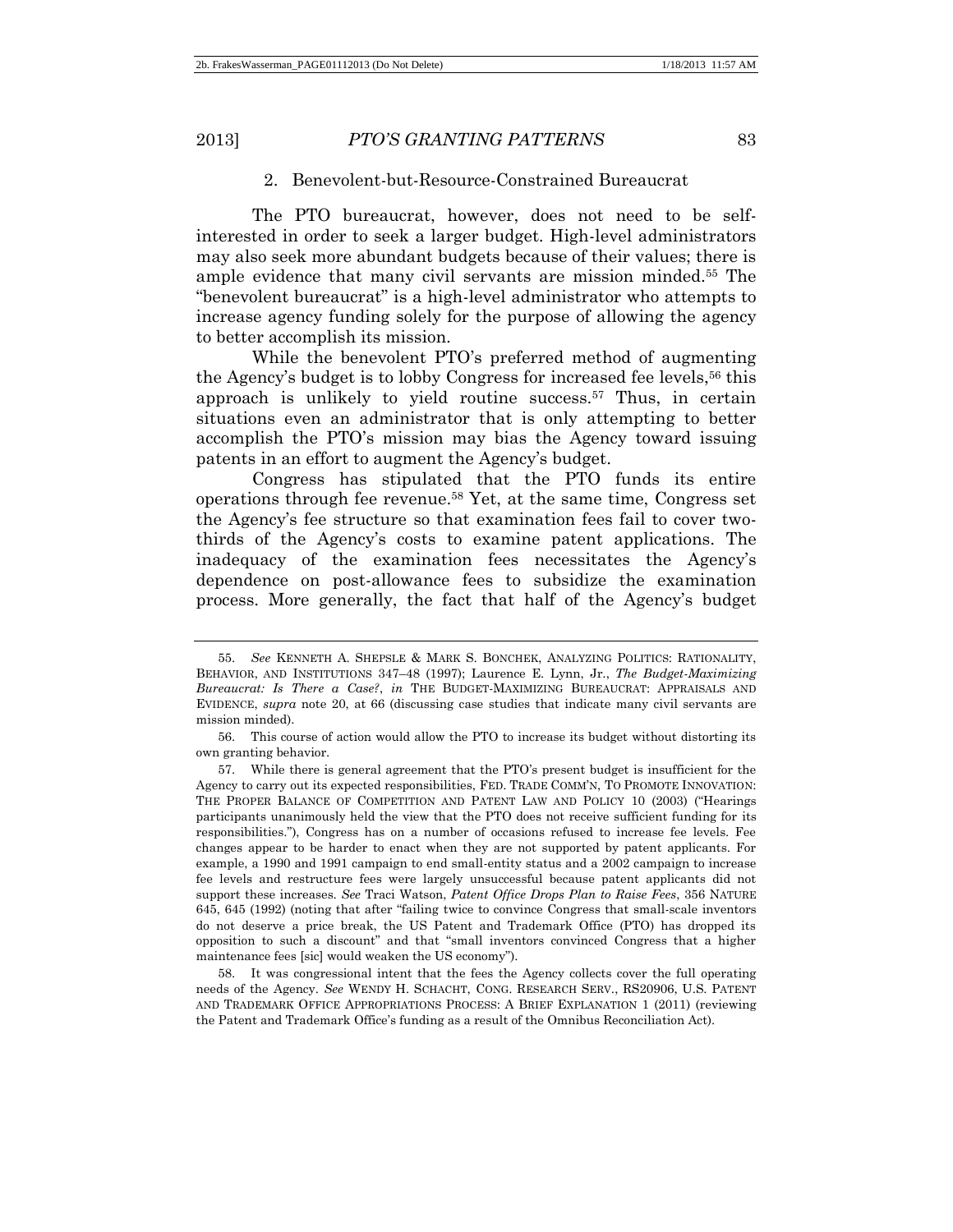stems from these back-end fees suggests the PTO is heavily dependent on these fees to cover its operational expenses. Accordingly, the PTO must grant patents at a sufficiently high rate to recoup these costs.

It is of course possible that the Agency's nonbiased grant rate i.e., the rate at which it would grant patents if it were solely applying the patentability standards in a nonbiased fashion—is at a rate such that the PTO would indeed be able to cover its operational costs. In this instance, a benevolent PTO would not be bound by any resource constraints and would thus feel no need to distort its granting practices in an effort to generate additional fees. However, if this otherwise nonbiased grant rate is such that its current stream of fee collections based on these granting patterns is insufficient to cover the Agency's operational expenses—i.e., the Agency's grant rate is below a sustainability threshold rate—then the Agency will need to raise additional revenues in order to achieve financial sustainability. In this instance, the PTO may find itself inclined to increase its granting tendencies in order to cover this shortfall.

A number of time-varying factors may disrupt the equilibrium reached between the Agency's back-end fees and front-end and other operational costs and thus induce a bias toward granting. The PTO is more likely to trigger its sustainability constraint and encounter an imbalance between its back-end fees and examination or other operational costs under two broad scenarios: (1) when its nonbiased grant rate drops below the threshold rate required to break even, taking as given all of those factors that shape the break-even threshold (discussed below) or (2) when that threshold rate itself rises, taking as given the PTO's nonbiased rate of granting. This first scenario may arise if the quality of the stream of incoming patents deteriorates, leaving the PTO otherwise inclined to grant less frequently. The second scenario (i.e., an increase in the threshold sustainability rate) may materialize upon the occurrence, among others, of the following developments: (1) patentees elect to pay their maintenance fees at a lower rate, (2) aggregate examination costs rise due to a shift in patent applications toward more complex technology classes (to which the PTO allocates more examination hours), (3) the aggregate incidence of small-entity applicants rises, and (4) patent examinations demanded of the PTO increase (relative to the existing stock of patents from which the PTO may collect post-allowance fees).<sup>59</sup> In each such instance, the indicated development will decrease

<sup>59.</sup> The PTO is dependent on renewal fees from patents that were issued three-and-a-half, seven-and-a-half, and eleven-and-a-half years ago to sustain its processing of patent applications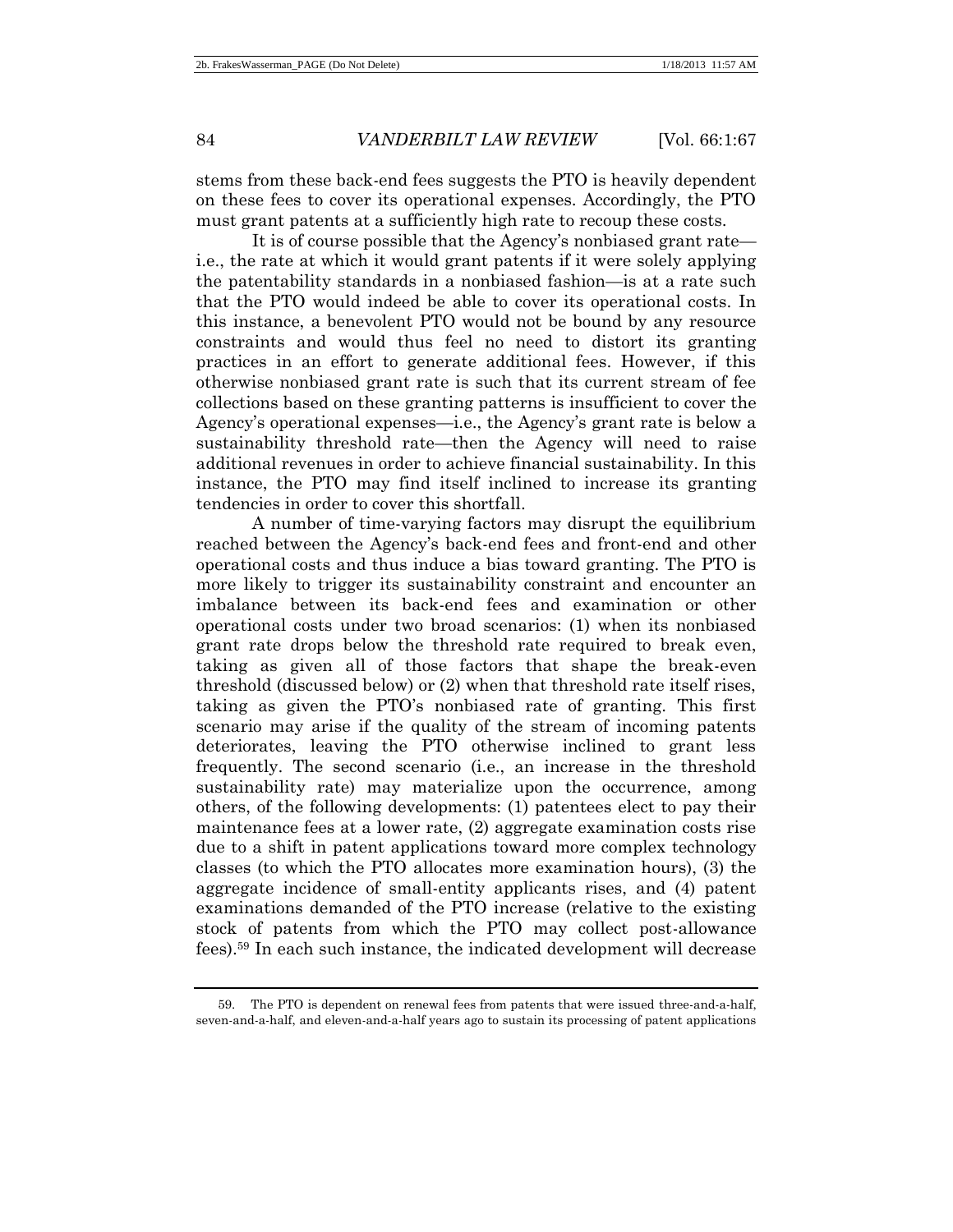the ratio between the back-end fees to be collected by the PTO and the obligatory operational costs of the PTO and thus, all else equal, increase the rate at which the Agency must grant patents so that its fees will be able to cover the Agency's expenses.

In the event that any of the above developments do indeed challenge the ability of the Agency to finance its operational costs through the fees generated by its nonbiased patent grants, the benevolent PTO may find that it is left with no other choice than to increase its grant rate in order to break even.<sup>60</sup>

# II. THE DIFFERENTIAL IMPACT OF THE AGENCY'S FINANCIAL INCENTIVES

The previous Part established that the PTO can increase its fee collections and hence likely its budget by granting additional patents, and, in order to better understand when high-level administrators would bias the PTO toward granting patents, introduced two different models of agency behavior: the self-interested bureaucrat who desires to maximize the Agency's budget and a resource-constrained, benevolent bureaucrat who desires to generate additional funds in order to maintain financial sustainability. This Part further refines these models by considering an additional nuance in Agency decisionmaking: the PTO's monetary incentives likely vary across patent types. Although the Agency's basic fee structure preferences patent grants over denials, not all patents grants generate equal revenue.<sup>61</sup> As a result, the PTO may find that it will best achieve the goals of self-interest or benevolence by granting more patents of certain types relative to others. This Article examines two

today. However, the PTO is processing many more applications today than it was even four, eight, or twelve years ago. As the ratio of the PTO's fee levels has not dramatically changed over time, it is unlikely that the fee levels were set to allow for such a dramatic growth in the volume of processed patent applications. Thus, the PTO's financial sustainability may be threatened solely by the fact that the Agency, which is under continued pressure to expand its capacity to examine patent applications in order to decrease its growing backlog, must fund its expansion in processing capacity based on previously issued patents.

<sup>60.</sup> David S. Kim & Glenn M. Kubota, *Behind the Scenes at the USPTO: Accounting for the Supervisory Patent Examiner*, MORRISON & FOERSTER Q. NEWS, Summer 2011, at 2, 3 ("One former examiner recalled that allowances were being encouraged at the same time that USPTO fee revenues were reported as being low."). In an effort to reestablish financial equilibrium, the PTO could attempt to cut costs, such as enacting a hiring freeze. However, any such efforts would only leave the PTO less able to process the substantial (and likely growing) number of examinations demanded of the Agency to which the Agency is *obligated* to respond.

<sup>61.</sup> *See* Wasserman, *supra* note 16, at 412–14 & n.129 (noting that the PTO stands to earn more money by granting patents in technologies with high renewal rates and patents associated with large entities).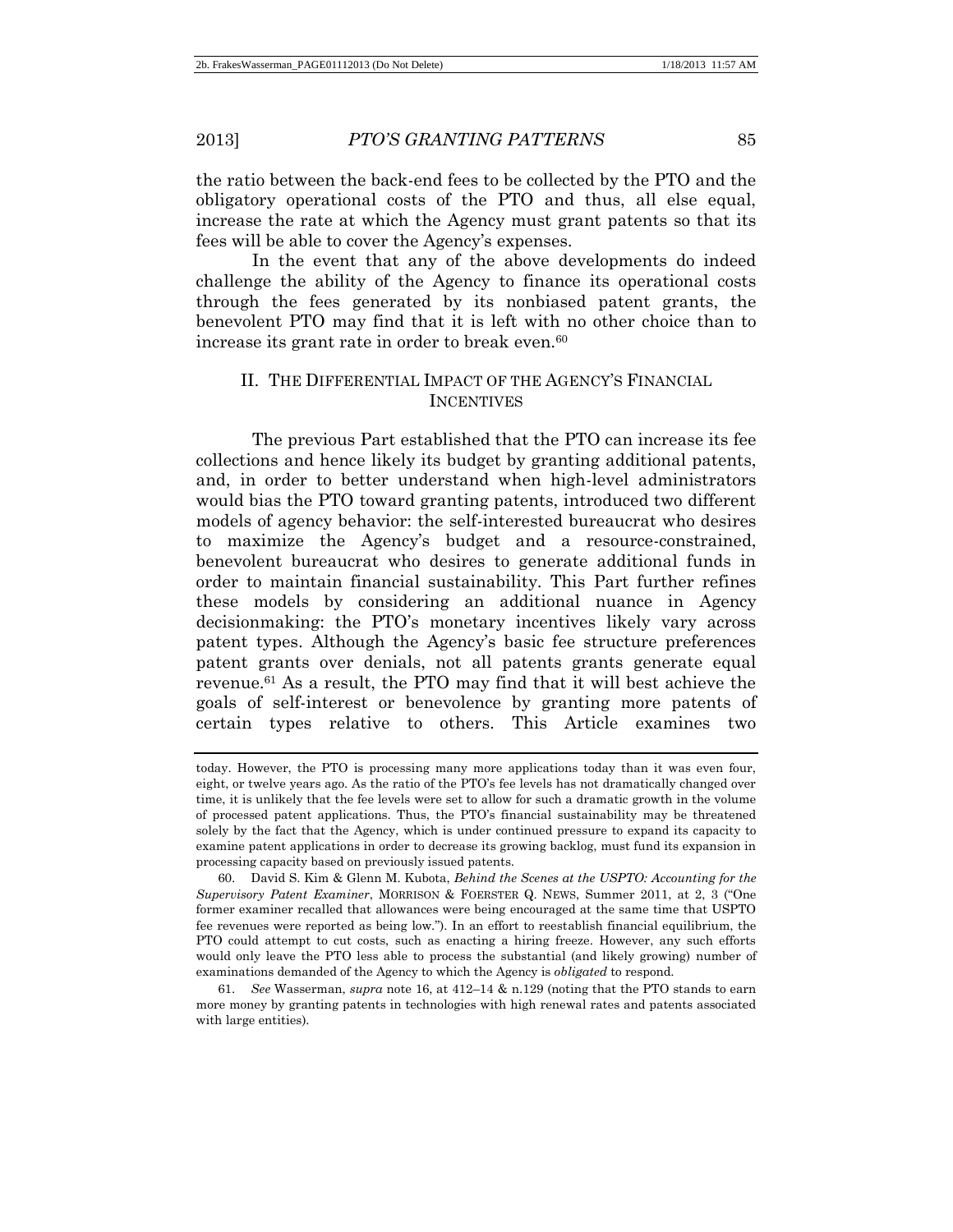characteristics that bear on the PTO's ability to earn increased revenue by issuing additional patents of certain types: (1) the rate of renewal or maintenance among patents of certain types and (2) the entity size (large vs. small) of the relevant patent applicant.<sup>62</sup>

The latter characteristic, entity size, is immediately discernible to the PTO upon the filing of a patent application. Patent examiners, who are charged with reviewing applications and making a decision on the patentability of the invention, know the entity size of the patent applicant.<sup>63</sup> Because small entities pay half the examination, issue, and maintenance fees of large entities, entity size has a significant impact on the magnitude of the Agency's fee stream. In contrast, maintenance rates are not readily apparent to the Agency upon the filing of a patent application. However, the PTO may assess the likelihood that a given patent will ultimately pay renewal fees by using relevant historical data on maintenance rates associated with patents within the same technology category of the application. The PTO may assign these categorical likelihoods using a relatively coarse classification of technology types (e.g., chemical applications, electrical device applications, etc.) or, perhaps, using the more fine-grained, internal classification system that the PTO uses to instruct its examination search process. $64$  Finally, it should be noted that unlike entity size, patent class and technology types do not cause the maintenance fees paid by patent applicants to vary.

While this study is not designed to explore the mechanism by which additional patents are granted, we believe there are at least two

<sup>62.</sup> *See id.* at 412 n.129 (noting that because small entities pay half the amount of issue and renewal fees as large entities, the PTO stands to make twice as much fee revenue by granting a patent to a large relative to a small entity); *id.* at 412–14 (noting that because patentees in certain technological sectors are more likely to renew their patents than other technological sectors, the PTO stands to earn more fee revenue by granting a patent associated with a technology that has a high renewal rate relative to a patent associated with a technology that has a low renewal rate).

<sup>63.</sup> This information is included in the patent application documents provided to patent examiners. Patent applications are not sorted by large and small entities. Applications for the most part are randomly assigned to patent examiners that have the technological expertise to examine the application. *See* Lemley & Sampat, *supra* note 5, at 818.

<sup>64.</sup> Every patent application that is filed with the PTO is assigned a classification before it enters examination. The Agency utilizes classifications to funnel patent applications to examiners with the prerequisite scientific knowledge to review the application. With respect to the examination complexity factor, the PTO is well suited to differentiate across patent applicants using this fine-grained internal classification system (as opposed to a broader technological classification), given that the complexity measures used to allocate examination hours (and thus examiner pay) are determined in the first instance with reference to the applicant's patent class.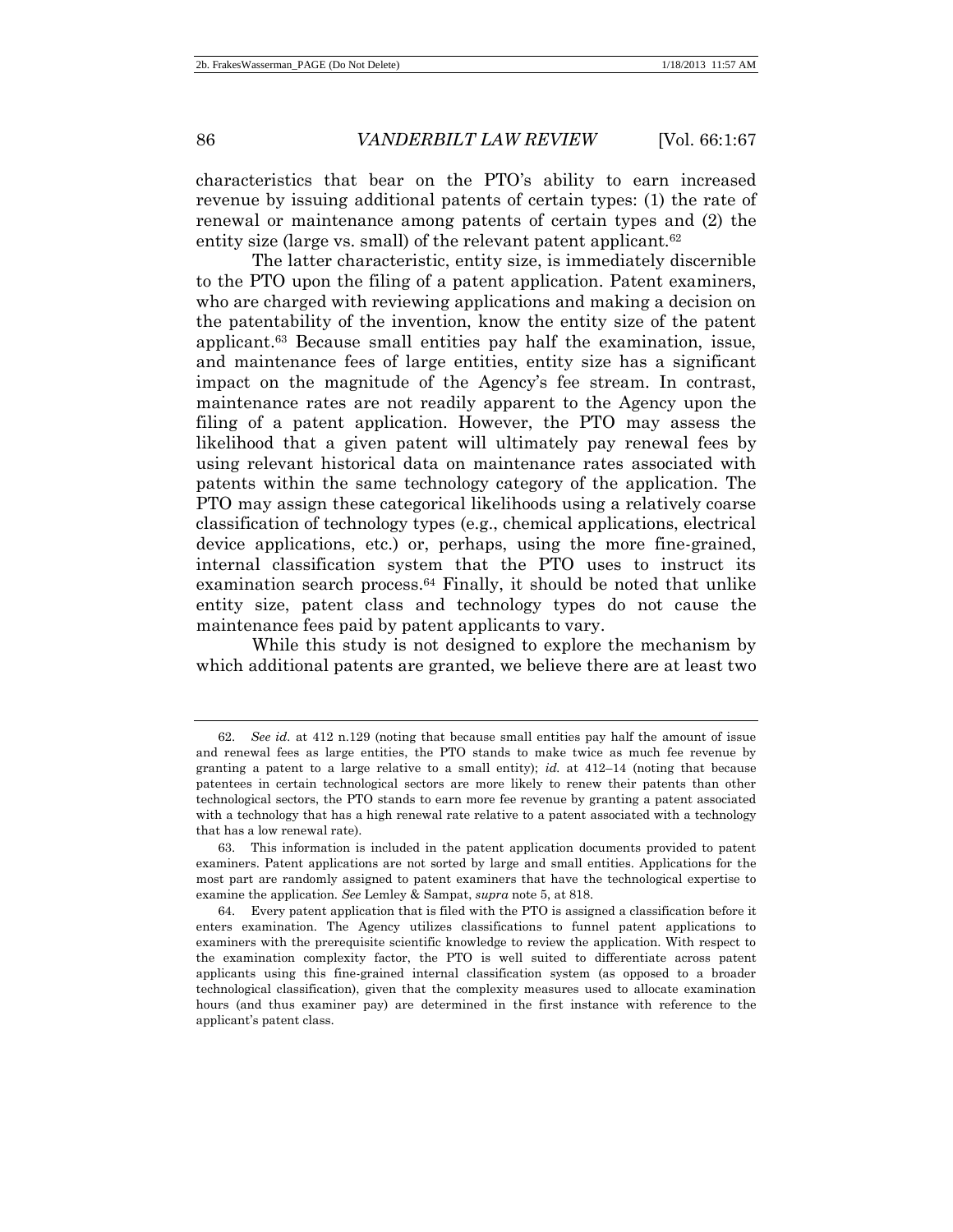different channels for favoring certain patent types.<sup>65</sup> The first is a top-down channel, wherein senior-level officials who are responsive to the post-allowance fee differential instruct examiners to preferentially grant patents filed by large entities and high renewal-rate technologies relative to others. The PTO's ability to extend such categorical or technology-specific instructions to examiners is facilitated by the Agency's organizational structure, which is itself largely based on technological divisions.<sup>66</sup> The second is an examinerfocused channel, whereby patent examiners themselves, without prompting from supervisors, respond to the profitability implications of varying renewal rates and entity size.<sup>67</sup> Patent examiners, especially senior examiners, may internalize the negative impact of budgetary shortfalls to the Agency.<sup>68</sup> Thus, patent examiners may possess sufficient motivation by themselves to preferentially grant patents filed by large entities and high renewal-rate technologies relative to others when the PTO's fee collections are low.

The rest of this Part proceeds by considering the manner in which each of the two above-mentioned characteristics (i.e., renewal rates and entity size) bears on the profitability of the PTO's marginal

<sup>65.</sup> In future work we plan to explore this mechanism in more depth.

<sup>66.</sup> Once a patent application has been assigned a technology classification, it is then, based on its class number, routed to an Art Unit, where it eventually will be examined by a patent examiner. Lemley & Sampat, *supra* note 5, at 818. Art Units may be assigned patent applications from one class, a portion of a class, or from several classes involving closely related technology. *See Patent Classification: Classes Arranged by Art Unit*, U.S. PAT. & TRADEMARK OFFICE, http://www.uspto.gov/patents/resources/classification/art/index.jsp (last modified Oct. 3, 2012). Art Units are likewise aggregated into larger parcels that contain anywhere from five to fifteen Art Units and are eventually aggregated into one of nine technology centers. *Patent Technology Centers*, U.S. PAT. & TRADEMARK OFFICE, http://www.uspto.gov/about/contacts/ phone\_directory/pat\_tech/index.jsp (last modified Feb. 17, 2010) (listing the nine patent technology centers within the U.S. Patent and Trademark Office). This hierarchical structure creates a situation in which patents of a particular PTO class are consistently examined by a targeted population of examiners (i.e., applications within a particular class are not randomly assigned among a large number of Art Units; rather, they are assigned to one or a few Art Units). This consistency makes it easier for top-level officials within the Agency to coordinate with and direct examiners to grant more patents in one technology category (for example, one with a higher renewal rate) relative to another category (for example, one with a lower renewal rate).

<sup>67.</sup> Patent examiners may be consciously or subconsciously responding to profit variations of patents.

<sup>68.</sup> Alternatively, patent examiners may be responding to low fee collections by favoring certain types of patents over others because they recognize the negative impact of budgetary shortfalls to their daily life (e.g., an elimination of overtime). Examiners will most likely respond to the differential in fee collections when fees are low, as overtime is most likely to be eliminated when the PTO's financial health is in jeopardy. If this is the dominate mechanism, then low-level officials would be acting in a self-interested manner, but the aggregate result would mimic a benevolent-but-resource-constrained agency.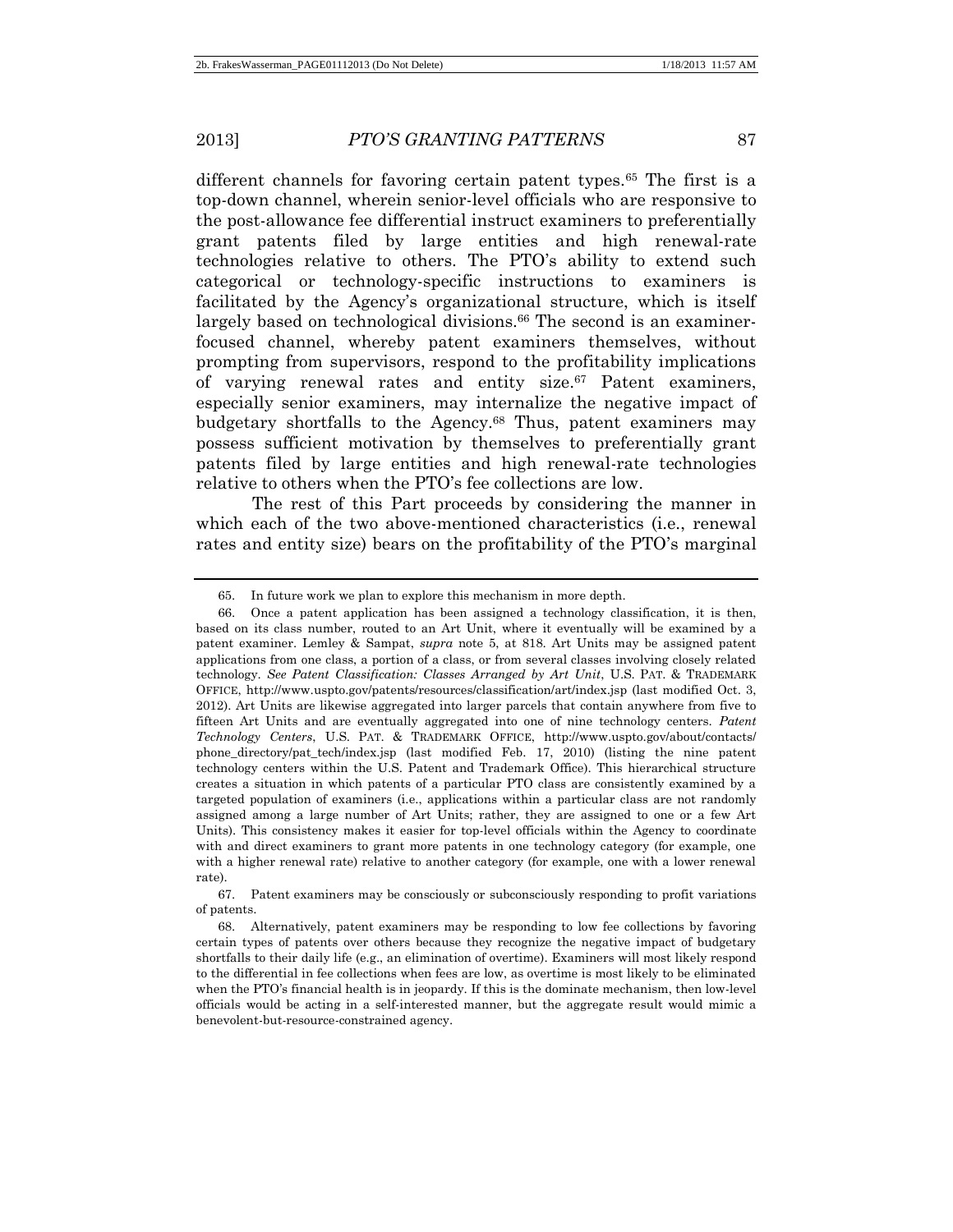## *A. Renewal Rates*

Once a patent is issued it does not automatically remain in force for the duration of its twenty-year patent term.<sup>70</sup> The patentee must take the affirmative step of paying renewal or maintenance fees at three-and-a-half, seven-and-a-half, and eleven-and-a-half years from the date at which the patent issued to assure the patent's enforceability (referred to as four-year, eight-year, and twelve-year maintenance fees in the empirical analysis discussed below). If a patentee fails to pay any of these fees, the invention enters the public domain.<sup>71</sup> Renewal fees currently account for nearly 30% of the PTO's patent budget, while the cost to the Agency to maintain a patent is negligible. Thus, such fees are almost exclusively utilized to subsidize other agency activity.

However, not every patent grant generates equal renewal-fee revenue. While maintenance fees do not vary across technology classifications, patentees elect to pay these fees at dramatically different rates across such classifications.<sup>72</sup> Accordingly, the PTO stands to gain more financially by granting patents in technologies that are likely to be renewed at a higher rate relative to those likely to be renewed a lower rate.<sup>73</sup> Of course, just because the PTO has this financial incentive does not necessarily mean the Agency will act on it. The latter depends, in part, on the Agency's primary objectives and its needs. The rest of this Section proposes that both a self-interested and a benevolent-but-resource-constrained PTO will grant more patents in

<sup>69.</sup> Importantly, besides the harms associated with a bias toward granting patents, any distortions in the PTO's granting patterns across technological fields and entity size may likewise distort the allocation of innovation resources in society.

<sup>70.</sup> This is true only for patents that mature from patent applications filed on or after December 12, 1980. 35 U.S.C. § 41(b) (2006) (listing the duration of a patent's effectiveness and the corresponding fees that the Director may charge "for maintaining in force all patents based on applications filed on or after December 12, 1980"). This date introduced renewal or maintenance fees to the U.S. patent system. Thus, patent applications filed before December 12, 1980, were automatically enforceable until the end of their patent term. *See* 35 U.S.C. § 41(b).

<sup>71.</sup> The late payment of any maintenance fee may be accepted if the delay in payment is shown to have been "unavoidable."  $35 \text{ U.S.C.} \$   $41(c)(1)$ .

<sup>72.</sup> Renewal-rate differentials hold across technologies both when categorizing technology in terms of the PTO's own classification system and when using more coarsely defined systems. *See supra* notes 64–66 and accompanying text.

<sup>73.</sup> Wasserman, *supra* note 16, at 412.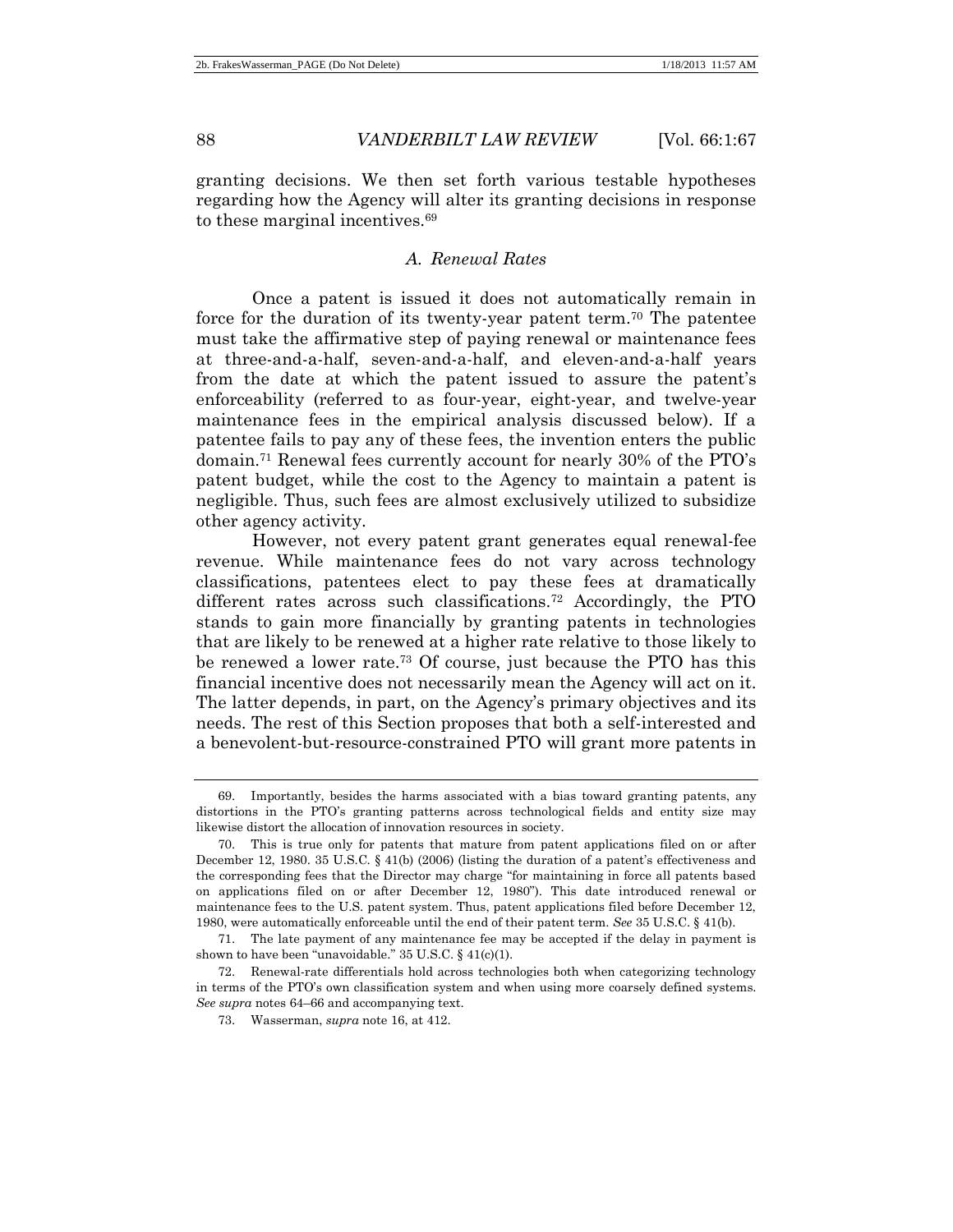technology categories with high renewal rates relative to patents in categories with low renewal rates, albeit for different reasons.

## 1. The Self-Interested, Budget-Maximizing PTO

Given that the PTO is seeking to maximize its budget, how will this differential-renewal-fee incentive affect its granting behavior? At first glance it might not affect it at all. A budget-maximizing PTO will instruct examiners to grant every patent, as the Agency stands to profit on each marginal grant from the possibility of the ensuing maintenance fees, whether the probability of collecting such fees is low or high.<sup>74</sup> Of course, a self-interested PTO may not adopt such a drastic practice for several reasons, including fear of congressional retribution.<sup>75</sup> To the extent the PTO believes it can skirt detection, and hence punishment, by adopting a less extreme bias toward allowing patents, then even a self-interested PTO may distort its granting behavior in response to the differential in profits arising from technology-wide variations in renewal rates. A self-interested agency can maximize the fees it stands to collect for a given distortionary bias by focusing this overpatenting tendency on technology categories where it stands to profit the most by granting additional patents technology categories with high renewal rates.

Hypothesis 1: *Following the adoption of a near fully user-feefunded system, a self-interested PTO will grant patents at an incrementally higher rate for patents within technology categories that generally have high maintenance rates relative to patents within categories that generally have low maintenance rates.*

## 2. The Benevolent-but-Resourced-Constrained PTO

As discussed in the previous Part, even a benevolent PTO may bias examiners toward granting patents in an effort to reestablish

<sup>74.</sup> Examination costs are irrelevant for this marginal profitability assessment given that the PTO must examine those applications that are filed and that such examination costs will have already been incurred at the time the PTO makes it granting decision.

<sup>75.</sup> Administrative law scholars have long noted that Congress exerts substantial influence over agencies that are funded through discretionary spending, meaning that Congress evaluates their budgetary needs annually during the appropriations cycle. *See, e.g.*, RICHARD F. FENNO, JR., THE POWER OF THE PURSE: APPROPRIATIONS POLITICS IN CONGRESS 291 (1966) ("Once the [Appropriations] Committee's ability to hurt it is recognized, the most obvious way for the agency to ensure a favorable kind of relationship with the Committee is simply to do . . . what the Committee tells it to do."); Bruce Yandle, *Regulators, Legislators and Budget Manipulation*, 56 PUB. CHOICE 167, 178 (1988) ("Budget manipulation is the most effective sanction available to Congress.").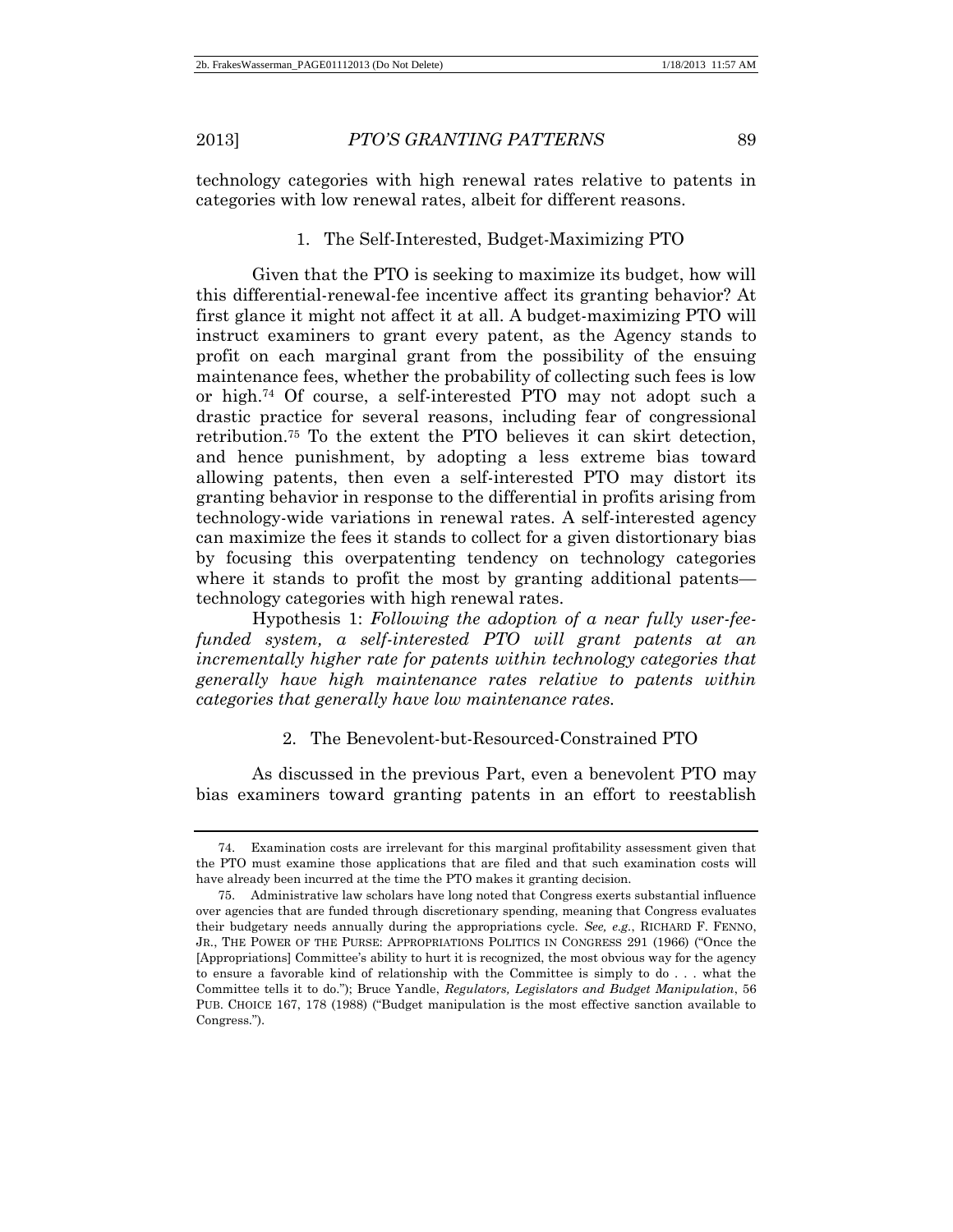financial sustainability. However, rather than increase patenting across the board, a benevolent PTO in need of additional funds may also generally instruct examiners to grant relatively more patents in technologies with high renewal rates than patents in technologies with low renewal rates.<sup>76</sup> Under the assumption of benevolence, the PTO will likely wish to limit the degree to which it distorts its granting decisions away from what is otherwise optimal policy. As a result, a benevolent-but-resource-constrained PTO that is attempting to reach a revenue goal would prefer to satisfy this target by granting a few extra patents in technology categories with respect to which it will profit the most—i.e., those with high maintenance rates—rather than a larger number of extra patents in technology categories with respect to which it will profit the least—i.e., those with low maintenance rates.<sup>77</sup>

Hypothesis 2: *Following the adoption of a near fully user-feefunded system and during times at which a benevolent PTO is resource constrained, the PTO will grant patents at an incrementally higher rate for patents within technology categories that generally have high maintenance rates relative to patents within categories that generally have low maintenance rates.*

<sup>76.</sup> This analysis, of course, assumes that the PTO knows it will take at least three-and-ahalf years to generate any of these additional revenues. Accordingly, the Agency must anticipate that its resource constraints will likely be binding over at least a moderately long period of time. Moreover, this analysis also assumes that the current PTO management structure is sufficiently forward thinking, even in light of the limited tenure of PTO directors. The director of the PTO is nominated by the President and approved by the Senate, and thus the director of the PTO changes when the administration in the White House changes. *See* 35 U.S.C. § 3(a)(1) (2006). Nonetheless, other high-level administrators offer significant continuity to the Agency, as these bureaucrats tend to have long tenures at the Agency. *See* § 3. For example, Commissioner Stoll, who was commissioner for patents, retired from the PTO at the end of 2011 after twenty-nine years of service to the Agency. Press Release, 11-62, Commissioner for Patents Robert Stoll to Retire from Government Service After 29 Years at the United States Patent and Trademark Office (Nov. 2, 2011).

<sup>77.</sup> Assume that a benevolent PTO is seeking to generate an additional \$6,800 in fee revenue at a future date. In order to accomplish this goal, the Agency is considering granting additional patents either in a class that has a 90% renewal rate or a class that has a 10% renewal rate. The maintenance-fee income generated, on average, from granting an additional patent in each of these classes is \$6,813 in the former and only \$757 in the latter. Thus, in order to meets its revenue target, the PTO can either grant one additional patent in the 90% renewal patent class or nine additional patents in the 10% renewal-rate class. This calculation assumes the same renewal rate across all three stages of renewal fees. *See* 37 C.F.R. §§ 1.20(e)–(g) (2012) (listing renewal fees for three-and-a-half, seven-and-a-half, and eleven-and-a-half years from the date the patent issues of \$980, \$2,480, and \$4,110 respectively).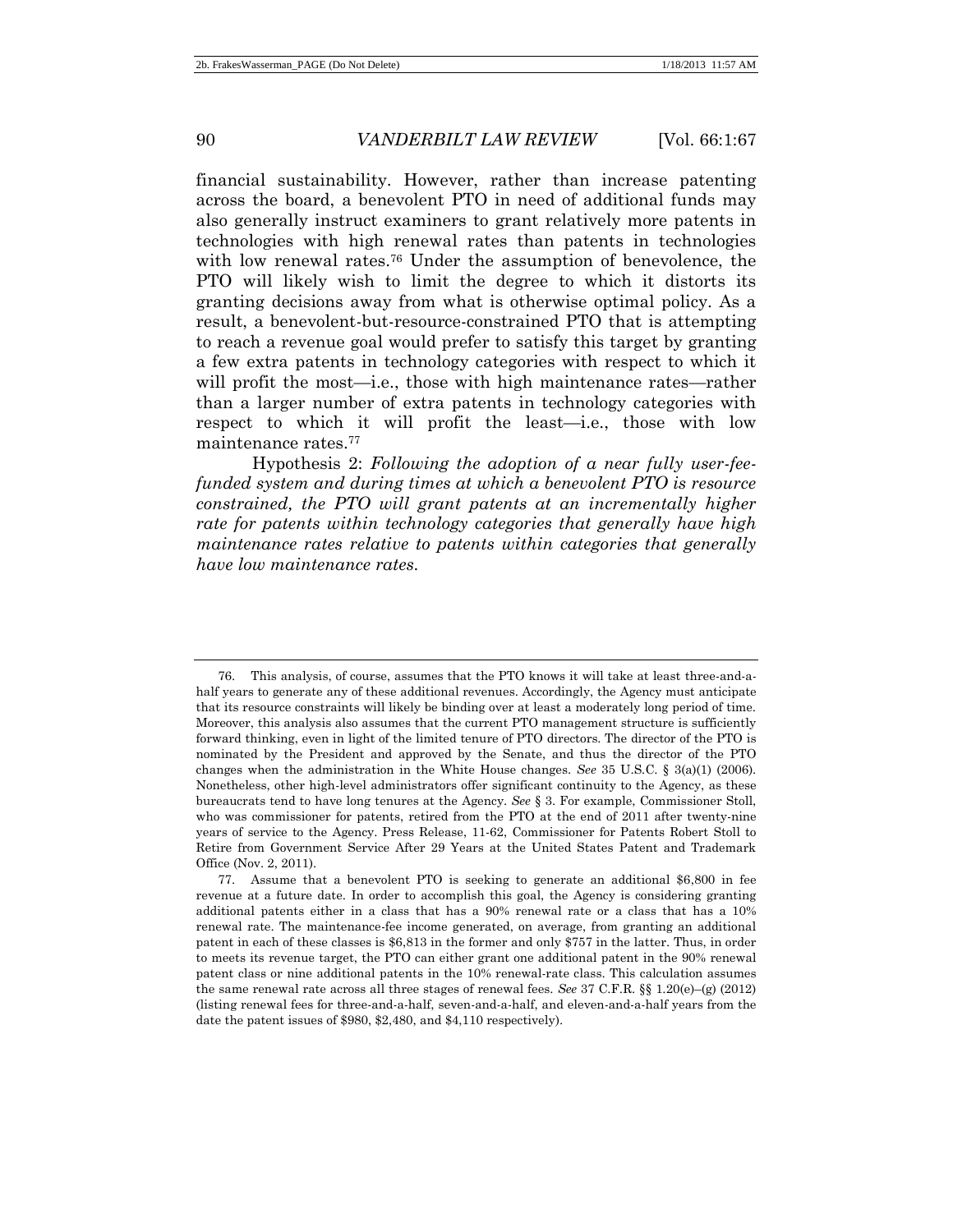#### *B. Entity Size*

Small-entity status allows independent inventors, small businesses, and nonprofit organizations to pay 50% reduced patent fees.<sup>78</sup> As a result, the PTO stands to earn twice the amount of postallowance fees (i.e., issuance and renewal fees) by granting a patent filed by a large entity than by granting a patent filed by a small entity.<sup>79</sup> Of course, the manner in which the PTO responds to this marginal incentive will likely depend on its baseline objectives. The rest of this Section outlines the reasons for why both a self-interested and a benevolent-but-resource-constrained PTO are likely to grant more patents with large-entity designations relative to patents with small-entity designations.

#### 1. The Self-Interested, Budget-Maximizing PTO

Similar to the maintenance-rate factor, a self-interested PTO will be incentivized to always grant patents. Although the Agency stands to earn half as much fee revenue by granting a small-entity patent versus a large-entity patent, the PTO will still collect some fee revenue by granting the former. As discussed above, the Agency is unlikely to adopt such an extreme practice. However, if a selfinterested PTO believes it can avert detection and hence punishment by adopting a less extreme bias toward allowing patents, then the Agency will likely focus this expansionary pressure where it stands to earn the biggest returns—large entities. As a result, a self-interested PTO will grant relatively more patents filed by large relative to small entities.

Hypothesis 3: *Following the adoption of a near fully user-feefunded system, a self-interested PTO will grant patents at an incrementally higher rate to patent applicants with large-entity status, relative to those with small-entity status.*

## 2. The Benevolent-but-Resourced-Constrained PTO

A benevolent PTO that is resource constrained will grant more patents in an effort to increase revenue. However, desiring to minimize deviations from optimal patent policy, the PTO is likely to

<sup>78.</sup> 35 U.S.C. § 41(h). A "small" entity is defined by the PTO as individuals, nonprofit corporations, or corporations that qualify as small businesses under the Small Business Act. 37 C.F.R.  $\{ 1.27(a)(1) - (3) (2012)$ .

<sup>79.</sup> Wasserman, *supra* note 16, at 412 n.129.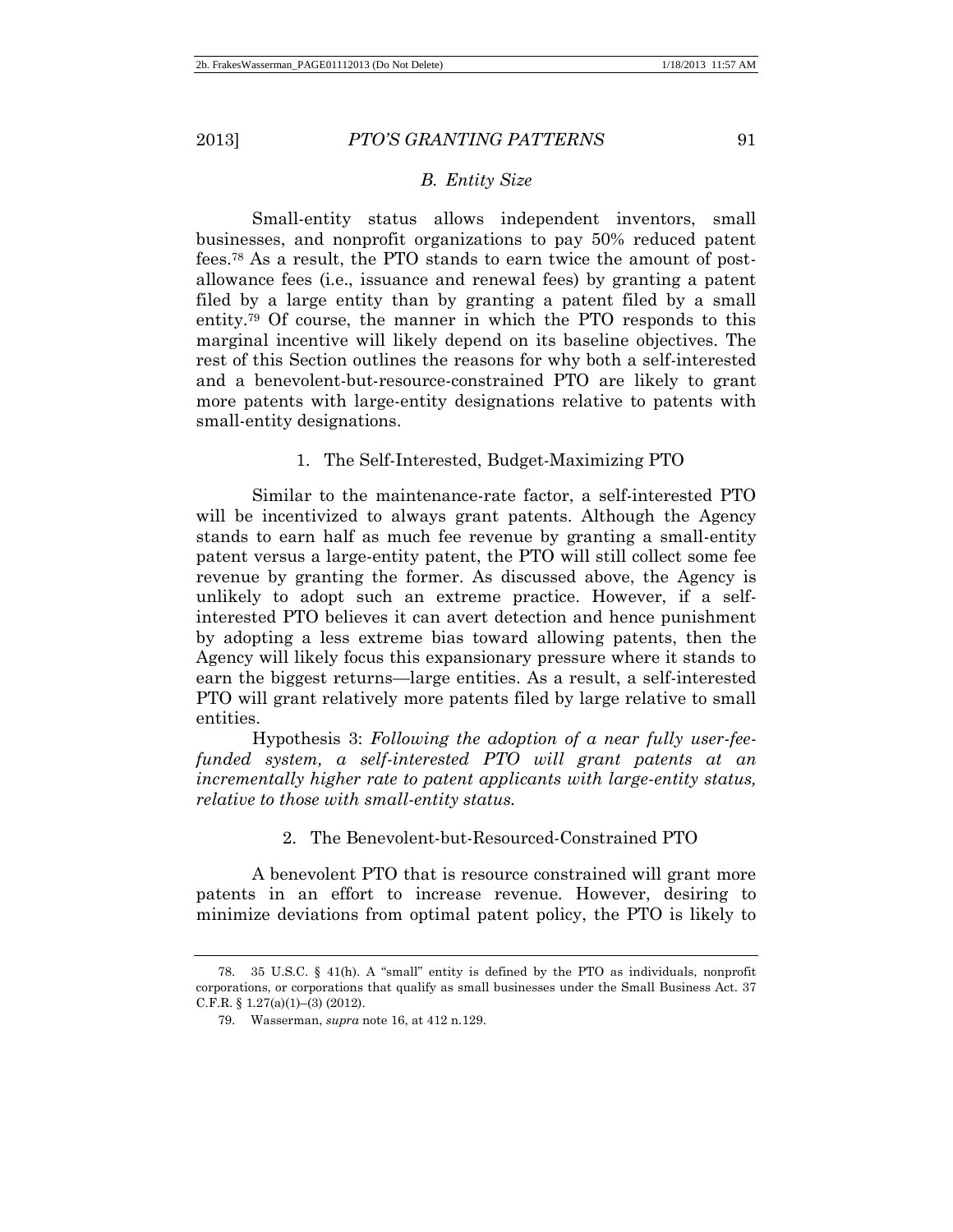focus its granting bias on those patents where it stands to profit the most by issuing an additional patent. Accordingly, when a benevolent PTO is bound by financial constraints, it will grant more patents to applicants with large-entity status, relative to those with small-entity status.

Hypothesis 4: *Following the adoption of a near fully user-feefunded system and during times at which a benevolent PTO is resource constrained, the PTO will grant patents at an incrementally higher rate to patent applicants with large-entity status, relative to those with small-entity status.*

#### III. DATA AND METHODOLOGY

#### *A. Data Sources and Key Variables*

In order to investigate the manner in which the PTO responds to the incentives posed by its fee structure, it is necessary to acquire data on the PTO's granting patterns covering a sufficiently long period of time and covering a broad array of patent types. For these purposes, we filed Freedom of Information Act requests to the PTO and obtained a previously unavailable, comprehensive annual data set on PTO patent-processing outcomes for every utility patent application that was received at the PTO over the sample period.<sup>80</sup> More specifically, the patent-processing data contains annual patent filings, allowances, and disposals, disaggregated by patent class and entity size.<sup>81</sup> The

In addition, the PTO appears to have little to no financial incentive to encourage the filing of continuations. The fees for examining an RCE are set below the examining fees for a new

<sup>80.</sup> For the purposes of this empirical analysis, we focus only on utility patents, especially considering that maintenance fees do not apply to design or plant patents. *See* 37 C.F.R. § 1.20 (2012).

<sup>81.</sup> In the data received by the PTO, disposals include patent applications that have been allowed and abandoned. Abandoned patent applications include patent applications that have been rejected and patent applications that have been abandoned for business reasons. Curiously, a patent applicant can elect to "restart" the patent examination process of an application that has been rejected by filing a request for continued examination ("RCE") or by filing a continuation application. By restarting the patent examination process, a "finally rejected" patent application receives continued examination by the PTO. The PTO data includes a finally rejected patent application if an applicant subsequently files a continuation application in its disposals. In contrast, the data does not include a finally rejected patent application if an applicant subsequently files an RCE in its disposals. Most likely, this difference in accounting results from the fact that a patent applicant who files a continuation application files an entirely new application, whereas a patent applicant who files an RCE is requesting continued prosecution of the existing application. Mark A. Lemley & Kimberly A. Moore, *Ending Abuse of Patent Continuations*, 84 B.U. L. REV. 63, 68 n.14 (2004). As a result, we control for RCE filings to alleviate concerns that some patent types are better able to secure ultimate allowances through greater usage of RCEs. *See infra* Section IV.E and Appendix B.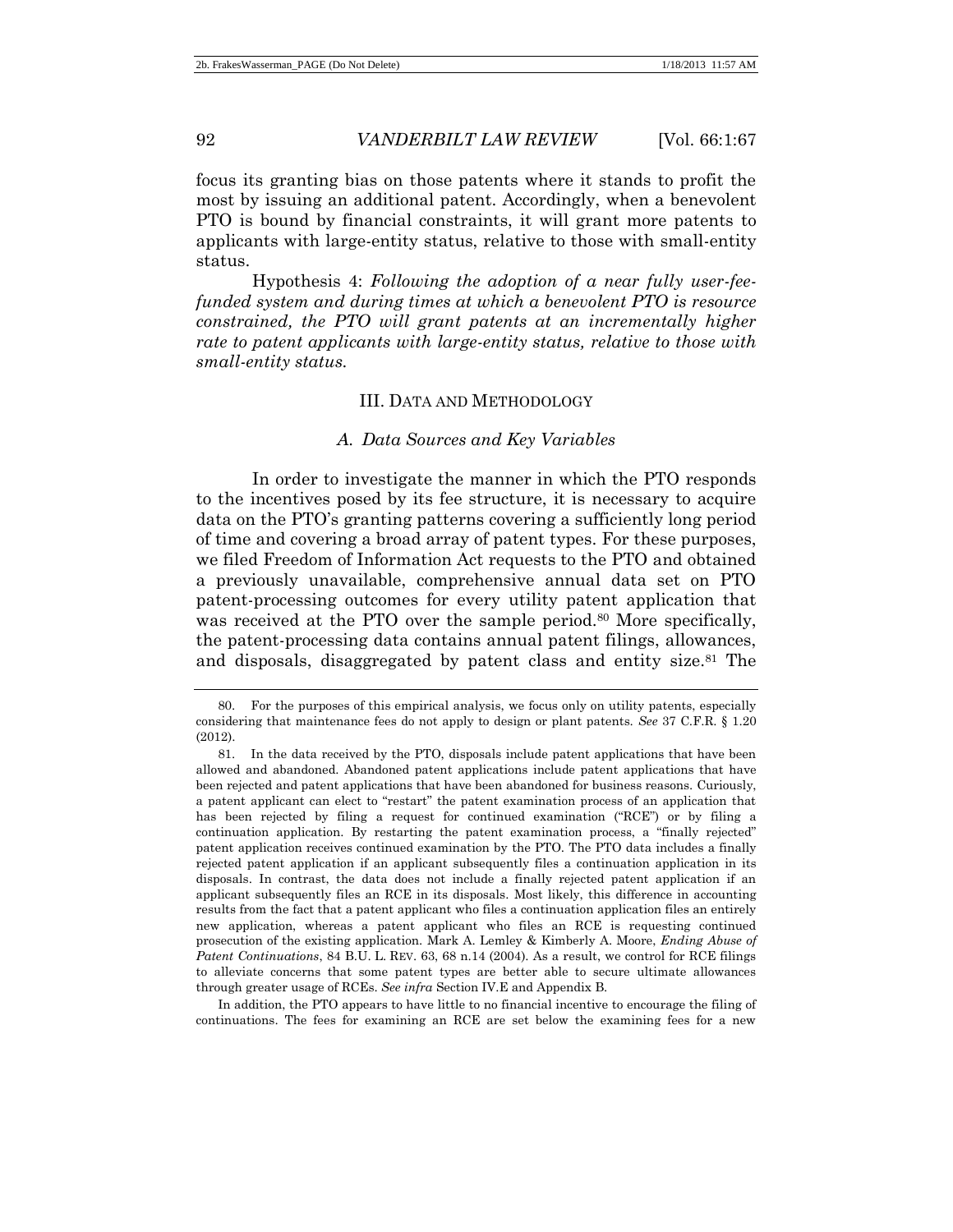sample collected spans the time period from 1983 to 2010. On average, over our sample period, 258,883 patent applications were filed each year, 132,181 patents were allowed each year, and 189,660 patent applications were disposed of each year. Previous investigations on the PTO's granting patterns have utilized an alternate source that allows for the calculation of PTO grant rates across patent types from only 2001 onwards.<sup>82</sup> Our data allows for the calculation of annual PTO grant rates across patent types spanning the period of 1983 to the present, which in turn makes possible the exploration of the influence of the 1991 fee reform on the PTO's granting behavior.

More specifically, we use these data to calculate patent grant rates specific to given technology-year combinations (e.g., for genetic patents in 1995) and specific to given technology-year–entity-size combinations. Consistent with the PTO's own representation of its granting practices, we calculate grant rates as the number of patents granted by the PTO divided by the number of patent applications disposed of by the PTO.<sup>83</sup> We categorize technology groups in various ways throughout this analysis. In our primary specifications, we utilize the technological subcategories (delineating thirty-seven different technology groups) specified by Bronwyn Hall, Adam Jaffe, and Manuel Trajtenberg and developed for the Patent Data Project of the National Bureau of Economic Research.<sup>84</sup>

application, and the fees for examining a continuation application are the same as a new application. 37 C.F.R.  $\S 1.17(e)$  (2012) (showing that in the fiscal year of 2010 the examination fees for an RCE were \$810 for a large entity and \$405 for a small entity). While the PTO acknowledges that the cost of examining a continuing application are, on average, less than the costs of examining an original application, the savings do not reach the amount required to align fees with costs. *See* U.S. PATENT & TRADEMARK OFFICE, DETAILED APPENDICES: PATENT FEE PROPOSAL 1, 61 (2012), *available at* http://www.uspto.gov/aia\_implementation/fee\_setting\_- \_ppac\_hearing\_appendices\_7feb12.pdf (showing that the PTO estimates the historical cost of examining RCE is approximately \$1700); *see also* Wasserman, *supra* note 16, at 409–10 (noting that "the mismatch in examination fees and examination costs for a patent application are likely to increase with each iteration through the examination system").

<sup>82.</sup> *See*, *e.g.*, Lemley & Sampat, *supra* note 11, at 187–89.

<sup>83.</sup> *See, e.g.*, EUROPEAN PATENT OFFICE, JAPANESE PATENT OFFICE, KOREAN INTELLECTUAL PROPERTY OFFICE & U. S. PATENT OFFICE, FOUR OFFICE STATISTICS REPORT 2010 (2010), *available at* [http://www.trilateral.net/statistics/tsr/fosr2010/annex2.pdf.](http://www.trilateral.net/statistics/tsr/fosr2010/%20annex2.pdf) Table A2 of Appendix B demonstrates the robustness of the empirical results to the use of alternative grant-rate constructions. *See also supra* note 81 (describing the data received by the PTO).

<sup>84.</sup> Bronwyn H. Hall et al., *The NBER Patent-Citations Data File: Lessons, Insights, and Methodological Tools*, *in* PATENTS, CITATIONS, & INNOVATIONS: A WINDOW ON THE KNOWLEDGE ECONOMY 403, 434–37 (Adam B. Jaffe & Manuel Trajtenberg eds., 2002). The PTO classifies patents into nearly five hundred different technology classes. This classification scheme, however, changes somewhat over time as new classes are added or as others are divided. These compositional changes (particularly divisions) potentially complicate an empirical analysis that tracks within-category changes in PTO behavior over time. For these reasons (and to facilitate a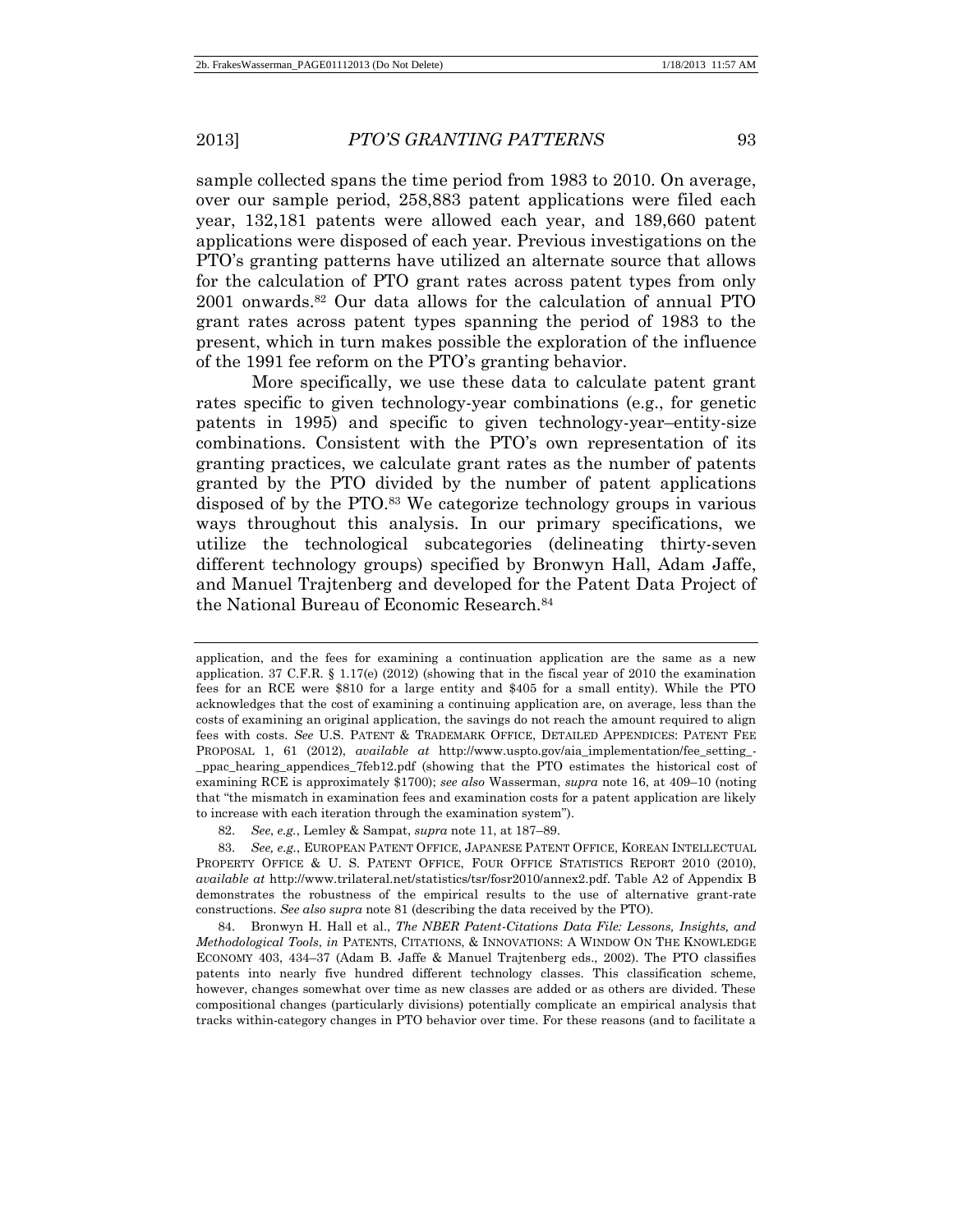We then merge these data on grant rates with data on technology-specific maintenance rates, which capture the likelihoods that patents issuing within the relevant category will be renewed by the patentee at the respective four-year, eight-year, and twelve-year marks following their issuance.<sup>85</sup> The primary empirical specifications estimated below focus on differentiating across technology categories based on the likelihood of renewing patents at the four-year mark; however the empirical results are robust to alternative approaches that focus on eight-year or twelve-year rates or on some combination of the three rates, as demonstrated by Table A2 in Appendix B. Appendix A provides further details on the construction of the estimation sample and of the relevant variables employed in the empirical analysis.

Table 1 presents descriptive statistics for the key variables used in the regression analysis. The PTO has granted or allowed roughly 70% of the total patents that it has disposed of over the sample period.<sup>86</sup> Applications from inventors with small-entity status represent roughly 29% of the total number of application filings. Roughly 85% of those patents eligible for renewal at the four-year mark, in fact, renewed their patents. In Appendix A, we provide a breakdown of the maintenance rates and incidence of small entities for each technology category. This breakdown evidences meaningful variation in renewal rates across categories, providing support not only for the methodological framework discussed below, which relies

more manageable regression framework), in our preferred specifications we group patents into the relatively coarser technology classification system set forth by Hall, Jaffe, and Trajtenberg. As demonstrated by Table A2 of Appendix B, however, the results are nearly identical when using regression specifications based on the PTO classifications themselves. In any event, this approach may constitute a more appropriate specification to the extent that the PTO elects to differentiate its granting practices (as hypothesized) at a relatively coarser level. Moreover, if the PTO does indeed differentiate all the way to the PTO classification level, any such differential response should still be observable at the more aggregated level assuming some amount of correlation of profitability characteristics (e.g., maintenance rates) across PTO classes within National Bureau of Economic Research ("NBER") subcategories, as is borne out by the data.

<sup>85.</sup> For each patent issued following September 1, 1981, the PTO collects detailed log data on all maintenance events for the relevant patent, including, for example, the payment of its four-year renewal fee or the termination of the patent for the failure to pay its due four-year renewal fee. *See Patent Maintenance Fees (.zip) and Description Files (.txt) (September 1, 1981 – Present)*, U.S. PAT. & TRADEMARK OFF., https://eipweb.uspto.gov/MaintFeeEvents (last modified Oct. 25, 2012) (providing publically available data).

<sup>86.</sup> As the data received by the PTO includes a finally rejected patent application if an applicant subsequently files a continuation application as a disposal, our grant rates do not represent the chances that an originally filed application will issue. Importantly, our analysis does not depend on this calculation, as we are interested in studying the influence of the PTO's fee structure on its granting behavior, not the chances an originally filed application will be allowed.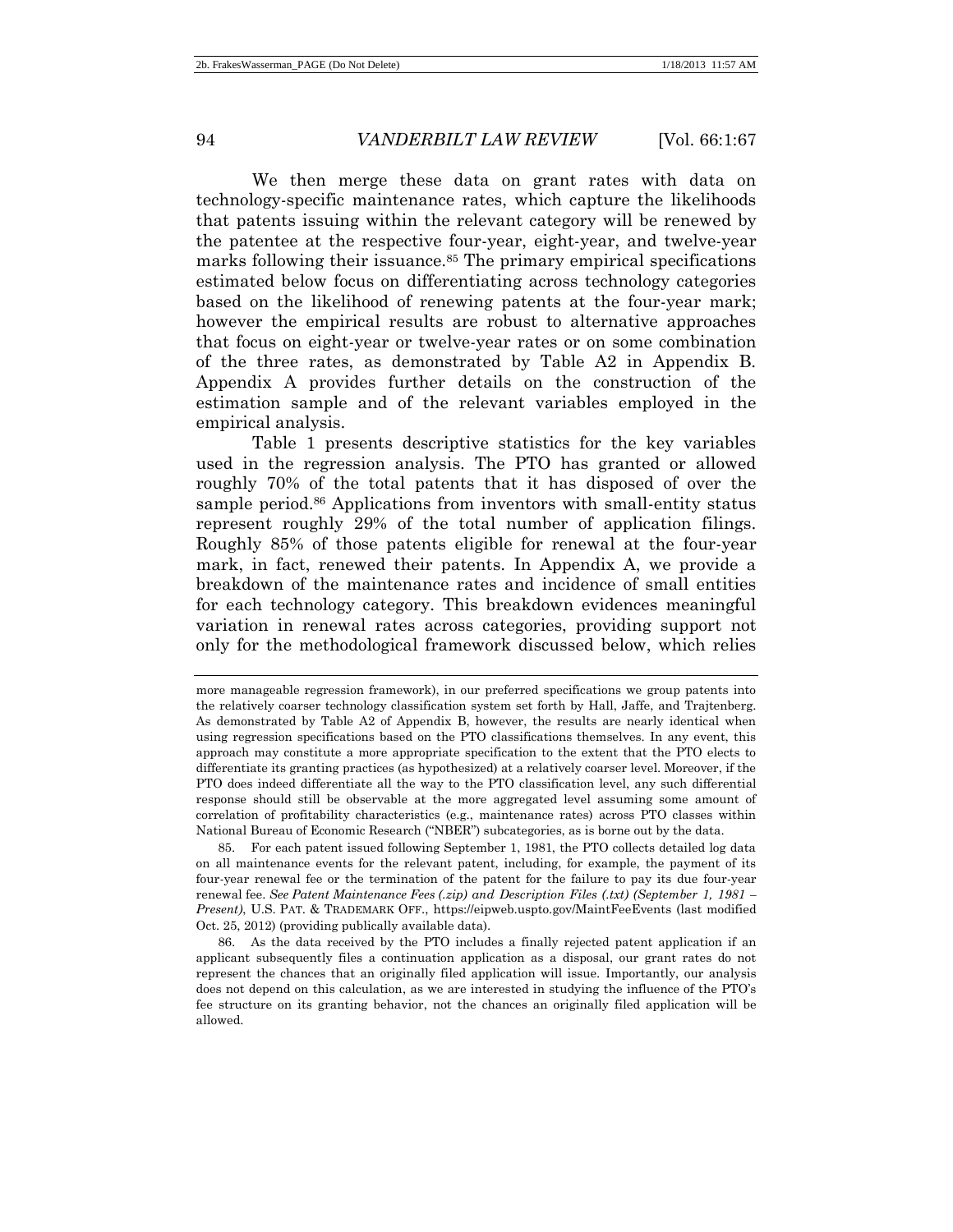upon this variation, but also in the predicted sensitivity of PTO grant rates to its fee structure.<sup>87</sup>

| TABLE 1: MEANS AND STANDARD DEVIATIONS OF SELECTED VARIABLES |  |  |
|--------------------------------------------------------------|--|--|
|                                                              |  |  |

| Panel A. Averaged Across Patent Category / Year Combinations |         |  |  |  |
|--------------------------------------------------------------|---------|--|--|--|
| Patent Grant Rate (%, Allowances / Disposals)                | 70.21   |  |  |  |
|                                                              | (13.71) |  |  |  |
| Patent Allowances (1,000's)                                  | 6.75    |  |  |  |
|                                                              | (5.09)  |  |  |  |
| Four-Year Maintenance Rate (%)                               | 84.74   |  |  |  |
|                                                              | (5.09)  |  |  |  |
| Eight-Year Maintenance Rate (%)                              | 63.48   |  |  |  |
|                                                              | (8.82)  |  |  |  |
| Twelve-Year Maintenance Rate (%)                             | 43.70   |  |  |  |
|                                                              | (8.94)  |  |  |  |
| Small-Entity Status Rate (%, Small-Entity)                   | 28.52   |  |  |  |
| Applications / Total Applications)                           | (15.28) |  |  |  |
|                                                              |         |  |  |  |

#### **Panel B. Aggregate PTO Measures, Averaged Across Years**

| Fee-Diversion Policy (% Incidence) | 50.00   |  |
|------------------------------------|---------|--|
|                                    | (50.92) |  |
| Sustainability Score               | 0.40    |  |
|                                    | (0.11)  |  |
|                                    |         |  |

Standard deviations are in parentheses. Descriptive statistics are from a sample of 1,058 technology category / year cells from 1983 to 2010 in Panel A and from a sample of twenty-eight years in Panel B. The statistics presented in Panel A are weighted by the relevant number of patent disposals associated with each category-year cell, while those in Panel B are unweighted. The definition of each variable is set forth in greater detail in Appendix A.

<sup>87.</sup> *See infra* Table A1 in Appendix A (demonstrating the average maintenance rates across each of the thirty-seven technological categories considered in this empirical analysis). Averaging over the entire sample period, four-year maintenance rates, for instance, span from roughly 69.5% at the lowest to 93.4% at the highest.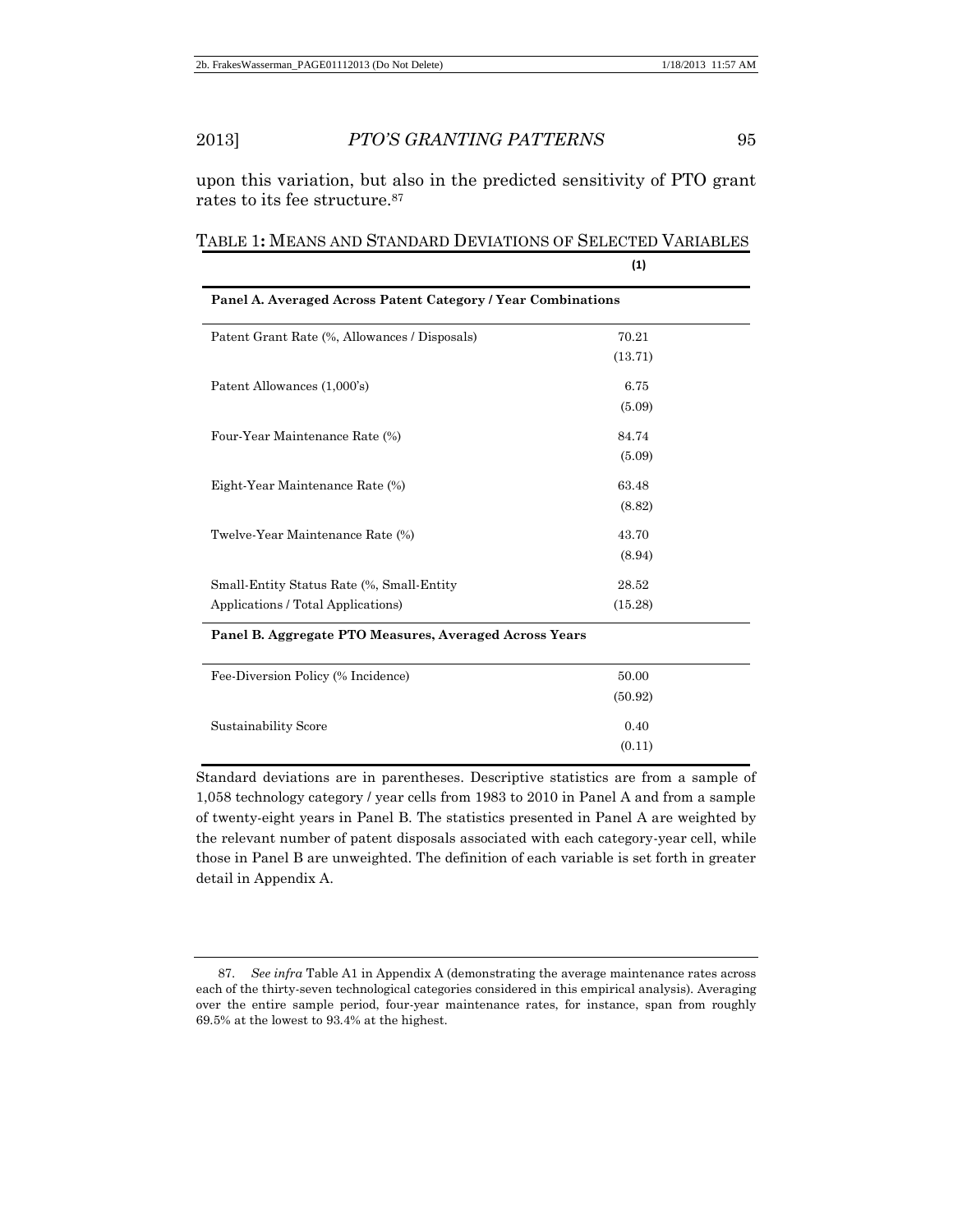Likewise, grant rates demonstrate a meaningful level of variation across technology categories and across years, with a standard deviation of 13.7 relative to its mean of 70.2 (with over 30% of this variation reflecting changes in grant rates within patent categories over time).<sup>88</sup> How much of this variation can be explained by the imposition of the PTO's current fee structure and by variations in the PTO's financial strength? We now turn to an explanation of the methodological approach undertaken to investigate these questions.

## *B. Methodology*

#### 1. Difference-in-Difference Analysis

In order to statistically tease out the relationship between the PTO's fee structure and its grant rates, we embrace the existence of a "natural experiment" made possible by the Omnibus Reconciliation Act of 1990, which became effective in 1991. This reform resulted in a roughly 70% increase in the fees assessed by the PTO and, for the first time, left the PTO essentially fully funded by user fees.<sup>89</sup> By observing the PTO's granting practices before and after a reform that put into place its current funding structure, we hope to gain an understanding of how this structure affects the foremost decision with which the Agency is tasked: whether or not to grant a patent.

Of course, simply observing the change in overall PTO grant rates before and after this reform in an effort to explore the impact of the reform would be highly problematic. Grant rates are almost certain to change over time for reasons unrelated to the financial incentives facing the PTO—e.g., changes in the quality of underlying applications. Indeed, the predictions set forth in Part II do not dictate that the PTO's grant rates will, in an absolute sense, clearly increase subsequent to the fee reform and during times of strongly binding financial constraints. Rather, the theory predicts that the PTO's grant rates will be *higher than they otherwise would be* absent the presence

<sup>88.</sup> It is technically this within-class variation in grant rates over time that is the target of our regression analysis. By including what are called category "fixed effects" we allow for completely fixed differences in grant rates over time across the categories. We ask whether grant rates increase following the 1991 reform *within* our treatment categories, subtracting out the corresponding *within-category* changes in grant rates for the control categories (e.g., low maintenance rate categories) in order to isolate the effect of the fee reform.

<sup>89.</sup> Prior to this time, the PTO met roughly half of its obligations through the collection of user fees. U.S. PATENT & TRADEMARK OFFICE, ANNUAL REPORT, FISCAL YEAR 1992, at 53 tbl.2 (1993).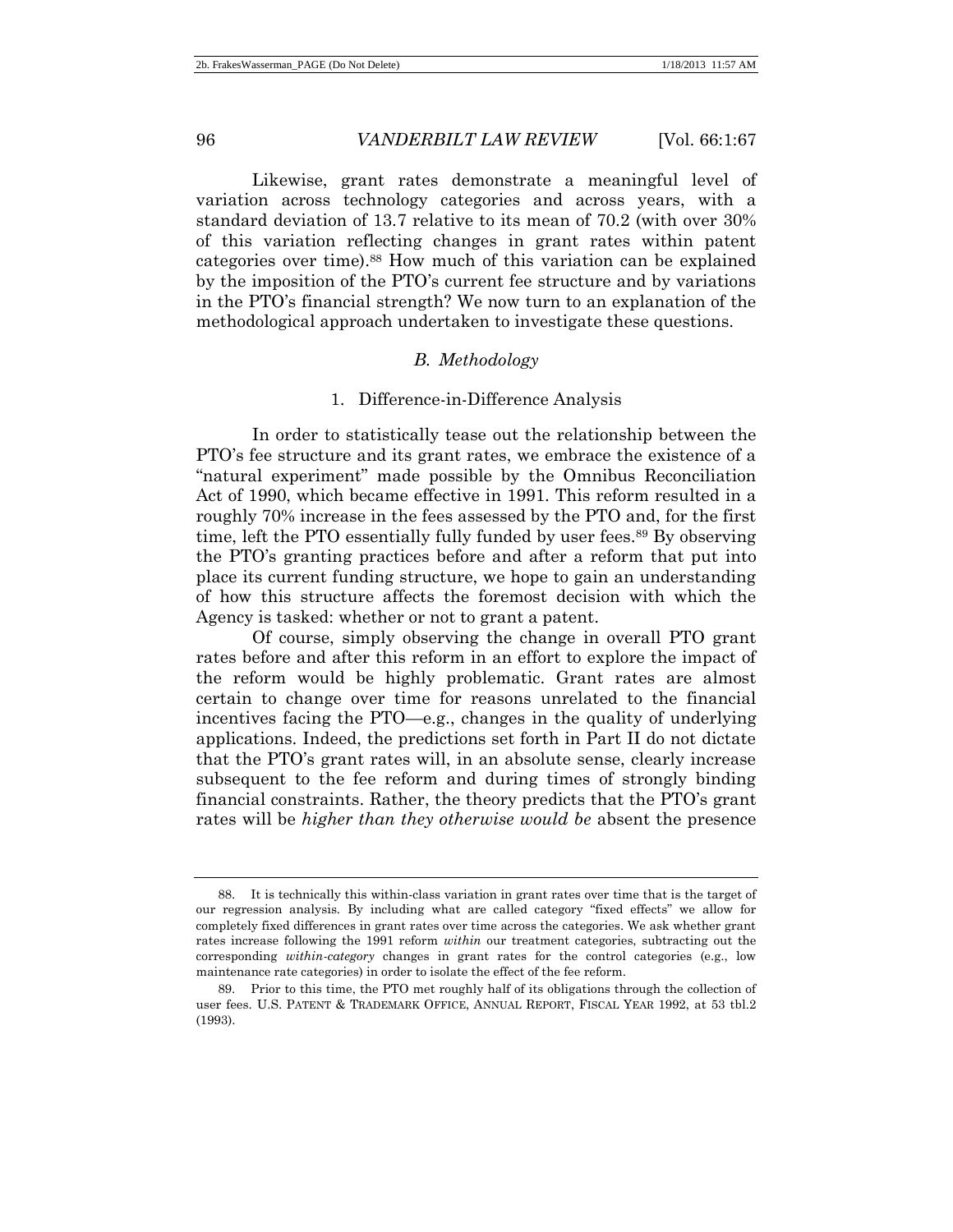of the fee reform and/or the financial constraints.<sup>90</sup> The possibility that other factors may drive grant rates leaves it difficult statistically to disentangle the marginal influence of the fee-structure reform from the impact of changes in these other factors over time (absent observable data on all such other factors). To surmount this problem, we utilize a "difference-in-difference" estimation approach (implemented via regression analysis) that is commonly employed by policy evaluation studies in the economics and law and economics literatures.

The essential premise behind the difference-in-difference approach is to observe how grant rates change before and after the 1991 reform for a set of patents with respect to which the PTO is not likely to exhibit an expansionary responsiveness between grant rates and fee structure (e.g., those with low maintenance rates). To the extent that the grant rates associated with patents of this latter type are likewise impacted by those unobservable drivers of PTO behavior, one can view this set of patents as a "control" group. As such, one can effectively use the change in grant rates around the 1991 fee reform for this control group as an estimate for the influence of the change over time in these unobservable drivers. Thereafter, one can subtract this estimate from the corresponding estimate of the change in grant rates before and after the 1991 reform on the set of patents for which one would expect a responsiveness between grant rates and fee structure—i.e., the treatment group. This calculation should provide us with the desired disentangling of factors and thus leave us with an unbiased estimate of the true impact of the reform itself on PTO granting practices.

To execute this empirical approach and to form the necessary treatment and control groups, we draw on the theoretical predictions from Part II regarding which types of patents are associated with grant rates that are more or less likely to be sensitive to fee structure. Embracing each of the predictions set forth in Part II, we test for various differential responses to the 1991 reform across different types of patents—e.g., across large and small entities. Under the

<sup>90.</sup> For instance, if other, unrelated factors are driving a downward trend in PTO grant rates, the theory predicts that the influence of fees and/or financial constraints may cause that trend to be less severe than it otherwise would be. Moreover, even if, in absolute terms, grant rates are not rising over time, it may still be the case that the marginal increase in patent grant rates that otherwise does ensue from these fee influences could be detrimental to innovation policy. After all, such influences could be disrupting what is otherwise a rational and optimal downward trend in granting policies. The focus of this Article is on that marginal, fee-related distortion itself.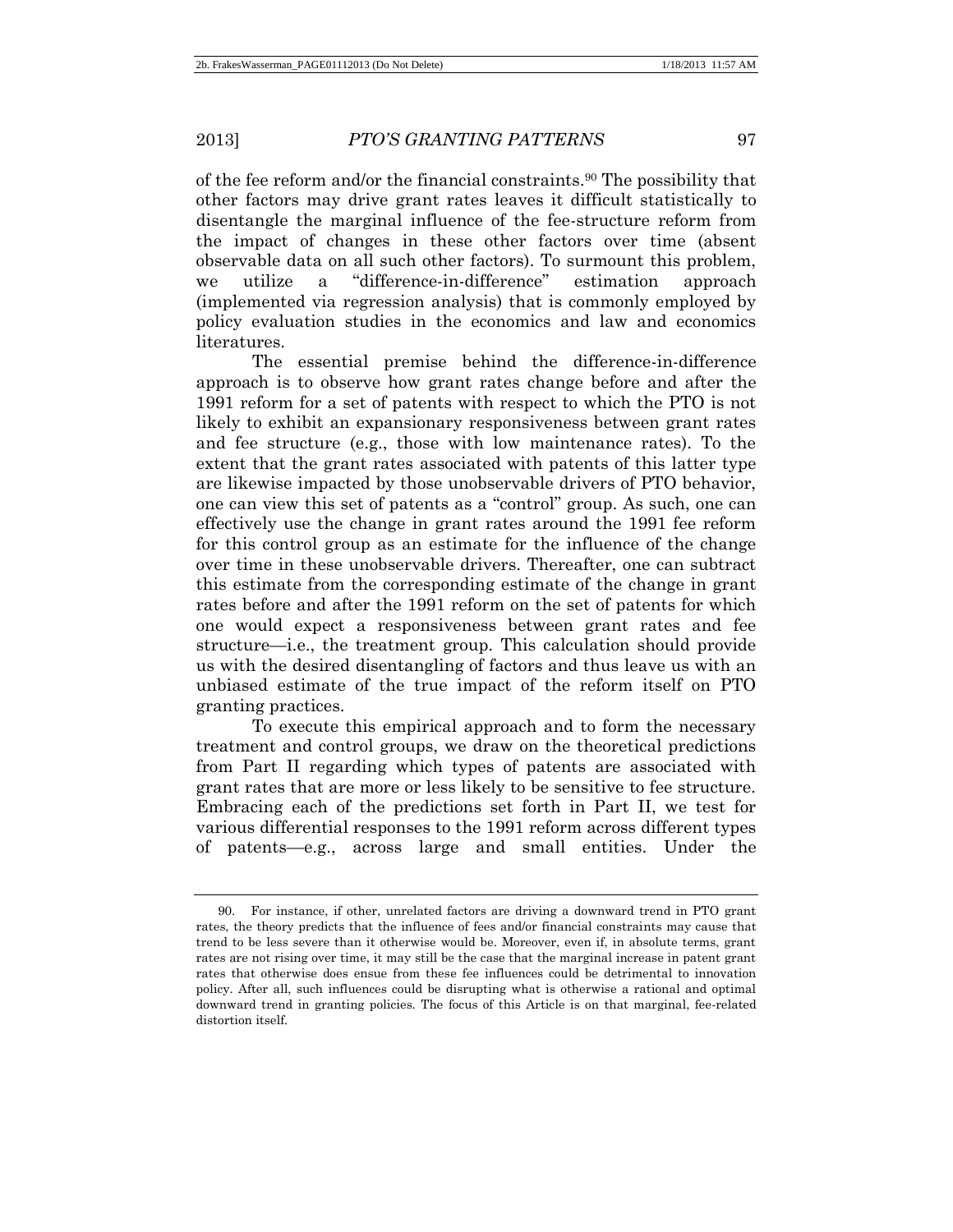fundamental assumption that, absent the reform, each patent type would have continued along the same trajectory (not necessarily at the same level, though), this exercise allows us to evaluate the general motivating question of this Article: does the PTO distort its granting practices in an expansionary manner in response to its fee-based incentives?

It is worth emphasizing that this approach accounts for the possibility of completely fixed differences in grant rates across patent types—i.e., inherent differences across types that are present across all sample years. After all, to use entity size as an example, our analysis is not simply comparing large- and small-entity grant rates. Rather, we are comparing how the change in large-entity grant rates before and after 1991 compares to the corresponding change in smallentity grant rates before and after 1991. As such, by focusing on this difference-in-difference calculation, we allow for the possibility that there is something fundamentally unique about the granting likelihoods facing large entities relative to small entities (i.e., the possibility that large entities garner a higher grant rate than small entities because the former has access to higher-quality attorneys or because the former has better internal screening mechanisms regarding the patentability of their inventions). It is also worth emphasizing that this empirical exercise does not rule out the possibility of other Agency-level and examiner-level biases in behavior (e.g., examiner biases ensuing from their compensation structure). Rather, the design is simply meant to isolate the particular bias stemming from the Agency's fee structure.

In reality, the empirical specifications that we estimate below are a bit richer than the simple difference-in-difference description set forth above, though that description does capture its key intuitions. In Appendix A we provide more details regarding the precise empirical specifications that we estimate. For instance, rather than forming one treatment group and one control group, many of our empirical approaches consider a continuum of patent types (e.g., differentiating technology categories based on a measure of their four-year maintenance rates) and then observe how the PTO's practices respond to the 1991 reform as we move along this continuum.<sup>91</sup>

<sup>91.</sup> While numerous examples exist, the primary empirical precedent that we follow in this Article is Daron Acemoglu and Amy Finkelstein's investigation into the differential change in the capital-labor ratio of hospitals following the national adoption of the Medicare Prospective Payment System (PPS) in 1984, where hospitals are differentiated (and theorized to respond differently to the adoption of PPS) based on their pre-reform share of Medicare patient days.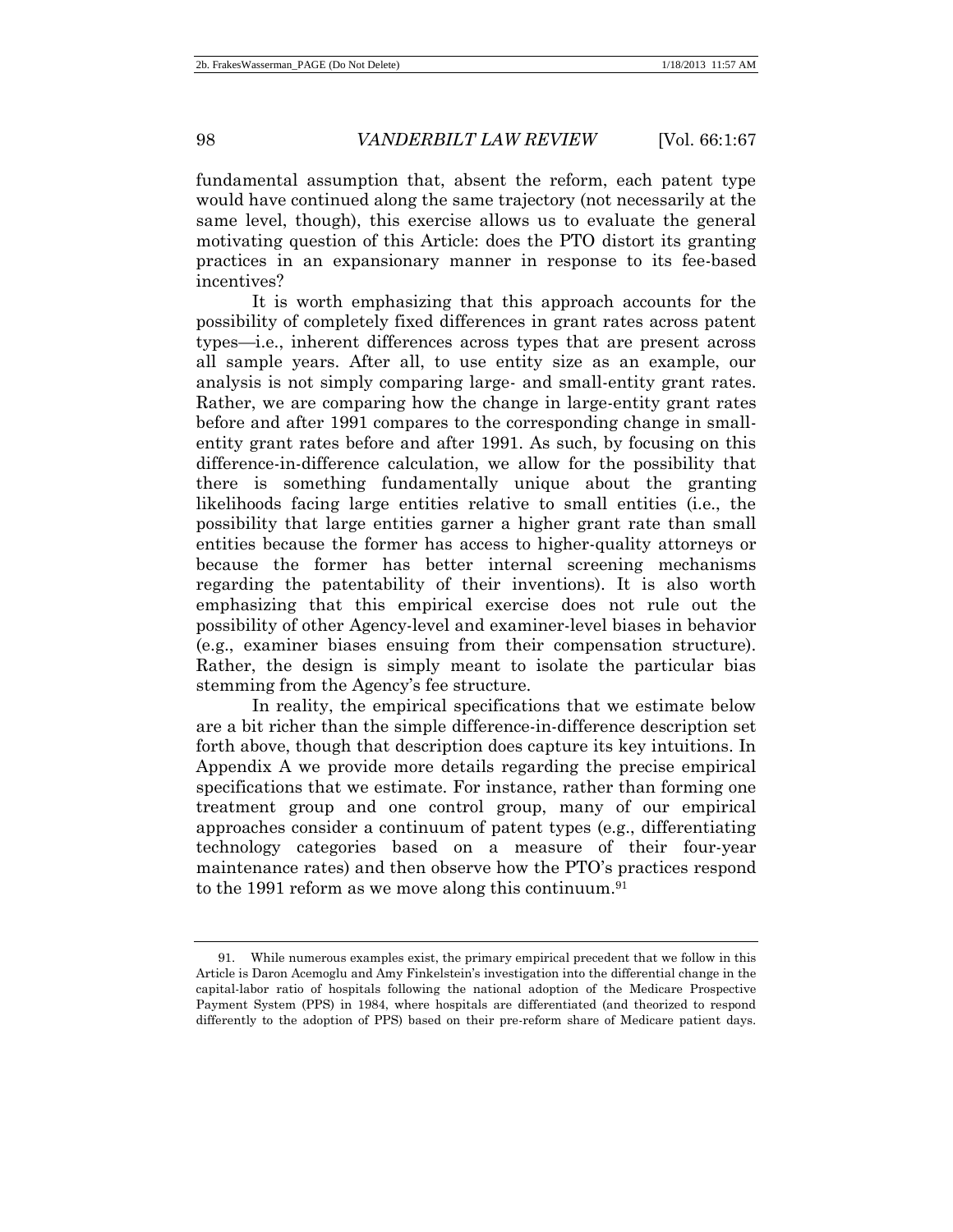Of course, while the difference-in-difference approach holds the promise of isolating the marginal effect of the PTO's fee structure on its grant rates, it does rely on various assumptions and thus carries various caveats. For instance, if those separate patent types that are predicted to be responsive and nonresponsive, respectively, to the patent fee structure already happen to be on divergent trends in their granting patterns prior to the fee reform, then the basic difference-indifference results may be picking up the influence of these preexisting trends, as opposed to the influence of the reform itself. Fortunately, we will be able to look for various markers of this potentially confounding story, as will be discussed in the results section below. More generally, in a series of so-called "specification checks," we challenge the various assumptions underlying the baseline empirical approaches and demonstrate the flexibility and the robustness of the findings to a range of alternative approaches.

## 2. Financial-Sustainability Analysis

Our regression analysis exploits sources of variations beyond that of mere time (before and after 1991) and patent type (e.g., large vs. small entity). Integral to our empirical analysis is also the consideration of variations over time in the degree to which the PTO is bound by its financial constraints and likely to be in need of additional sources of revenue. As predicted in Part I, under the assumption of benevolence, the PTO may only be expected to respond to fee incentives by granting differentially across patent types during times in which such constraints are binding. In order to test this prediction, we modify the basic regression approach discussed above and effectively explore whether the primary difference-in-difference finding is itself likely to emerge to a stronger degree during times in which markers indicative of PTO revenue need are more prevalent. For these purposes, we draw upon the theory set forth in Part I, whereby we predicted that the PTO would be more likely to trigger its sustainability constraint upon a change in various factors, including an increase in its backlog, a decrease in its annual renewal-fee collections, an increase in the average complexity of its examinations, and a decrease in the proportion of large-entity patentees. Each such development would disrupt any financial balance reached and decrease the proportion of incoming fees to outgoing costs.

Daron Acemoglu & Amy Finkelstein, *Input and Technology Choices in Regulated Industries: Evidence from the Health Care Sector*, 116 J. POL. ECON. 837 (2008).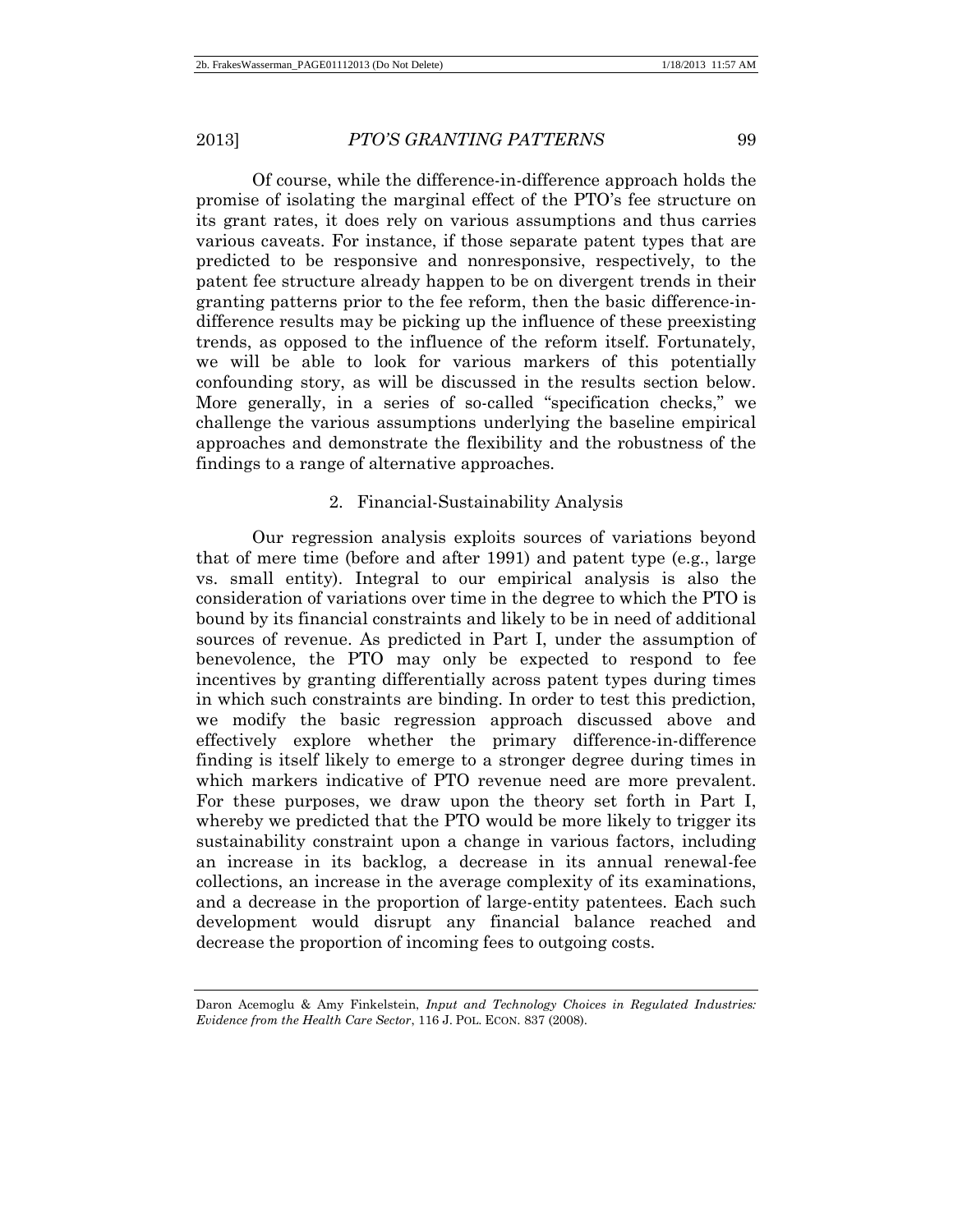In Table A8 of Appendix B, we estimate regressions that explore how fluctuations over time in each of these separate factors are associated with a differential grant rate across the delineated patent types. Of course, in any given year, all of these factors are changing at the same time, even though the PTO is only subject to a single sustainability constraint. In other words, in a given year, the PTO may experience an X% increase in its backlog, which will leave it more likely to face break-even concerns, along with a Y% increase in aggregate renewal rates, which will leave it less likely to face such concerns. These separate regressions alone leave us unable to determine how to weigh the respective influences of each such development upon the PTO's aggregate financial strength and thus upon its ultimate decisionmaking. Therefore, in our primary approach to testing this sustainability prediction, which we undertake in Part IV below, we combine these factors into a composite sustainability measure. This "sustainability score" is constructed so as to capture the impact of these factors on the PTO's financial balance in a manner consistent with the empirically relevant influence of each such factor. To this end, we use actual data on the annual fluctuations in the above factors (e.g., annual maintenance rates, backlog levels, etc.), along with information on the parameters of the PTO's fee schedule, to simulate an annual measure equal to the ratio between (1) the issuance and post-issuance fees generated by the existing stock of patents at a given point in time and (2) the net costs associated with the examinations demanded of the PTO at that time.<sup>92</sup> Appendix A provides further specifics regarding this calculation. A higher simulated sustainability score is suggestive of fewer financial pressures facing the PTO and thus less need of additional funds.

In calculating this sustainability metric, we proxy the examination demand facing the PTO in a given year by the PTO's backlog of patent examinations at that time.<sup>93</sup> Of course, the PTO does

<sup>92.</sup> This calculation also draws upon information on the history of patent issuances over time, which bears, for instance, on the number of patents up for renewal during the given year. In rough terms, multiplying these numbers by the annual renewal rates and by the associated renewal fees allows us to estimate the amount of issuance and post-issuance fees that were made available to the PTO during the given year. *See infra* Appendix A.

<sup>93.</sup> Using annual disposal counts to proxy for this demand is less preferred considering that disposals are under the PTO's control and could be seen as a reflection of the PTO's response to the demands it faces, as opposed to a reflection of the underlying, external cost pressures being placed upon the PTO. In rough terms, we estimate the net costs associated with all of the examinations demanded upon the PTO for a given year by multiplying the backlog by the average costs of examination for that year, where this average is influenced by the distribution of applications across the various examination complexity levels for that year (that is, certain technologies are allocated more hours of examination and thus carry greater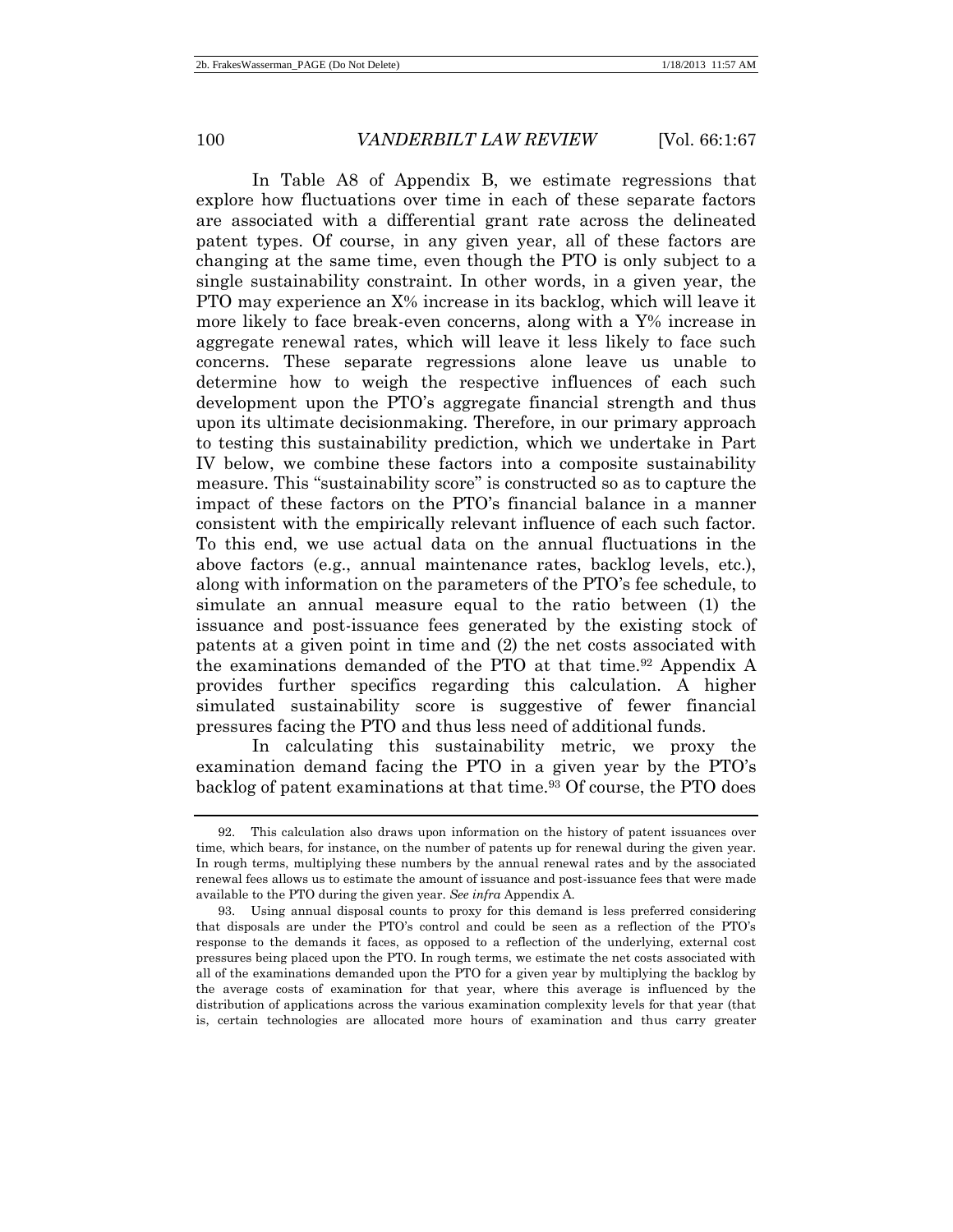not need to examine its entire backlog each year. Nonetheless, it might be reasonable to assume, especially considering the PTO's own rhetoric,<sup>94</sup> that the Agency is nonetheless motivated by its mission to increase disposals in the face of a large and growing backlog. As such, the calculated sustainability score may provide a sense of the ease by which the PTO may use its stream of incoming funds to satisfy the substantial costs associated with all of those examinations presently awaiting the PTO.

This exercise of exploring whether the PTO's distortionary practices are more pronounced during times of greater financial need allows for an appropriate specification of the PTO's predicted behavior under the benevolent model. At the same time, this approach also allows us to shed light on an ongoing debate in administrative law regarding the nature of government employees: are PTO bureaucrats acting in self-interest to universally expand the Agency's budget or are PTO bureaucrats acting with optimal innovation policy in mind, though occasionally bound to distort the Agency's behavior in pursuit of required resources?

## IV. RESULTS

The regression results presented in Table 2 illuminate and test the key hypotheses presented in Part II above. Generally, these hypotheses set forth that the PTO's fee structure causes it to increase the rate at which it grants patent types that generate higher back-end fees relative to the rate at which it grants patent types that generate lower back-end fees. This differential analysis sheds light on the broader and more fundamental question motivating this paper: does the PTO's fee structure create a bias toward granting patents? We begin in Panel A of Table 2 with an analysis of the PTO's differential

examination costs, in which event average examination costs for a given year depend upon the distribution of applications across technologies for that year). *See infra* Appendix A (offering more detail). The sustainability score is not meant to reflect the actual profits accruing to the PTO in a given year. Rather, it is meant to simulate how variations in the above-mentioned factors (keeping all other factors fixed) affect its general profitability. That is, it provides a meaningful and empirically relevant way of assessing the relative contributions to the PTO's financial position—i.e., its balance of incoming fees to outgoing costs—of each of these factors. If the backlog happens to grow by 40% over a given year, while annual renewal rates increase by 5% over that year, this calculation allows for an appropriately greater emphasis to be placed upon the backlog growth in assessing the PTO's need for funds.

<sup>94.</sup> 2011 PERFORMANCE AND ACCOUNTABILITY REPORT, *supra* note 31, at 112 (stating that the Inspector General's top management challenges facing the PTO include "reducing the patent application backlog"); 2010 PERFORMANCE AND ACCOUNTABILITY REPORT, *supra* note 2, at 3 ("The Agency continues to face operational challenges including . . . a large backlog.").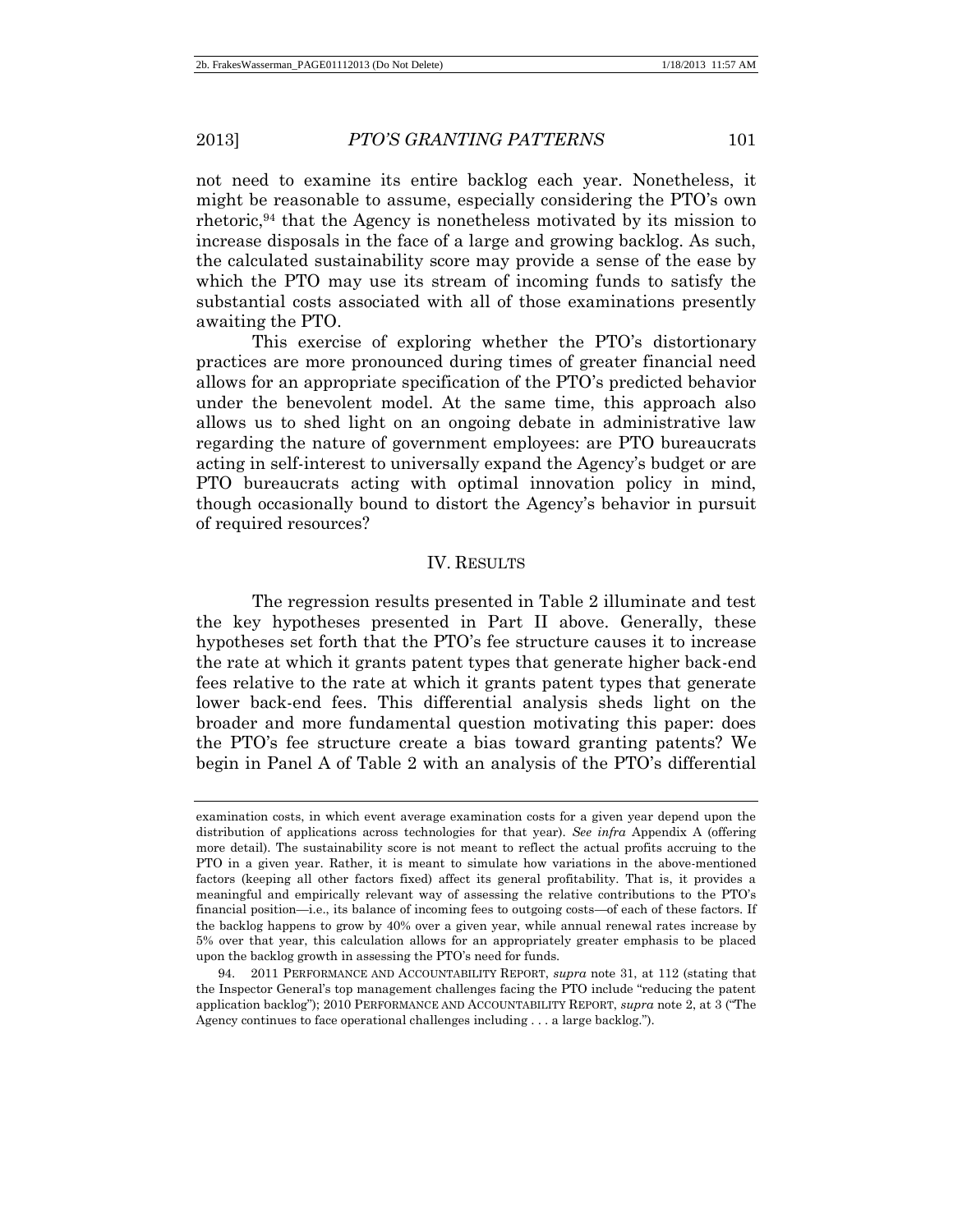response to its fee structure across technology categories with varying renewal rates.<sup>95</sup>

#### *A. Difference-in-Difference Results: Renewal Rate Specifications*

To recap, in Part II, we set forth the following testable hypotheses:

Hypothesis 1: *Following the adoption of a near fully user-feefunded system, a self-interested PTO will grant patents at an incrementally higher rate for patents within technology categories that generally have high maintenance rates relative to patents within categories that generally have low maintenance rates.*

Hypothesis 2: *Following the adoption of a near fully user-feefunded system and during times at which a benevolent PTO is resource constrained, the PTO will grant patents at an incrementally higher rate for patents within technology categories that generally have high maintenance rates relative to patents within categories that generally have low maintenance rates.*

#### 1. Primary Difference-in-Difference Results

The results presented in Panel A of Table 2 are consistent with the general prediction that the PTO would, following the adoption of a fully user-fee-funded system, grant at an incrementally higher rate to patents within high-maintenance-rate categories relative to those within low-maintenance-rate categories. The coefficient estimate presented in Column 1 of Panel A captures the relationship between the PTO's grant rate and the interaction between being in the postreform period ("REFORM") and being in a high-maintenance-rate category ("MAINTAIN"). More specifically, the estimated figure of 58.96 suggests that the impact of the 1991 reform on the PTO grant rate is fifty-nine percentage points higher (or roughly 84% higher) for a patent category with a maintenance rate of 100% than it is for a category with a 0% maintenance rate and likewise, 5.9 percentage

<sup>95.</sup> As discussed in Part III above, we classify patents into the thirty-seven technological subcategories set forth by Hall, Jaffe, and Trajtenberg, *supra* note 84. As demonstrated in Table A2 of Appendix B, however, the pattern of results presented in Table 2 remains virtually unchanged when we use alternative classification schemes, including the more fine-grained PTO Classification System and the broader six-category-level system likewise introduced by Hall, Jaffe, and Trajtenberg.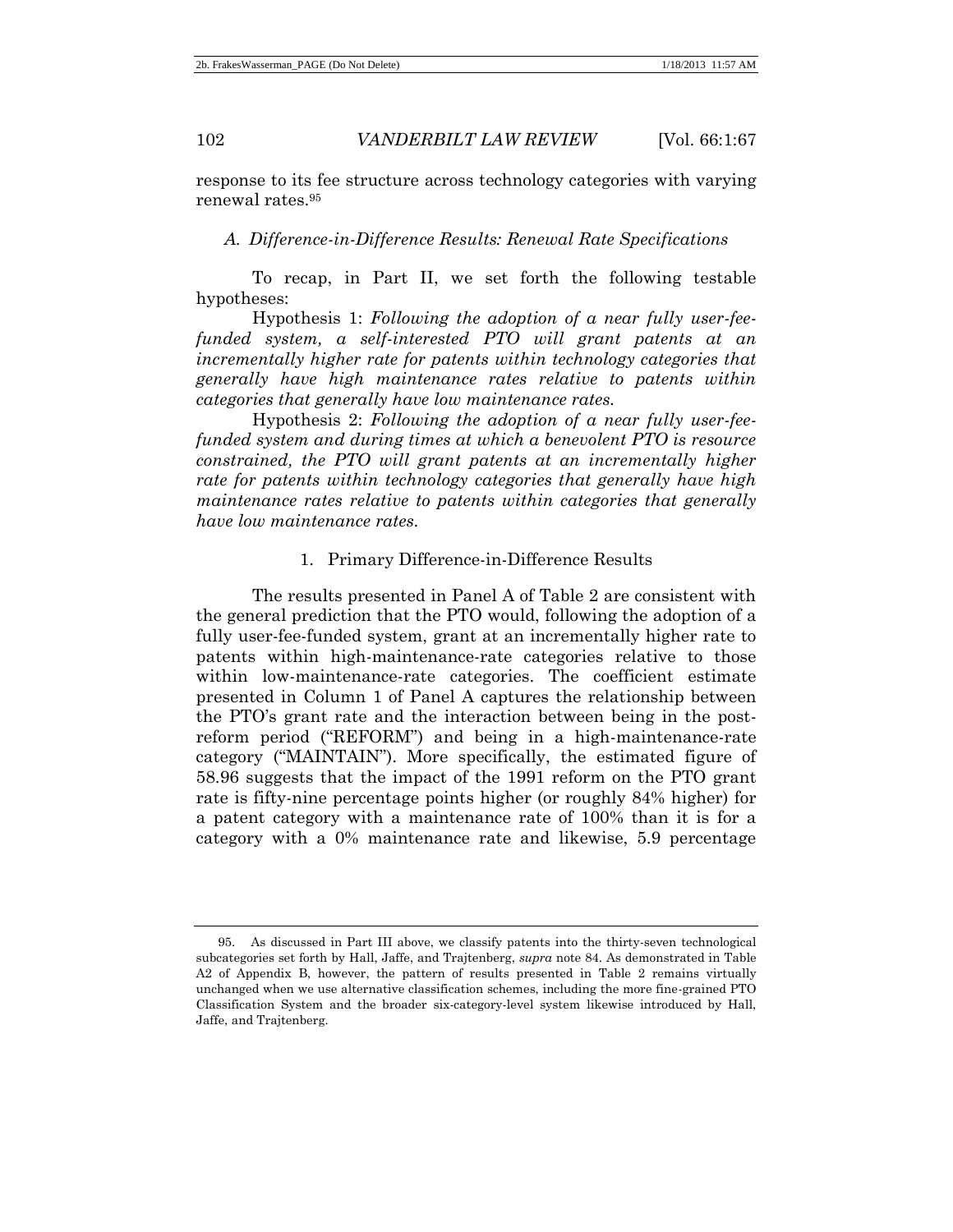points higher for a category with a maintenance rate of *X*% relative to one with a rate of *X-10*%. 96

This latter interpretation—i.e., the 5.9 percentage-point differential—is perhaps a more meaningful description of the findings considering that technology categories simply do not differ by 100 percentage points in their maintenance rates.<sup>97</sup> The standard deviation in four-year maintenance rates across technology categories (unweighted) is roughly six percentage points, with a low maintenance rate of roughly 62% (amusement devices) and a high of roughly 94% (semiconductors).<sup>98</sup> The underlying regression estimated in Panel A explores the differential response to the 1991 reform along a linear continuum of maintenance rates (by interacting the binary reform variable with a continuous maintenance-rate measure). In Table A4 of Appendix B, we relax the assumption of linearity and estimate a less parametric specification that assigns technology categories dichotomous (0/1) variables for being in different quartiles (e.g., top

97. Panel A simply interprets the findings along such drastic extremes considering that the MAINTAIN variable is defined in fractional terms (thus ranging from 0 to 1 in value) and that coefficients of regressors are typically interpreted as the change in the dependent variable associated with a one-point change in the regressor.

98. This range is based on the preferred specification of the 4-year maintenance rates, which are determined according to the average rates experienced across technology categories up to 1990. *See infra* Appendix A. As such, this range differs slightly from that reported in Table A1 (*see infra* Appendix A), which reports average maintenance rates experienced over all sample years.

<sup>96.</sup> We do not begin the sample period used in the maintenance-rate regressions until 1987. By that time frame, both the PTO and the industry players will have acquired some experience with the renewal payment process (maintenance fees originated with patents issued at least after September 1981). This will allow us to evaluate how the steady-state experience of a PTO with a renewal system in place responds to the 1991 fee reform. One might be concerned that the reflection on the initial experience with maintenance fee payments led to certain immediate behavioral changes that impacted relative grant rates across high-renewal and low-renewal technology groups. For instance, consider a technology that is inclined to renew at a low rate. Upon the imposition of the renewal system, one might expect that this industry would begin to file applications at marginally lower rates, focusing this reduction on low-quality applications. A response of this nature, in light of a more selective application pool, could lead to the observation of a jump in grant rates for low renewal-rate technologies relative to high renewal-rate technologies. This response may occur both during the initial imposition of the renewal system and subsequently following the first experience with the renewal payment decision itself. In fact, the data do suggest a pattern of this nature at both such times. The results of our analysis are entirely robust to beginning our sample period in these earlier years. Of course, the 1991-feereform results are not likely to be severely jeopardized by this initial response to the maintenance-fee-paying experience considering that this initial response ran counter to the predicted response of the 1991 fee reform and could thus not serve as a competing explanation for our primary results. In any event, to avoid this initial calibration and to more cleanly identify the impact of the fee reform of interest, we elect to begin the sample in the period of time after all parties have had the opportunity to experience at least a year or two of the renewal payment process.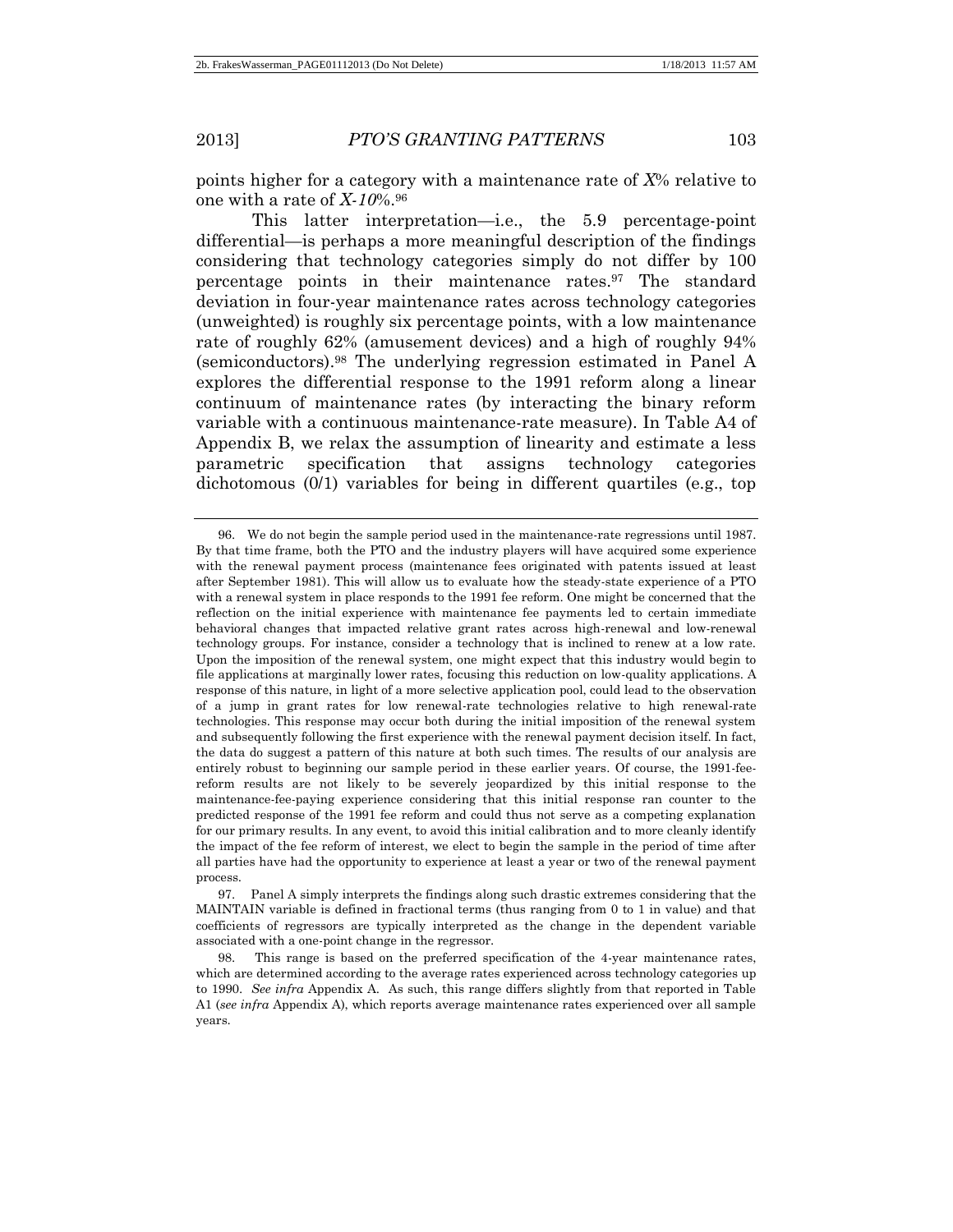25%, bottom 25%, etc.) of maintenance rates. We find a roughly 6.8 percentage-point differential grant-rate response to the 1991 reform between technologies in the top and bottom quartiles of maintenance rates.

TABLE 2. THE IMPACT OF PTO FEE REFORMS ON GRANT RATES: PRIMARY DIFFERENCE-IN-DIFFERENCE REGRESSION COEFFICIENTS

|                                                                                  | (2) |  |
|----------------------------------------------------------------------------------|-----|--|
| Panel A. Differential Impact of Fee Reform Across Patent Categories with Varying |     |  |

**Maintenance Rates (unit of observation: Category / Year; dependent variable: category-year-specific grant rate)**

| <b>REFORM * MAINTAIN:</b> | 58.96*** | $170.41***$    | $104.50***$ | $125.78***$ |
|---------------------------|----------|----------------|-------------|-------------|
|                           | (19.16)  | (47.16)        | (28.63)     | (45.67)     |
|                           |          |                |             |             |
| REFORM * MAINTAIN; *      |          | $-290.18***$   |             | -77.68      |
| <b>SUSTAINABILITY</b>     |          | (92.37)        |             | (126.20)    |
|                           |          |                |             |             |
| REFORM * MAINTAIN; *      | ۰        | $\blacksquare$ | $-70.29***$ | $-57.09**$  |
| <b>DIVERSION</b>          |          |                | (18.38)     | (23.83)     |
|                           |          |                |             |             |
| Number of observations    | 887      | 887            | 887         | 887         |
|                           |          |                |             |             |

**Panel B. Differential Impact of Fee Reform Between Patents with Large- and Small-Entity Status (unit of observation: Category / Year / Entity Size; dependent variable: category–year–entity-size–specific grant rate)**

| $\cdots$ $\cdots$             |           |             |            |            |
|-------------------------------|-----------|-------------|------------|------------|
| <b>REFORM * LARGE</b>         | $6.44***$ | $21.92***$  | $12.20***$ | $17.39***$ |
|                               | (1.61)    | (4.36)      | (2.37)     | (4.33)     |
| REFORM * LARGE <sub>i</sub> * |           | $-40.82***$ |            | $-19.24**$ |
| <b>SUSTAINABILITY</b>         |           | (8.44)      |            | (9.46)     |
| REFORM * LARGE * DIVERSION    |           |             | $-9.27***$ | $-5.88***$ |
|                               |           |             | (1.77)     | (1.87)     |
| Number of observations        | 1843      | 1843        | 1843       | 1843       |

\* significant at 10%; \*\* significant at 5%; \*\*\* significant at 1%. Standard errors are reported in parentheses and are clustered to correct for autocorrelation within patent categories over time (Panel A) and for autocorrelation within patent-category / entity-size combinations over time (Panel B). All regressions include patent-category fixed effects and year fixed effects to control for fixed differences in grant rates across patent categories and across years, respectively. Regressions in Panel B include entity-size fixed effects as well. Regressions are weighted by the number of disposals used to form each observation's grant rate. Data on patent-processing statistics and maintenance rates were obtained from the PTO.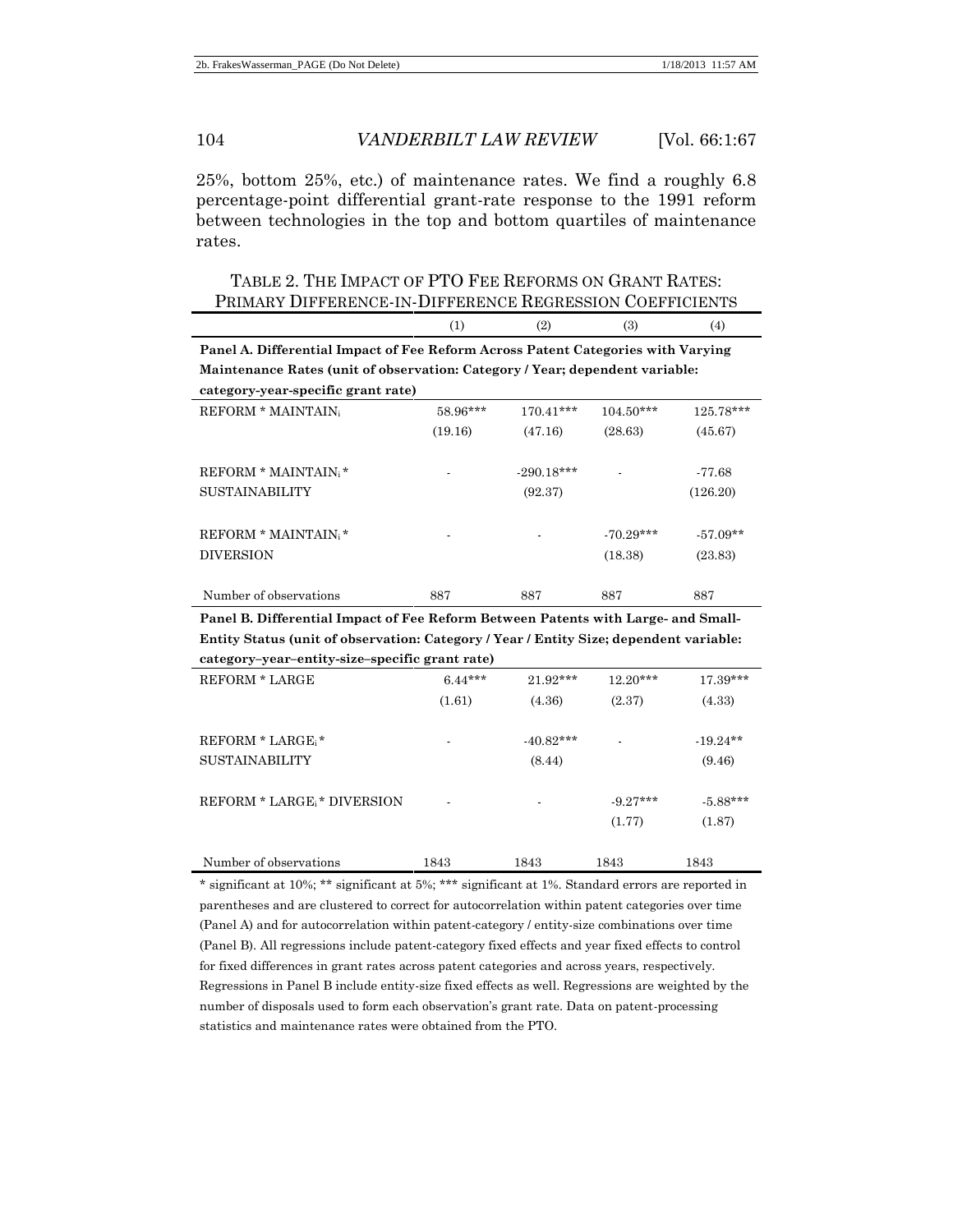Under an assumption that the PTO's granting patterns for high-maintenance-rate categories would otherwise have trended in the same manner as for low-maintenance-rate categories absent the reform (though still allowing for inherently fixed differences in grant rates across technologies), the estimated difference-in-difference findings can be interpreted as an expansionary *effect* of the fee reform itself and thus of the user-fee-funded fee structure imposed by the reform. In other words, the above estimate can be treated as causal in nature under an assumption that there are no unobservable "shocks" to the PTO's granting practices that are specific to high-maintenancerate categories in the post-1991 period. We relax, and further explore the validity of, this assumption in various ways in Section D and Appendix B below. For instance, among others things, we demonstrate that the PTO had not already begun these differential granting patterns during the period of time prior to the reform, a finding that would have otherwise raised concerns that some unobservable factor other than the reform is responsible for the findings.

Of course, observing the differential response to the fee reform across technologies with different renewal rates does more than simply allow us to tell a potentially causal story (under the above assumptions). This differential response represents immediate policy concerns in its own right. That is, by possibly inducing the PTO to extend preferential treatment to some technologies over others, the PTO's fee structure may be undesirably distorting the allocation of resources across different sectors of the economy.

## 2. Sustainability-Interaction Results

According to the theory set forth in Parts I and II, a selfinterested PTO aiming to either maximize its budget or its profits would always be expected to act upon the incentives created by its fee structure. On the other hand, our model suggests that a benevolent PTO would only elect to grant additional patents in an effort to earn extra revenues during periods of time in which it is likely to be resource constrained. As such, to more completely test the predictions of the benevolent-PTO model, we modify the empirical specifications estimated in Column 1 to interact the primary difference-in-difference variable with a metric (i.e., the sustainability score described in Part III) capturing the likelihood that the PTO is on strong financial ground.

The coefficient on this interaction variable—i.e., in Panel A of Table 2, the REFORM \* MAINTAIN \* SUSTAINABILITY variable—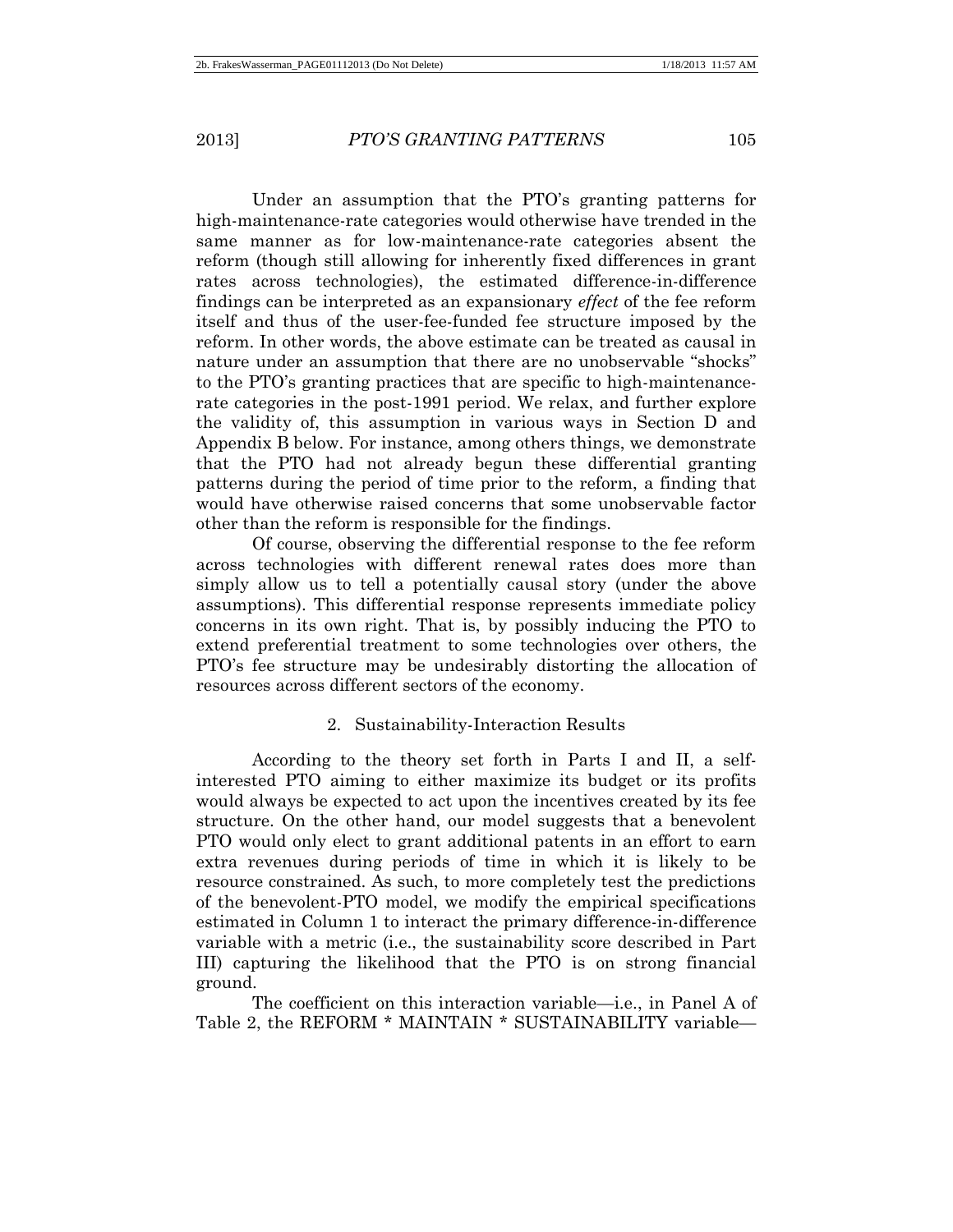provides us with an indication of whether the differential grant-rate response to the 1991 reform between high- and low-maintenance-rate categories is itself likely to be greater during periods of time in which the PTO is subject to heightened financial sustainability concerns. A greater differential response of this nature would be identified by the estimation of a negative coefficient on this interaction variable considering that the sustainability score is defined such that a higher score entails a stronger financial position of the PTO. Consistent with this prediction, we estimate that as the sustainability score increases by 0.1 (or roughly a 25% improvement in the financial position of the PTO), the differential response to the 1991 reform between a 100% maintenance-rate category and a 0% maintenance-rate category is itself expected to fall by roughly twenty-nine percentage points.

While Column 2 explores whether the differential response to the fee reform is stronger during times of more financial stress, we also estimate empirical specifications that de-emphasize the 1991 reform and that directly specify a difference-in-difference analysis based only on variations over time in the PTO's financial sustainability score, *focusing only on the post-1991-reform period*. That is, we also estimate specifications that test whether the PTO begins to grant patents at an incrementally higher rate to highmaintenance-rate technologies relative to low-maintenance-rate technologies as the PTO experiences a change in conditions that leaves it more likely to face sustainability concerns. One, of course, needs some variation in the PTO's fee structure to statistically tease out the impact of that structure. This alternative conceptualization of the basic difference-in-difference design is premised on the idea that we may gain a better understanding of the impact of the PTO's fee structure by exploring variations in the conditions under which the PTO would even be sensitive to that structure in the first place.

We present results of this alternative specification of the primary difference-in-difference approach in Table A6 of Appendix B. The findings completely match those of Column 2 in suggesting that the PTO is more likely to distort its behavior when it is in greater need of funds. For instance, we estimate that, as the sustainability score *decreases* by 0.1 (representing a 25% decline in the PTO's financial sustainability position), the PTO begins to grant patents at a 29.2 percentage-point higher rate for patents within a technology category with a maintenance rate of 100% relative to patents within a category with a 0% maintenance rate. This finding can likewise be interpreted as an *effect* ensuing from the PTO's fee structure under an assumption that there are no unobservable shocks to the PTO's grant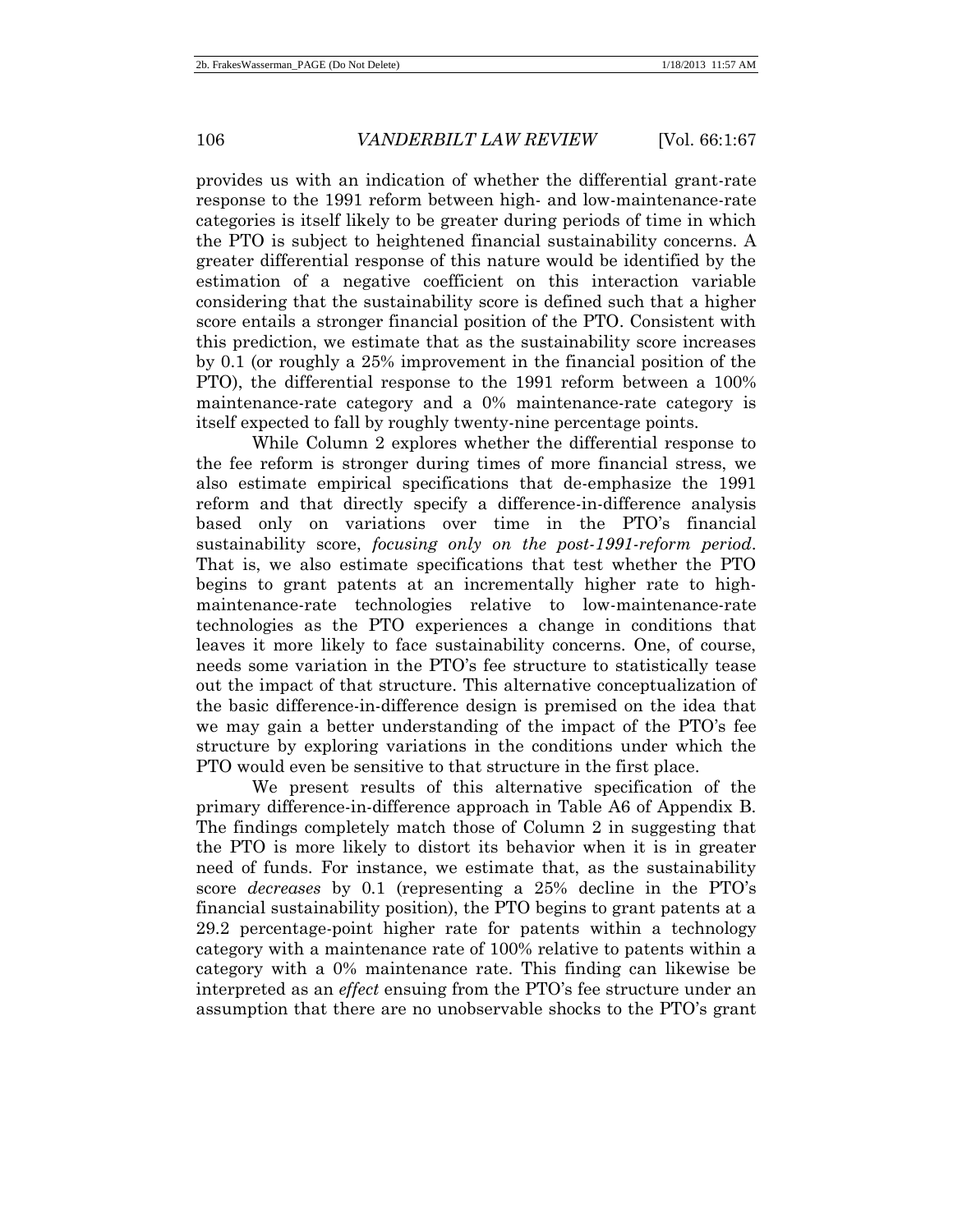rates for high-maintenance-rate technologies that coincide with declines in the PTO's financial health.

All told, it appears that the PTO is not universally seeking to expand its revenues in response to the incentives created by its userfee-funded structure. Rather, it may tend to use its granting practices as a revenue-generating tool only when necessary to sustain itself. We demonstrate this finding more clearly and on a year-to-year basis in Section D below in discussing the results of a dynamic difference-indifference regression. In addition to confirming the predictions of the benevolent-but-constrained PTO model, these findings likewise shed light on the initial and more fundamental question of whether the PTO is indeed self-interested or benevolent in motivation, arguably providing support for those theories that have challenged the Niskanen model.<sup>99</sup>

Accordingly, the findings presented in Panel A of Table 2 do not lend support to *Hypothesis 1*, in so far as they are generally inconsistent with the characterization of the PTO as being a selfinterested, budget-maximizing agency. However, the findings are consistent with *Hypothesis 2* in suggesting the PTO's fee structure induces the Agency to grant at an incrementally higher rate to highrenewal-rate technologies.

*B. Difference-in-Difference Results: Entity-Size Specifications*

To recap, in Part II, we set forth the following testable hypotheses:

Hypothesis 3: *Following the adoption of a near fully user-feefunded system, a self-interested PTO will grant patents at an incrementally higher rate to patent applicants with large-entity status, relative to those with small-entity status.*

Hypothesis 4: *Following the adoption of a near fully user-feefunded system and during times at which a benevolent PTO is resource constrained, the PTO will grant patents at an incrementally higher rate to patent applicants with large-entity status, relative to those with small-entity status.*

1. Primary Difference-in-Difference Results

Similar to the maintenance-rate results discussed above, the results presented in Panel B of Table 2 are consistent with the

<sup>99.</sup> *See supra* Section I.B.1.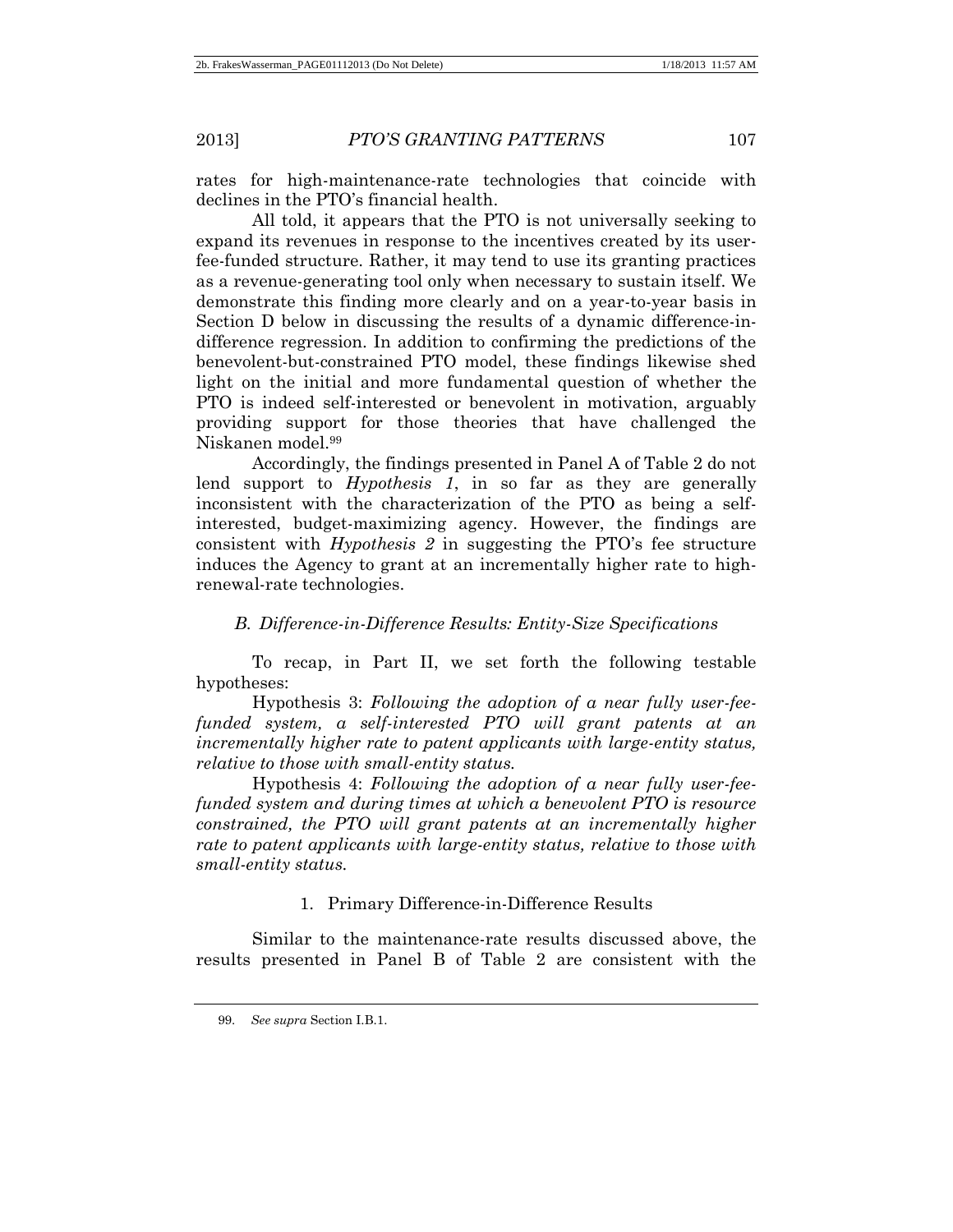prediction that the PTO would respond to the adoption of a fully userfee-funded system by granting at an incrementally higher rate to patent applicants with large-entity status, relative to those with small-entity status.<sup>100</sup> The coefficient estimate reported in Column 1 of Panel B suggests that the 1991 fee reform is associated with a 6.4 percentage-point higher grant rate for large entities relative to small entities. Considering a mean grant rate of 70% over the sample period, this corresponds to a roughly 9% higher grant rate for large entities.<sup>101</sup> As above, under an assumption that large and small entities would have otherwise followed a similar trend over time absent the reform (though, still allowing for completely fixed differences in granting patterns between large and small entities), this finding is suggestive of an *effect* of the reform itself and thus of a bias toward granting additional patents induced by the Agency's fee structure.

In finding that the 1991 reform is associated with a preferential grant rate for large entities, which pay double the fees of small entities, we provide general support for the contention that the PTO's fee structure induces a bias toward granting patents. As with the maintenance-rate results, this differential response also raises policy concerns of its own and suggests that the effect of extending lower fees to small entities may be to undermine the very purpose of that fee differential in the first instance—i.e., to foster innovation among small firms and individual entrepreneurs.<sup>102</sup>

<sup>100.</sup> While this underlying regression considers differences in grant rates over time (before and after 1991) and across entity sizes (large and small), it also includes technology-specific fixed effects. *See infra* Appendix A (providing further discussion). By accounting for fixed and inherent differences across technologies (and knowing grant rates at a level specific to given years, entity sizes, and technologies), we can alleviate concerns that the estimated findings are attributable to a scenario in which the incidence of large-entity patentees increases over time within technology categories that happen to experience higher grant rates historically.

In late 1982, Congress, for the first time, set differential fees based on small- versus largeentity-size distinctions. Act of Aug. 27, 1982, Pub. L. No. 97-247, § 1, 96 Stat. 317. This discount for small entities was eventually made permanent. Act of Nov. 6, 1986, Pub. L. No. 99-607, § 1(b)(2), 100 Stat. 3470 (codified as amended at 35 U.S.C. § 41(h) (2006)). Accordingly, we set 1986 as the beginning of the sample period for the small-entity regressions; however, the results remain virtually unchanged when we begin the estimation sample in 1983.

<sup>101.</sup> *See also infra* Table A2 in Appendix B (finding virtually identical results for this entitysize interaction coefficient when we include controls for maintenance rates at the entity-size– category-specific level, confirming that the estimated differential granting trend between large and small entities following the 1991 reform is likely a result of the higher (i.e., double) fees ensuing from the large-entity status and not a result of the possibility that large entities also happen to maintain their patents at higher rates).

<sup>102.</sup> *See supra* note 15 and accompanying text.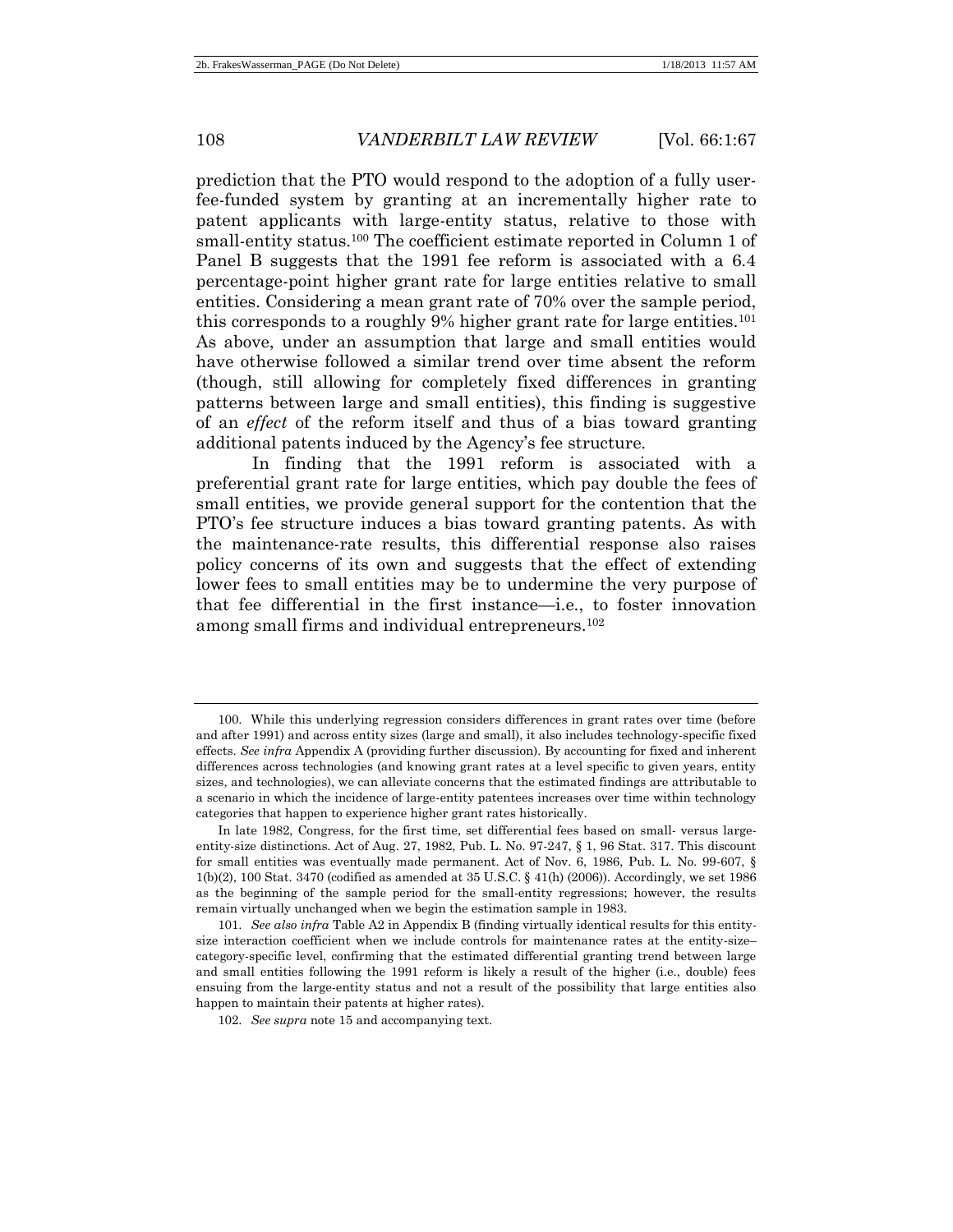#### 2. Sustainability-Interaction Results

Consistent with the maintenance-rate results, we likewise find that as the sustainability score increases (representing an improvement in the PTO's financial status), the differential response to the 1991 reform between large and small entities falls, as evidenced by the negative estimate of the coefficient on the *REFORM* \* *LARGE* \* *SUSTAINABILITY* interaction term presented in Column 2 of Panel B. Again, this suggests that the PTO may not be universally increasing its grant rates in order to maximize fee revenues. Rather, it appears that the PTO distorts its behavior so as to increase grant rates to large entities (which generate higher fees) to a greater degree during times in which the PTO is in greater need of funds.<sup>103</sup>

Accordingly, as with the maintenance-rate findings, the results presented in Panel B of Table 2 do not lend support to Hypothesis 3, in so far as they are generally inconsistent with the characterization of the PTO as being a self-interested, budget-maximizing agency. However, the findings are consistent with Hypothesis 4 in suggesting the PTO's fee structure induces the Agency to grant at an incrementally higher rate to high-renewal-rate technologies.

## *C. Interactions with Fee-Diversion Policy*

As indicated in Part I above, between the years of 1991 and 2003, the PTO was subject to policies that effectively forced it to share a portion of its anticipated fee collections with Congress, an event that is often labeled as "fee diversion." The practice of fee diversion and the consequent division of anticipated collections with Congress may blunt the incentives of the PTO to increase its grant rates in an effort to generate greater revenues. Consider the year 2002, for instance. While the PTO projected it would collect roughly \$1.35 billion over that year, Congress only authorized a budget of \$1.05 billion.<sup>104</sup> Accordingly, Congress's inclinations to limit the PTO's funding availability in 2002, in turn, may have likely left the PTO less inclined to push Congress

<sup>103.</sup> *See also infra* Table A6 in Appendix B (estimating an alternative difference-indifference specification that focuses only on the post-1991 period and simply explores whether the PTO increases its grant rate to large entities relative to small entities during times in which the PTO faces greater financial pressures—i.e., during times in which its sustainability score falls). Again, the estimates of this exercise match those of the results presented in Column 2 of Panel B, which interact the fee-reform-based difference-in-difference variable with the sustainability score.

<sup>104.</sup> *See supra* note 28.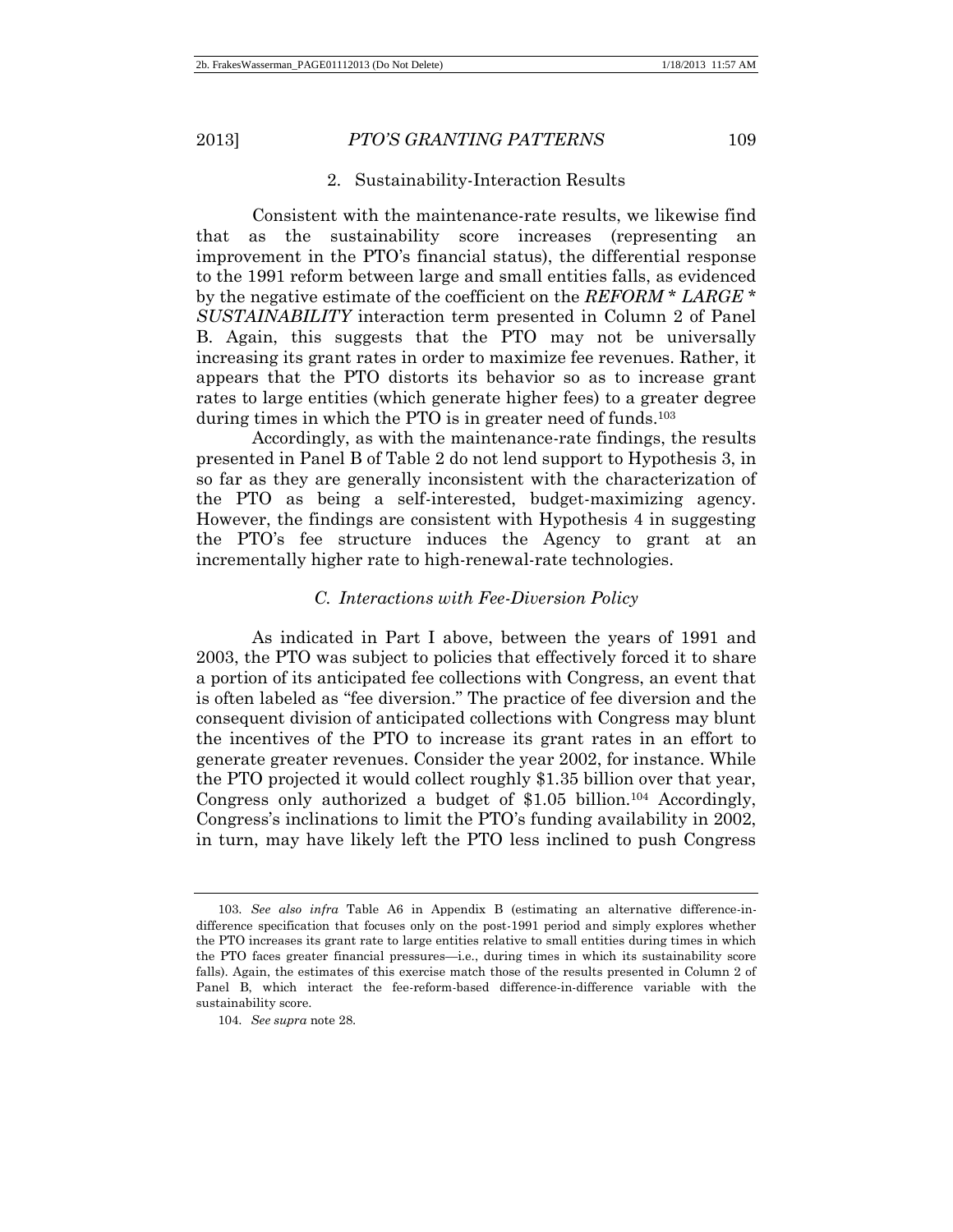for an even higher budget that year and thus less inclined to seek an expansion in its grant rates to justify a higher budget.

Following 2004, on the other hand, Congress neither automatically diverted a percentage of the fees collected (as it did between 1991 and 1998) nor capped the PTO's budget at an amount less than its anticipated collections (as it did between 1999 and 2003). Rather, the PTO's spending authority was capped at its projected revenue stream, thereby maintaining a possible incentive of the PTO to seek an expanded grant rate during those years and a correspondingly higher anticipated revenue amount. We test these predictions in Column 3 of Table 2. Similar to the sustainabilityinteraction specifications, we explore whether the differential response to the 1991 reform across different patent types is, in turn, weaker during those years (i.e., 1991–2003) in which a stronger feediversion policy was in place. Consistent with these expectations, the results presented in Column 3 suggest that during periods of a strong fee-diversion policy relative to a weak one, there will be a smaller feeinduced divergence in PTO grant rates across varying maintenancerate categories and between large and small entities.<sup>105</sup> While the practice of fee diversion may be undesirable from a number of policy perspectives, it may nonetheless blunt the grant-related distortions that arise from the PTO's user-fee-funded structure.

# *D. Dynamic Difference-in-Difference Regression Results*

Our empirical specifications allow for completely fixed differences in grant rates across years and patent categories (in Panels A and B) and likewise across entity-size specifications (in Panel B). However, a concern arises that the primary difference-indifference result is merely reflective of a preexisting differential granting trend between, for instance, large and small entities, as opposed to being attributable to an actual effect of the fee reform itself. To help rule out this possibility, we estimate dynamic difference-in-difference regressions, which modify the approaches taken thus far to now interact the categorical distinctions in patent

<sup>105.</sup> In Column 4 of Table 2, we attempt to disentangle the fee-diversion and sustainability stories by including both sets of interactions in the same regression, an exercise complicated by the significant collinearity between these two factors. While the estimated coefficients of the interaction terms fall in magnitude and precision, the findings remain suggestive that the differential granting patterns induced across patent types by the 1991 reform are themselves likely to vary both as a result of fee diversion and as a result of the PTO's actual need for additional funds.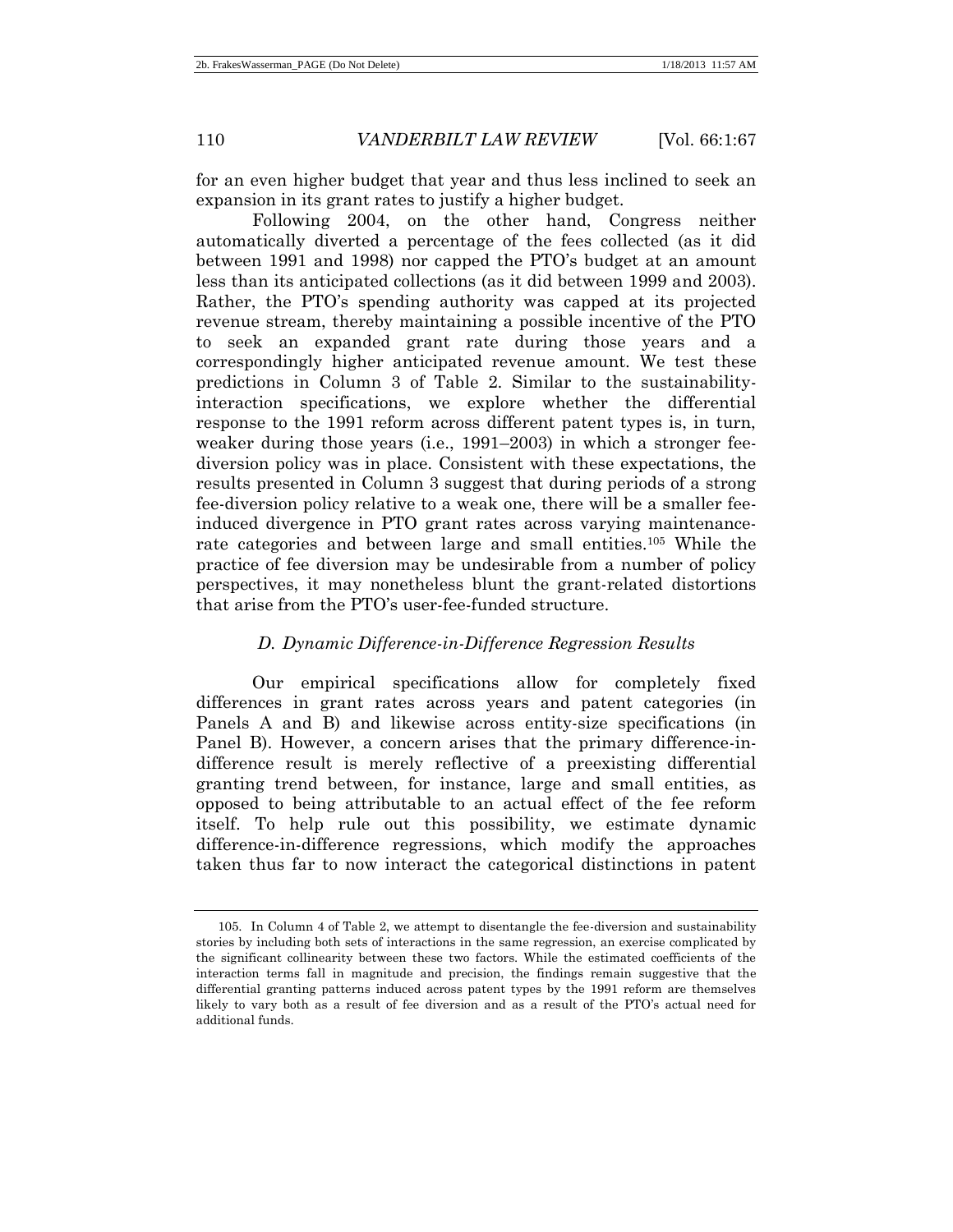types with a set of dichotomous variables representing each year in the sample (as opposed to simply a dichotomous variable for being in the post-1991 period). We present the results of these dynamic regressions in Figures 1 and 2. For each year of the sample, we report the 95% confidence bands of the coefficient on the interaction between that year and the differential grant rate of interest (e.g., between large and small entities in Figure 2). The coefficient values are interpreted with reference to 1991, where the differential grant rate across patent types is normalized to zero in 1991. More simply, the results of this dynamic exercise can be interpreted as the time trend in the differential grant rates across technology categories with high and low maintenance rates (Figure 1) and between large and small entities (Figure 2), where these differential rates are scaled such that they equal zero in 1991.



Note: the bars represent 95% confidence intervals for the estimated coefficients of a dynamic difference-in-difference regression specification that interacts the category-specific maintenance-rate variable with indicator variables representing each year in the 1987–2010 period. This collection of estimated dynamic coefficients can be interpreted as a time trend in the differential granting periods between patent categories with high maintenance rates relative to low maintenance rates. This differential is normalized at zero in 1991, representing the reference year. Each regression includes category and year fixed effects. Patent-processing and maintenance data are from the PTO.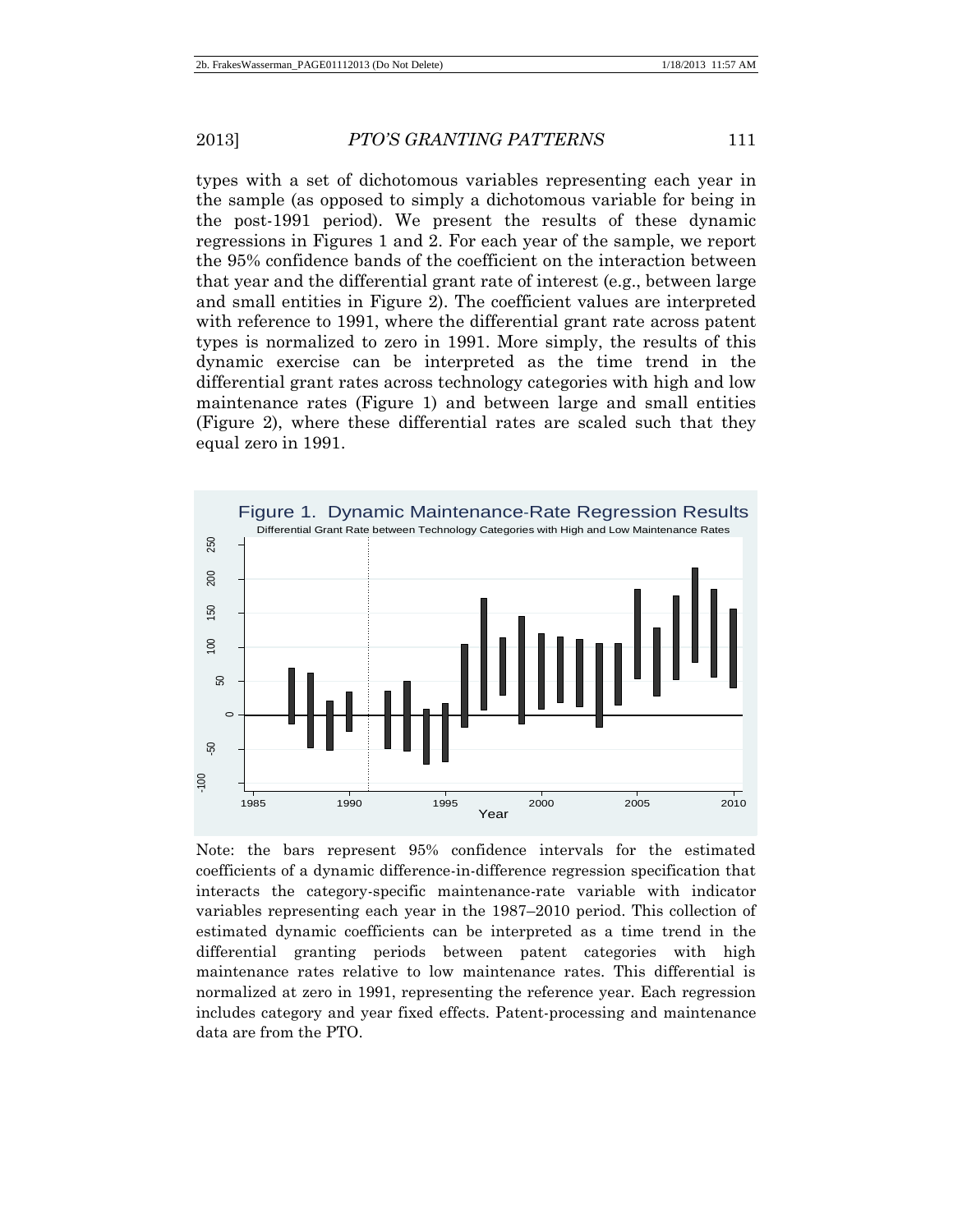

Note: the bars represent 95% confidence intervals for the estimated coefficients of a dynamic difference-in-difference regression specification (with a unit of observation at the category-year–entity-size level) that interacts the large-entity-size status indicator with indicator variables representing each year in the 1986–2010 period. This collection of estimated dynamic coefficients can be interpreted as a time trend in the differential granting periods between large and small entities. This differential is normalized at zero in 1991, representing the reference year. Each regression includes category and year fixed effects. Patent-processing and maintenance data are from the PTO.

This dynamic approach allows us to explore the evolution over time in the relevant differential granting patterns. As can be observed in each of Figures 1 and 2, there appears to be no discernible trend in the direction of the expected reform effect in the pre-1991 period, easing any concerns that the main results in Table 2 are reflective of preexisting differential trends likely attributable to factors other than the reform.

Of course, there remains a concern that unobservable factors emerging in the post-1991 period are responsible for the observed patterns—e.g., unobserved "shocks" in the grant rates of highmaintenance-rate categories in the post-1991 period. We appease these concerns in various ways in Appendix B. For instance, in Table A3, we demonstrate the robustness of our results to the inclusion of various observable control variables (which are only available in the pre-2005 period—e.g., forward-looking citation counts). We also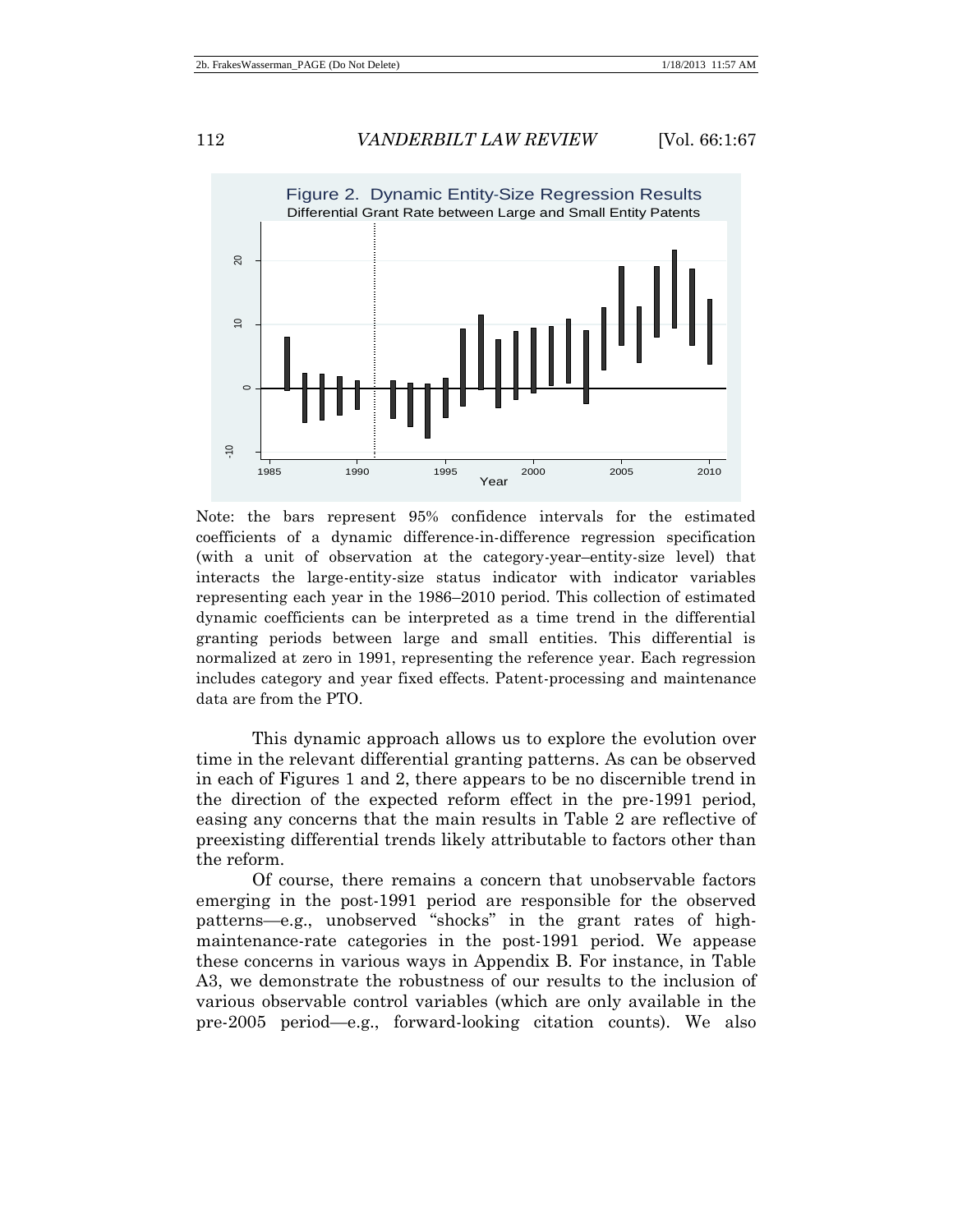estimate a so-called "triple-differences" regression that explores whether the differential maintenance-rate result is itself stronger with respect to large entities within those high-maintenance-rate categories (under an assumption that a benevolent PTO wishing to minimize its distortionary practices as much as possible would focus its distortionary efforts on the highest fee generators—i.e., largeentity patents within high-maintenance-rate classes). As explained in further detail in Appendix A, this "triple-differences" specification allows us to rule out the confounding influence of a larger range of unobservable factors, including those that are specific to given technology-year combinations and to given entity-size–year combinations. Accordingly, this specification addresses concerns over unobservable "shocks" in the grant rates of large entities and highmaintenance-rate categories in the post-1991 period. Indeed, as demonstrated by Table A5 of Appendix B, we find evidence suggesting that the divergent grant rates between high- and low-maintenancerate categories is itself more concentrated in large entities within those categories than small entities, providing general support to the findings presented in Table 2.

To complement these dynamic figures, in Figure 3, we plot the time trend in the PTO's sustainability score, overlayed with the trend in the differential grant rates between large and small entities (reporting the means of the coefficients displayed in Figure 2, represented in fractions). As demonstrated by this figure, consistent with the interaction results of Table 2, the degree to which the PTO elects to grant patents at a relatively higher rate to large entities (presumably to earn higher revenues) appears to be highly correlated with a deterioration in the Agency's financial position—represented by a reduction in the PTO's sustainability score—during the period of time following the imposition of the fully user-fee-funded system (while not shown, a similar correlation becomes apparent with the differential grant rates across technologies with high and low maintenance rates). This correlation is apparent over the long horizon and even with respect to several of the short-term spikes and dips in the sustainability score (e.g., 1994, 2005, 2006, and 2009). The graph also evidences an apparent correlation between the distortionary granting practices and a relaxation of the relevant fee-diversion policies in the post-2003 period.

While not shown, we likewise calculate an alternative sustainability score that uses the backlog of applications awaiting a first office action by the Agency (using annual data received from the PTO pursuant to a Freedom of Information Act request), as opposed to the total backlog of applications awaiting completion of examination.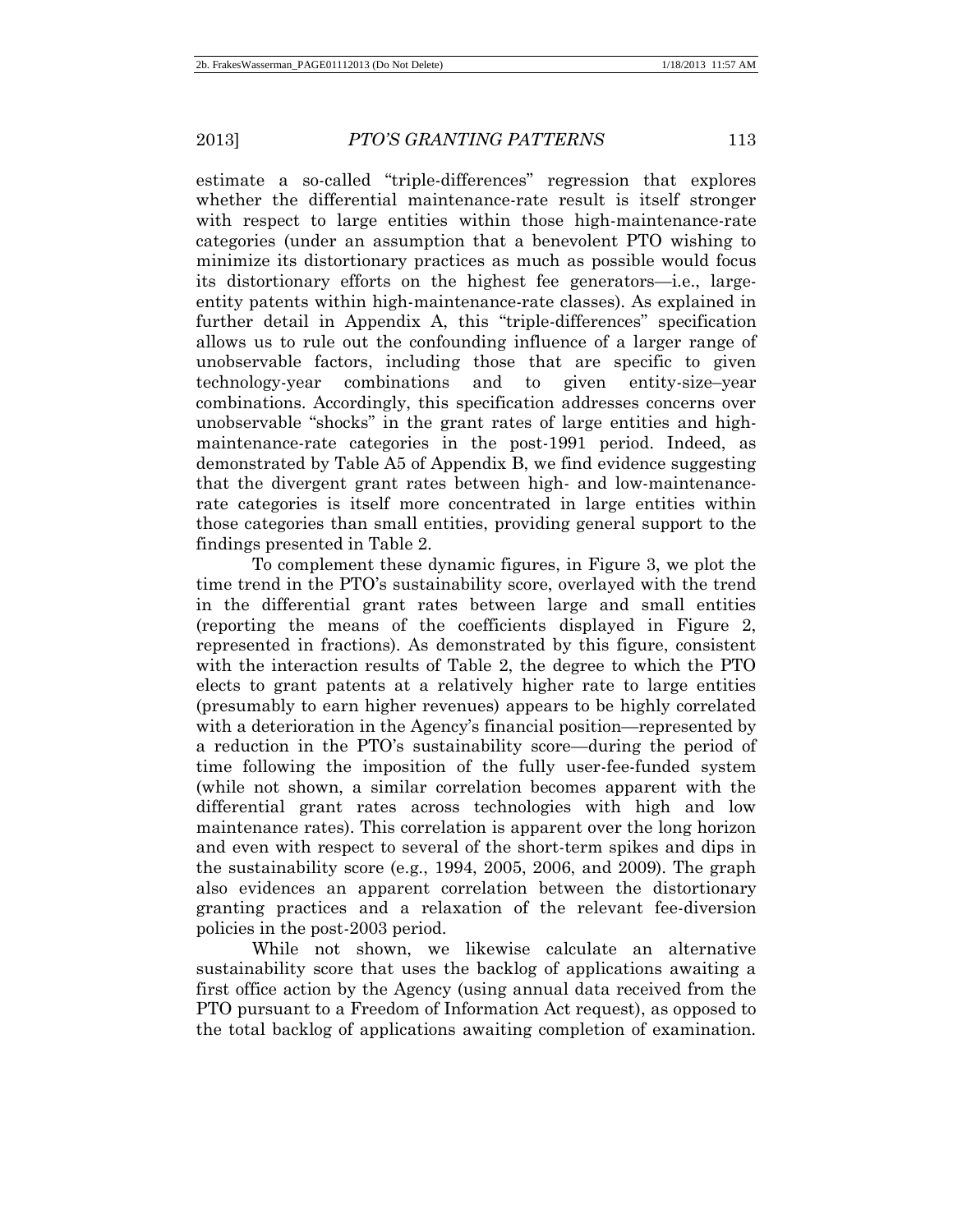Arguably more correlated with the commencement of this upward trend in the differential grant rates between large and small entities, this alternative sustainability measure, though nearly identical to the one presented in Figure 3, begain its downward decline in 1995, as opposed to 1997.



As evidenced by Figures 1 and 2, the divergent responses to the 1991 reform emerge with a several-year lag following 1991. This lag may be reasonable under an assumption that it takes the PTO some time to adjust its granting practices under the new fee regime. More likely, perhaps, this lag may be attributable to the fact that markers indicative of financial sustainability are particularly strong during the 1992 to 1995 period, as demonstrated by Figure 3. The PTO may have experienced a financial boost over this short time period considering that it began to collect the substantial twelve-year maintenance fees for the first time during these years.<sup>106</sup> Ultimately, the results from these dynamic exercises lend further support to *Hypotheses 2* and *4*.

<sup>106.</sup> 1994 ANNUAL REPORT, *supra* note 35, at 29 ("In the fiscal year 1994, the PTO was just beginning to receive the full effects of the third stage renewal."). The PTO saw a substantial jump in renewal-fee income in the fiscal year 1994. *Compare id.* at 59 (noting that 32% of patent fee collections resulted from maintenance fees), *with* U.S. PAT. & TRADEMARK OFFICE, ANNUAL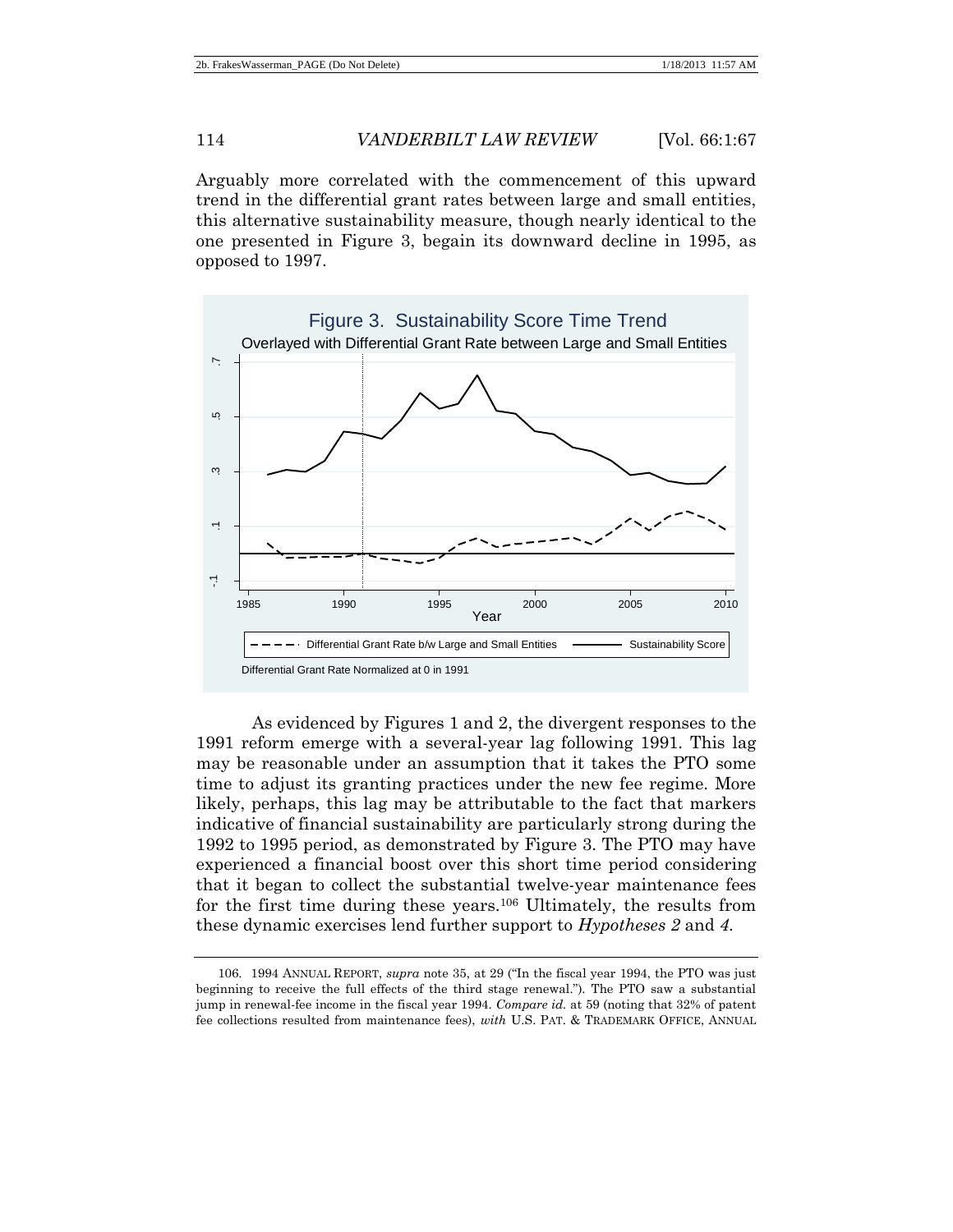#### *E. Robustness / Specification Checks*

There is a potential concern that selection effects due to changes in the filing behavior among small and large entities following the 1991 fee reform may be responsible for the observed differential trends in the PTO's granting behavior. Two selection-effect scenarios in particular could potentially explain the observed differential trends in grant rates. First, large entities or patent applicants in high-renewal groups may file relatively fewer patent applications post-1991 than pre-1991. This response could implicate a possible concern that a selected sample of higher-quality applications remained, resulting in the PTO granting more patents with respect to large entities and high-maintenance-rate categories. Because the 1991 reform that modified the funding structure at the Agency level also carried a substantial increase in the fees charged to applicants, it is possible that applicants responded to this increase by reducing their filings<sup>107</sup> (potentially to a higher degree among large entities and among those in high-maintenance-rate categories, considering the higher expected fees).

Second, small entities or patent applicants in low-renewal groups may file relatively more patent applications after the 1991 reform than before. This response would also implicate a concern that a selected sample of applications are driving our results; however, this selected sample would be of lower, not higher, quality. Both the post-1991 enactment of programs at the PTO to assist small entities<sup>108</sup> and the rise of the "patent troll" or the nonpracticing entity,<sup>109</sup> could possibly result in small entities increasing their filings. We appease both of these concerns in Table A7 of Appendix B and demonstrate that the 1991 reform did not lead to either a reduced (and possibly more-selective) large-entity or high-renewal-rate applicant pool or an increased (and possible less-selective) small-entity or low-renewal-rate applicant pool in the post-1991 period. More specifically, if anything, it appears that the 1991 reform is associated with an incrementally

REPORT, FISCAL YEAR 1993, at 34 fig.9 (1994) (noting that 26% of patent fee collections resulted from maintenance fees).

<sup>107.</sup> There is some support for a modest sensitivity of patent demand to fees. *See generally* Gaetan de Rassenfosse & B. van Pottelsberghe de la Potterie, *On the Price Elasticity of Demand for Patents*, 74 OXFORD BULL. ECON. & STAT. 58, 58–77 (2011).

<sup>108.</sup> For example, the PTO began hosting an annual Independent Inventor Conference in 1995. *See* Press Release, U.S. Patent & Trademark Office, Fifth Annual Independent Inventors Conference (Sept. 26, 2000), *available at* http://www.uspto.gov/news/pr/2000/00-55.jsp.

<sup>109.</sup> *See, e.g.*, Mark A. Lemley, *Are Universities Patent Trolls*?, 18 FORDHAM INTELL. PROP. MEDIA & ENT. L.J. 611, 630 (2008) (describing generally the rise of the patent troll).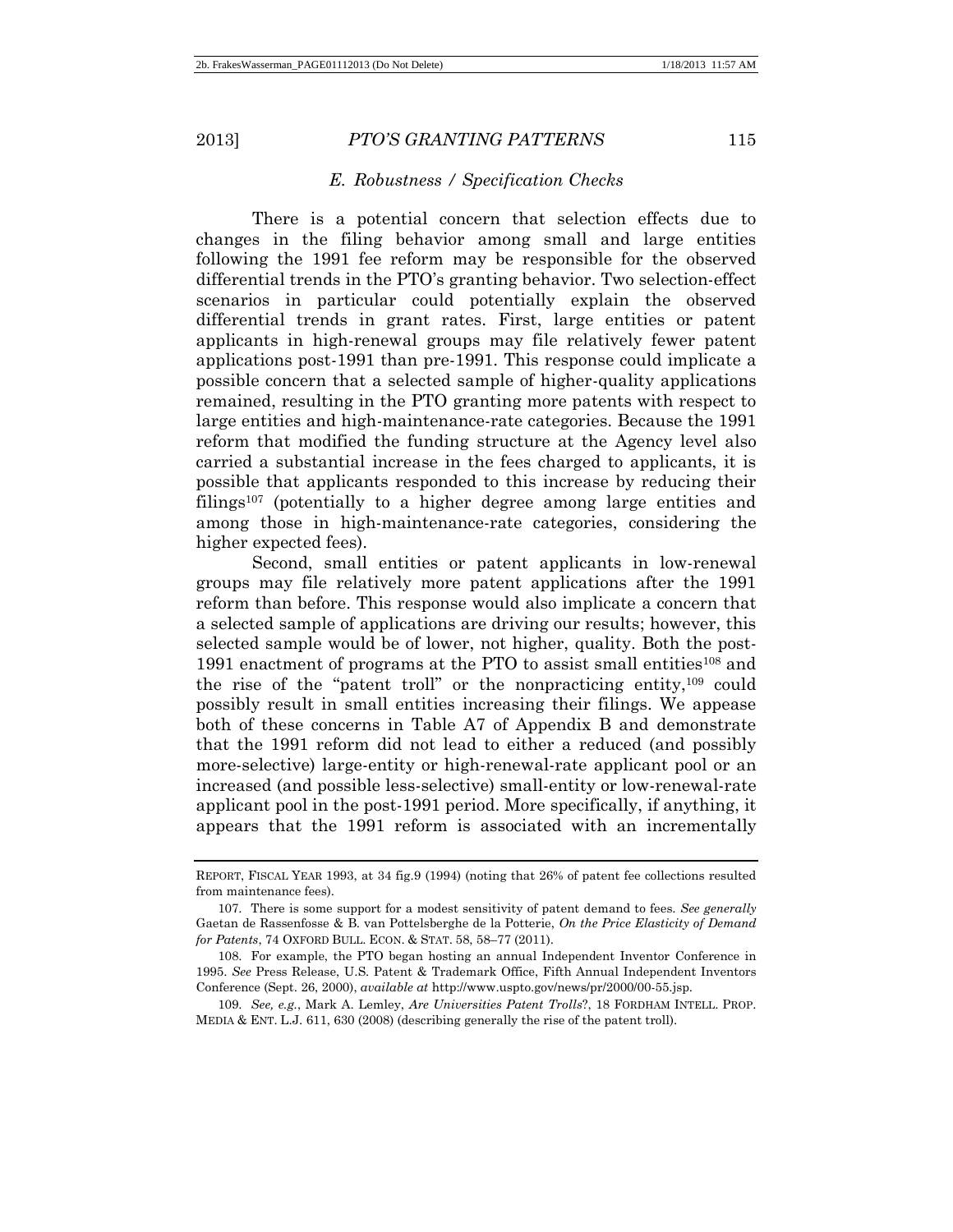higher rate of filing for large entities relative to small entities and for high-maintenance-rate technologies relative to low-maintenance-rate technologies.<sup>110</sup>

A potential concern likewise arises that certain developments in substantive patent law may be responsible for the observed differential trends in the PTO's granting behavior. For instance, this may occur if the law expands what constitutes patentable subject matter within technologies that happen to have high maintenance rates or high concentrations of large-entity applicants. Patent scholars have noted that patent-eligible technology has expanded largely to include inventions in the field of biotechnology, software, and business methods.<sup>111</sup> However, most of the legal developments of this potentially expansionary nature with respect to biotechnology occurred in the early- to mid-1980's prior to the estimation sample frame.<sup>112</sup> While the mid- to late-1990's likewise experienced expansions in patentable subject matter that likely targeted software and business method patents,<sup>113</sup> the above results are not a reflection of these developments, as demonstrated by Table A2 in Appendix B. The estimates remain virtually unchanged when we remove those technology categories implicated by the relevant legal developments.

Another possible concern arises that the divergent grant rates across the various patent types are a response to the passage of the Trade-Related Aspects of Intellectual Property Rights ("TRIPS") agreement in 1995. Considering the variation in category-specific examination times, one of the effects of TRIPS (which modified the

<sup>110.</sup> Furthermore, a decrease in sustainability score (and thus an increased need of funds) is associated with an incrementally higher rate of filing for high-maintenance-rate technologies relative to low-maintenance-rate technologies. Finally, there is no signifigant evidence to suggest that a decrease in sustainability score is associated with an incrementally higher filing rate for small relative to large entities, which could pose troubling selection concerns. *See also infra* Appendix B (generally discussing the robustness of the above findings to the possibility of compositional changes in applicants among the delineated patent types).

<sup>111.</sup> *See, e.g.*, Wasserman, *supra* note 16, at 381 (describing the "dramatic expansion of the scope of patentable subject matter").

<sup>112.</sup> *See* Diamond v. Chakrabarty, 447 U.S. 303, 305 (1980) (holding that "human-made, genetically engineered bacterium" is patentable subject matter); *see also* Policy Statement on the Patentability of Animals, 1077 Off. Gaz. Pat. & Trademark Office 24 (Apr. 21, 1987), *reprinted in* DONALD S. CHISUM, 9 CHISUM ON PATENTS app. 24-1 (2005) ("[T]he Patent and Trademark Office now considers nonnaturally occurring, nonhuman multicellular living organisms, including animals, to be patentable subject matter.").

<sup>113.</sup> *See, e.g.*, State St. Bank & Trust v. Signature Fin. Grp., 149 F.3d 1368, 1373 (Fed. Cir. 1998) (enlarging patent subject matter to include anything that provides a "useful, concrete, and tangible result"), *abrogated by In re* Bilski, 545 F.3d 943 (2008); Proposed Examination Guidelines for Computer-Implemented Inventions, 60 Fed. Reg. 28,778, 28,778 (proposed June 2, 1995).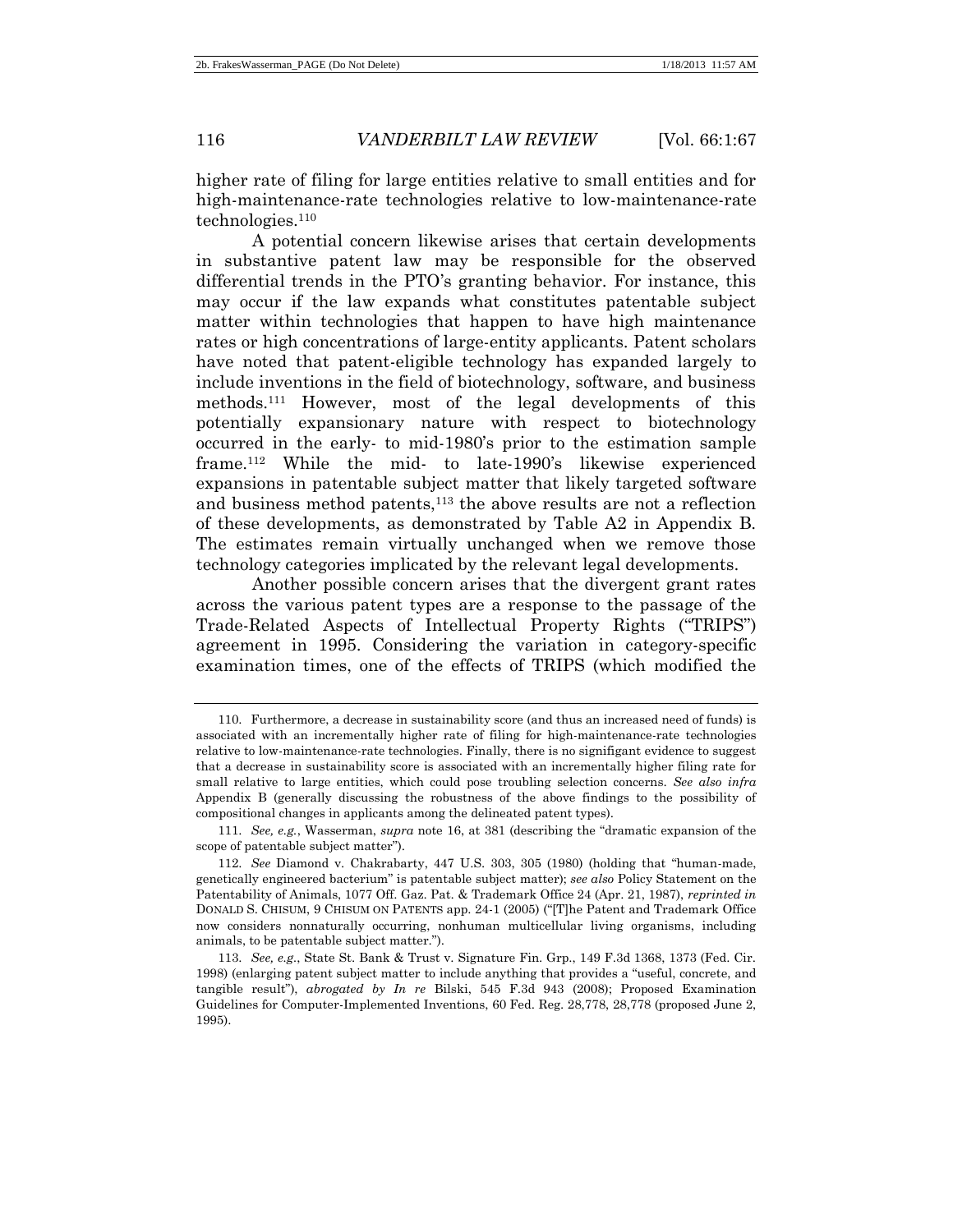patent term from seventeen years from issuance to twenty years from application) was to increase the effective patent length for some technology categories relative to others.<sup>114</sup> One might argue that TRIPS induced those patents in the larger-expansion categories to file higher-quality applications in the post-1995 period, resulting in a higher grant rate. To the extent that such categories are correlated with those that also maintain their patents at high rates or that have strong large-entity representations, the possibility of this TRIPS story may confound the above analysis. In Table A2 of Appendix B, we address these concerns by demonstrating that the regression results presented above are robust to the inclusion of control variables capturing a differential response to being in the post-1991 period (or, in the alternative, in the post-1995 period) across technology categories with different examination prosecution times (i.e., with different patent-duration increases expected under TRIPS).<sup>115</sup>

In Appendix B (primarily in Table A2), we further demonstrate the robustness of the findings reported in Table 2 and in Figures 1–3 to an additional range of specification checks. These exercises largely demonstrate the flexibility of the above results to the use of various alternative approaches in either specifying the key analytical variables or in specifying the empirical model itself. More specifically, we discuss the robustness of the findings to:

- the inclusion of control variables capturing the intensity of usage of requests for continued examinations ("RCE") and their predecessors (i.e., continuing prosecution applications ("CPA")), to alleviate concerns that some patent types are better able to secure ultimate allowances through greater usage of these mechanisms;
- the systematic, one-by-one exclusion of each technology category from the regression specification (along with the exclusion of each patent class and broad (six-level) category) to demonstrate that no single technology (broadly or narrowly defined) is driving the results;

<sup>114.</sup> David S. Abrams, *Did TRIPS Spur Innovation? An Analysis of Patent Duration and Incentives to Innovate*, 157 U. PA. L. REV. 1613, 1615 (2009).

<sup>115.</sup> Likewise, we also estimate the main difference-in-difference specifications for two different sets of patent categories: (1) within the top 25% of patent categories based on the expected duration increase associated with TRIPS and (2) within the bottom 25% of patent categories based on the expected TRIPS-related patent duration increase. We actually find a stronger divergent response to the 1991 fee reform for patents within the latter set of patent categories, suggesting that the overall findings are not likely driven by TRIPS as opposed to the fee reform.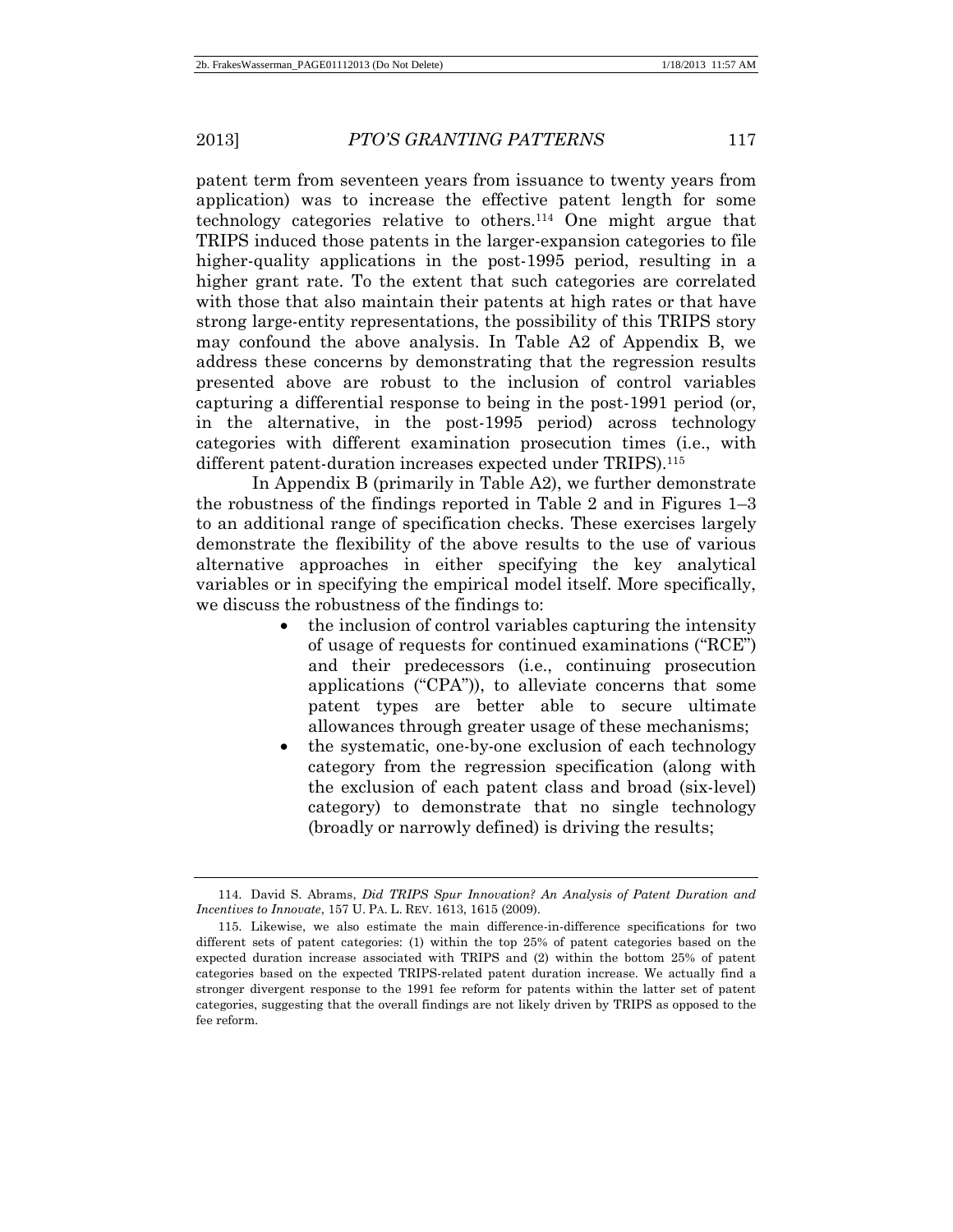- alternative constructions of the PTO grant rate (and the use of natural logs of all such rates);
- the inclusion of various category-year-specific control variables;
- the simultaneous (as opposed to separate) treatment of maintenance-rate, entity-size, and examination-cost stories;
- the specification of the 1991 reform variable as a postreform linear-trend variable,<sup>116</sup> along with the subsequent inclusion of technology-category-specific linear time trends;
- the classification of technology categories based on (1) the PTO Classification System and (2) the broad sixcategory classification scheme alternatively introduced by Hall, Jaffe, and Trajtenberg;<sup>117</sup>
- the estimation of a "triple-differences" empirical specification that explores whether the divergence in patent grant rates across high- and low-maintenancerate categories is itself stronger for large (relative to small) entities within those categories;
- the use of a more flexible randomization-inference approach to the determination of the statistical significance of the estimates;
- the specification of the fee reform based on the percentage of the Agency's funding attributable to user fees; and
- less parametric specifications of those factors, such as category-specific maintenance rates, that are treated linearly in the main regressions.

## *F. Results Summary and Implications*

Collectively, the above findings provide consistent and robust evidence of:

- an association between the 1991 reform and a divergence in granting patterns between patent applications filed by large versus small entities;
- an association between the 1991 reform and a divergence in granting patterns between patent

<sup>116.</sup> *See* Finkelstein & Acemoglu, *supra* note 91, at 855–56.

<sup>117.</sup> *See supra* note 84.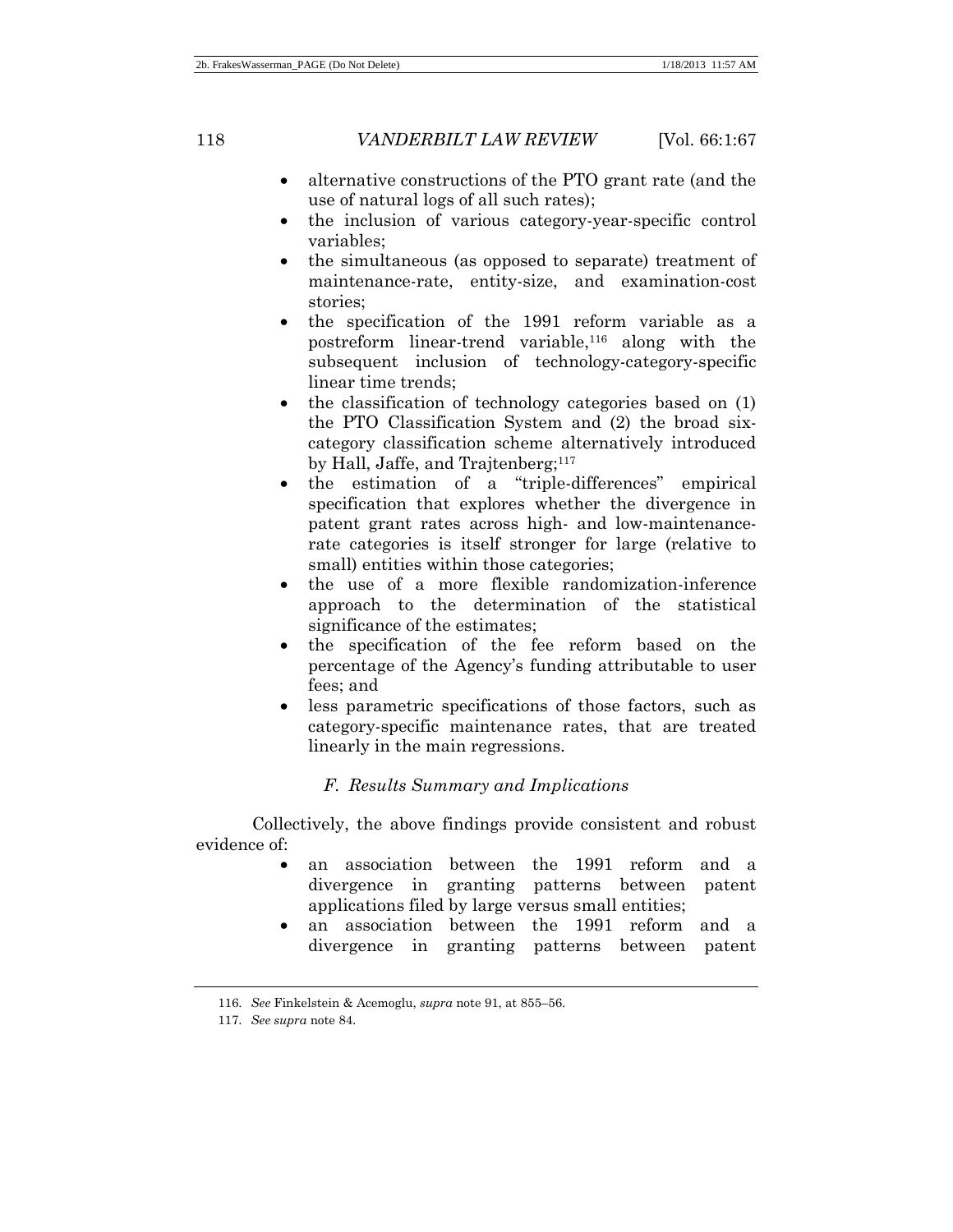applications associated with high- versus low-renewalrate categories;

- a stronger association of the above nature during times when the PTO is more likely to be bound by financial sustainability constraints; and
- a stronger association of the above nature during times in which the PTO is subject to a less stringent feediversion policy.

As discussed above, our results have a number of implications for both policy and theory.<sup>118</sup> First, from a social welfare perspective our results are discouraging. Under the assumption that the PTO's grant rates would otherwise reflect the optimal balance between dynamic innovation-stimulation incentives and static consumer welfare costs, any marginal increase in patent granting attributable solely to the Agency's funding structure may implicate potentially substantial social welfare costs.<sup>119</sup> From a policy perspective, our results also suggest that the 50% reduction in patent fees to small entities may have the inadvertent effect of biasing the PTO toward granting patents associated with large enterprises. As a result, it is possible that the PTO's response to the fee differential may end up leaving small entities worse off than before this special status was created. On a theoretical level, our results are also relevant to the ongoing debate in administrative law regarding the nature of governmental employees. Our finding that the PTO's granting distortions are more likely to occur when markers indicative of an underfunded PTO are present contradicts the idea that bureaucrats are budget maximizers while lending support to the notion that when agencies seek enlarged budgets they do so as a result of being mission minded but resource constrained.

# V. IMPLICATIONS AND REDUCING THE PTO'S FINANCIAL INCENTIVE TO GRANT PATENTS

Beyond the implications already discussed, our results are also relevant to the recently passed America Invents Act. This section begins by exploring the implications of our findings to the America Invents Act and then turns to sketch two possible mechanisms for reducing PTO bias toward granting patents: eliminating the Agency's

<sup>118.</sup> *See supra* Part I.

<sup>119.</sup> *See supra* notes 7–9 and accompanying text.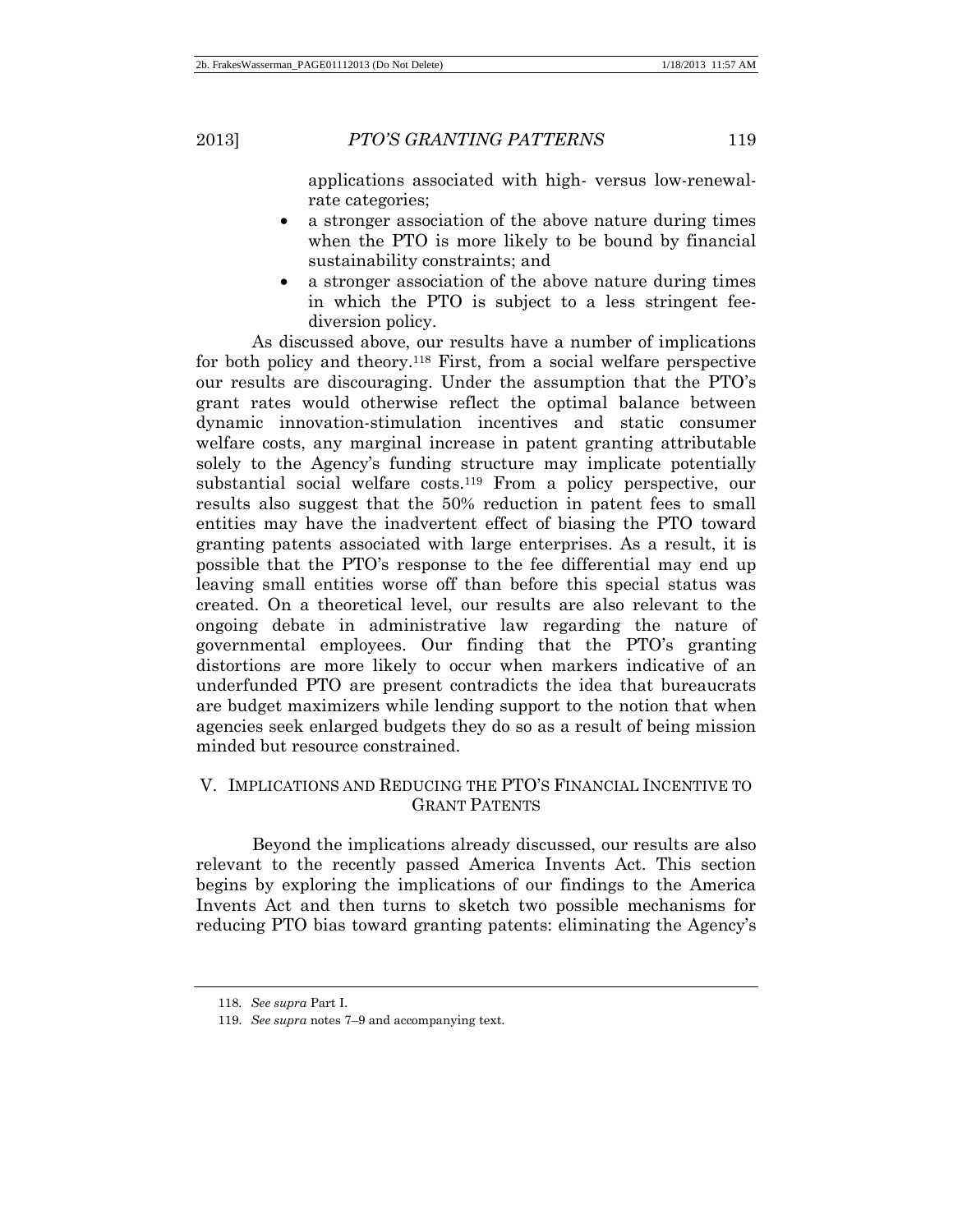self-financing requirement and changing the fee structure of the Agency.

## *A. Implications of the America Invents Act*

The results presented in this Article have implications for at least two changes brought forth to the patent system by the America Invents Act ("the Act"), which represents the most significant modification to the patent system since 1952. Our findings cast doubt on whether the provisions of the Act that create a new status of microentity and provide this entity with reduced patent fees will fulfill their legislative intent of nurturing innovation by individual inventors, <sup>120</sup> similar to doubts that have arisen as to whether congressional action attempting to support small entities seeking patents has achieved its desired result. Our results suggest that under the historic fee schedule, the fee reduction provided to microentities will likely have the undesirable effect of biasing the PTO toward granting patents filed by large entities. Just as with small entities, it is possible that the alleged benefits that microentities obtain by paying reduced patent fees may be outweighed by the harms they experience in the marketplace because the PTO is extending preferential treatment toward large enterprises.

Second, our results should help to allay some of the concerns voiced by those who opposed the sections of the Act that granted the Agency's fee-setting authority. Several groups objected to giving the PTO the ability to set its fees out of fear that the Agency would act in a self-interested and imperialistic manner—for example, dramatically increasing its fees and decreasing its productivity.<sup>121</sup> Our findings that the PTO's behavior is more consistent with the model of benevolence than self-interestedness suggest that the PTO is more likely to restructure its fees to recover its aggregate costs while continuing or

<sup>120.</sup> Leahy-Smith America Invents Act, Pub. L. No. 112-29, § 10(g), 125 Stat. 284 (2011) (codified at 35 U.S.C. § 123 (2011)) (requiring micro entities to have not filed more than four previously filed patent applications at the PTO and to have a gross income that does not exceed three times the medium household income as reported by the Bureau of the Census); *see also* H.R. REP. NO. 112-98, pt. 1, at 50 (2011) (describing Congress's intent to spur innovation among independent inventors).

<sup>121.</sup> *See, e.g.*, Letter from Douglas Norman, President, Intellectual Prop. Owners Ass'n, to John Conyers & Lamar Smith, U.S. Congressmen (May 17, 2010), *available at* http://www.ipo.org/AM/Template.cfm?Section=Home&TEMPLATE=/CM/ContentDisplay.cfm&C ONTENTID=25867 ("[W]e are concerned that placing fee-setting authority with the USPTO will lead to large declines in productivity and large increases in fees in the longer term.").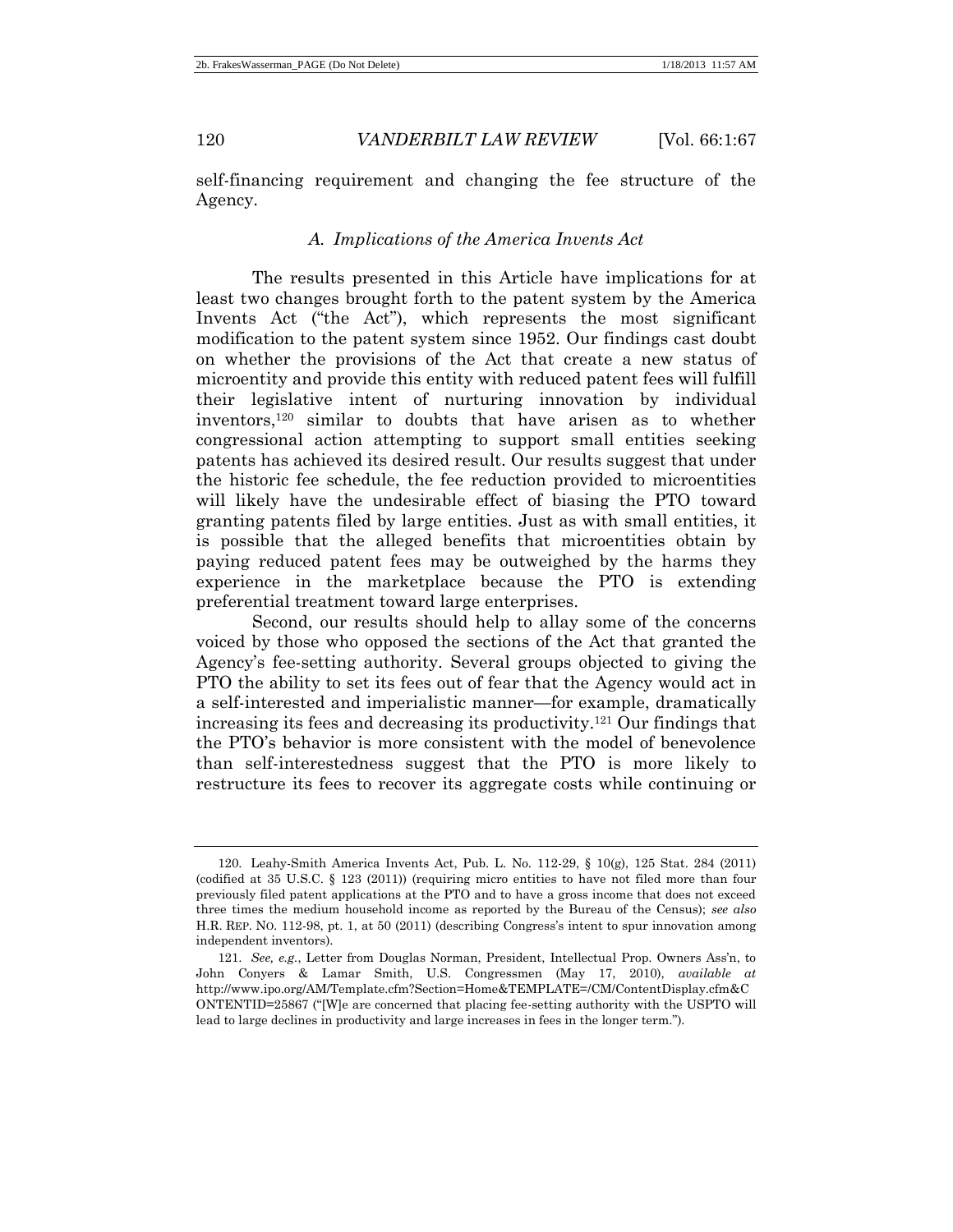expanding its current productivity than set its fees in a manner to clandestinely maximize its budget. $122$ 

## *B. Reducing the PTO's Financial Incentives to Grant Patents*

Currently, our findings suggest that the inadequacies of the examination fees and the existence of post-allowance fees may bias even a benevolent PTO toward granting patents. Our results also suggest that this bias is most likely to manifest with respect to patent grants that the PTO stands the most to profit from—patents with a high likelihood of being renewed and patents associated with large entities. The PTO's granting distortions could be eliminated by removing the Agency's ability to use post-allowance fees as a mechanism to raise revenue. We explore two different approaches to this end: funding the Agency, at least partially, from direct appropriations and restructuring the PTO's fee schedule.

The PTO's financial incentive to grant patents may be decreased and possibly eliminated by financing the Agency, at least partially, from tax revenue. If the Agency's funding does not scale directly with its revenue collection, the PTO's financial incentive to grant patents could be substantially curtailed. Our findings that the PTO's granting bias is dampened during fee diversion support this contention. However, we are concerned that Congress may fail to adequately fund the Agency. Mounting concern regarding deficit containment as well as Congress's past track record of utilizing PTO fees to fund other governmental activity (even when the Agency's financial sustainability was in question) suggest that serious consideration should be given to eliminating the PTO's granting bias by restructuring the Agency's fee schedule.

The PTO has very recently been given the ability to set its fees to recoup its aggregate costs by rulemaking. <sup>123</sup> As a result, modifying the Agency's fee schedule may be easier today than before the Agency had such authority.<sup>124</sup> Importantly, any fee schedule adopted must take into account not only the PTO's needs for financial sustainability but also the incentives and social welfare of patent applicants and society. More research is needed on how both the PTO and patent

<sup>122.</sup> *See supra* Section IV.B (suggesting that the PTO's behavior reflects an attempt to increase grant rates in an effort to raise additional revenue only when the Agency is financially constrained not in an effort to maximize budget more generally).

<sup>123.</sup> America Invents Act  $\S 10(a)(2)$ .

<sup>124.</sup> At the time this Article was written the PTO had not proposed changes to its examination, issuance, or renewal fees.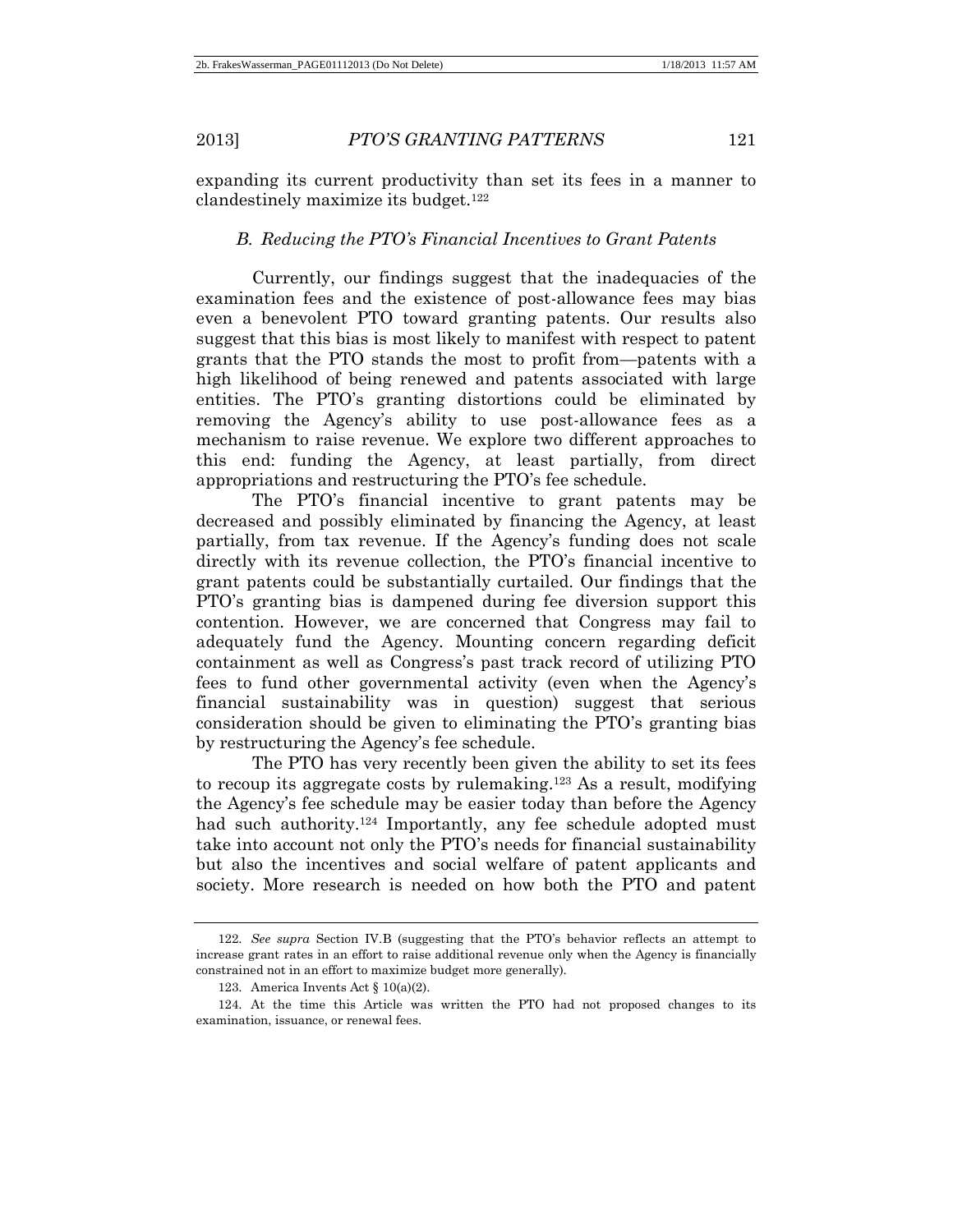applicants would respond to fee changes, and thus it is beyond the scope of this Article to propose an optimal fee structure of the PTO.<sup>125</sup> Nonetheless, we believe it is helpful to begin to explore fee structures that are likely to eliminate or dampen the PTO's pro-patentee tendencies identified in this Article.

To begin, the PTO cannot choose to eliminate the fee reductions for small entities and microentities, as this is beyond the scope of its rulemaking authority.<sup>126</sup> Thus, one way to reduce the PTO's incentives toward granting patents to large entities may be to adopt a fee schedule that curtails the Agency's incentives toward allowing patents in general.

The PTO could dampen its incentives to grant patents by adopting a fee schedule that will align its examination fees with examination costs and/or enacting other pre-allowance fees—i.e., restructuring its fee schedule so that it garners a greater percentage of its budget through pre-allowance fees. Because the PTO is required to set its fee collections to match its operational expenses, an increase in the level of examination fees will likely necessitate a decrease in the level of post-allowance fees. This fee schedule will likely reduce the Agency's tendency to grant patents, because the PTO will be less likely to be constrained by financial sustainability—i.e., the Agency will be less sensitive to dips in the nonbiased grant rate or aggregate renewal fee collections. However, when the Agency's sustainability is triggered, the distortionary bias to grant patents will likely be larger. The PTO will have to grant more patents to meet a revenue target than it would have under its traditional fee structure because the Agency stands to make less money per patent grant than it did under the traditional fee schedule.

Additionally, as long as the Agency is dependent on back-end fees, its pro-patentee tendencies will not be eliminated. The PTO will still have to grant a certain percentage of patents in order for its fee collections to match its operational expenses, and a number of factors will continue to possibly disrupt the Agency's financial equilibrium.<sup>127</sup>

<sup>125.</sup> Recent studies have shown that, at least with respect to low patent fees, patent demand is relatively inelastic. *See* de Rassenfosse & van Pottelsberghe, *supra* note 106, at 71–72 (finding that the demand for patents is responsive to price, but relatively inelastic); Timothy K. Wilson, *Patent Demand – A Simple Path to Patent Reform*, 2 INT'L IN-HOUSE COUNS. J. 806, 810– 12 (2008) (arguing that filing fees need to be raised significantly in order to reach the elastic portion of the demand curve).

<sup>126.</sup> It also seems unlikely that Congress will extinguish these fee reductions, as the America Invents Act just created the microentity status.

<sup>127.</sup> *See supra* Section I.B.2 (describing factors that may produce imbalance in the ratio of post-allowance fees and operational expenses).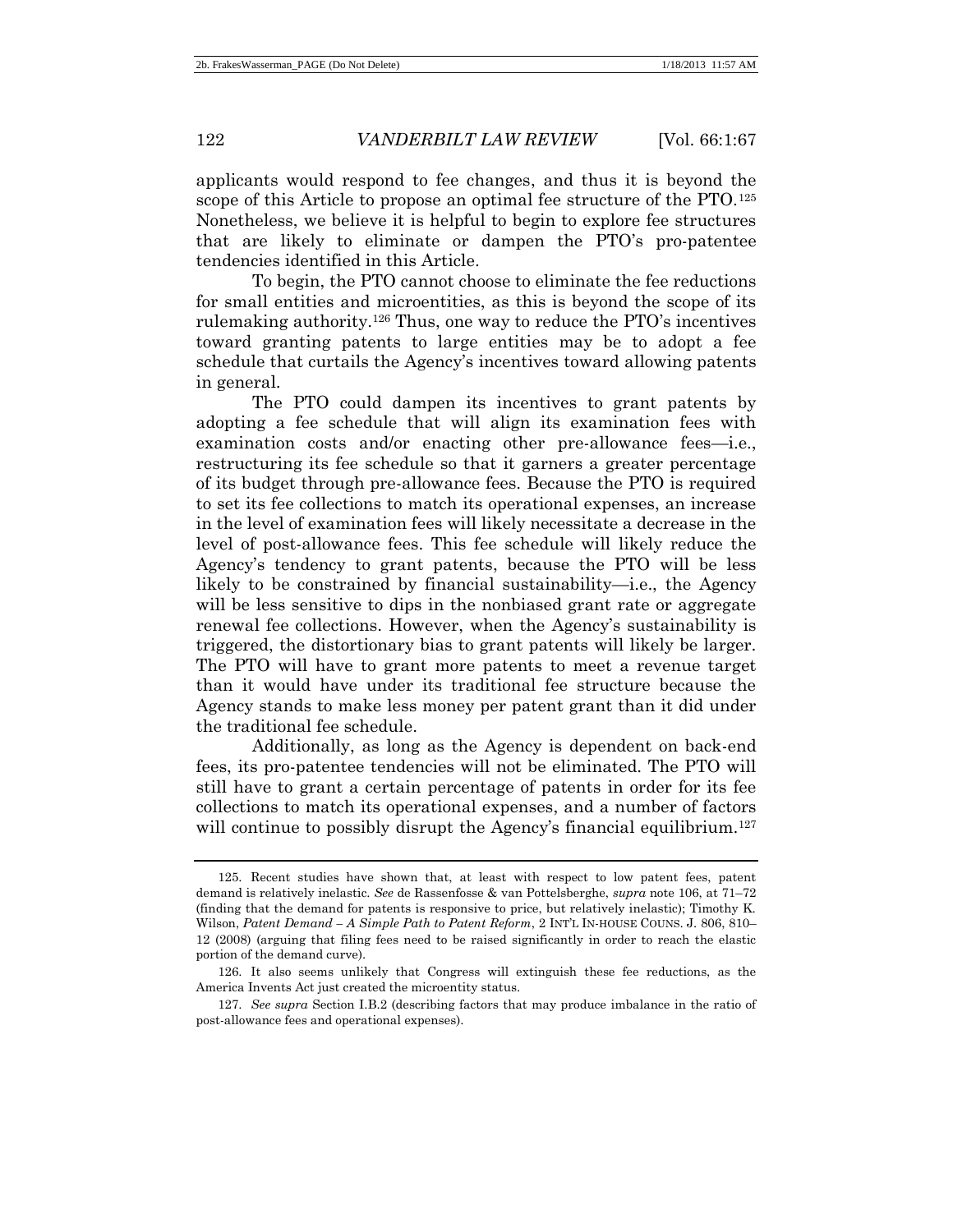Of course, the fact that the Agency has recently been granted feesetting authority means the PTO can attempt to reestablish financial equilibrium by changing its fee structure, rather than granting additional patents. However, there are several reasons why the Agency may struggle with utilizing rulemaking to routinely tweak its fee schedule.<sup>128</sup> First, legislative challenges and procedural requirements associated with rulemaking may increase the cost of the process to such a level that the Agency will not be able to frequently utilize the process to change its fee structure.<sup>129</sup> Second, to the extent the Agency is facing an impending financial crisis, the PTO may not be able to enact fee increases fast enough to boost its revenue, as the rulemaking process can take years to complete.<sup>130</sup> Thus, a PTO that is both dependent on back-end fees and facing immediate financial pressures may still turn to granting additional patents in an effort to augment its fee collections.

Perhaps the only way to eliminate a self-sufficient PTO's bias toward granting patents is to abolish post-allowance fees altogether. Under this approach the Agency's examination fees would need to be dramatically increased, and possibly other pre-allowance fees would need to be enacted in order for the PTO's fee collections to cover its

130. Several agencies have abandoned rulemaking altogether, largely in part due to frustration with the slow pace at which the process proceeds. ROBERTA S. KARMEL, REGULATION BY PROSECUTION: THE SECURITIES AND EXCHANGE COMMISSION VS. CORPORATE AMERICA 16 (1982) (describing the Securities and Exchange Commission's evolution toward adjudication).

<sup>128.</sup> It is likely, though, that the PTO will be able to use rulemaking to occasionally change its fee structure.

<sup>129.</sup> *See, e.g.*, JERRY L. MASHAW ET AL., ADMINISTRATIVE LAW, THE AMERICAN PUBLIC LAW SYSTEM: CASES AND MATERIALS 617–20 (6th ed. 2009) (describing institutional impediments to rulemaking). The PTO, like many other agencies, has struggled with using rulemaking to implement changes. For example, in 2007 the PTO utilized rulemaking to limit the number of continuation applications as well as the number of claims that could be included within each application. However, the Agency ultimately rescinded the regulations amidst court challenges. *See* Tafas v. Doll, 559 F.3d 1345, 1349 (Fed. Cir. 2009), *vacated*, 328 Fed. App'x 658, 658 (Fed. Cir. 2009) (holding that both the claim and continuation rules were procedural in nature and within the Agency's rulemaking authority, but that the continuations rule was inconsistent with patent law); Tafas v. Doll, 328 Fed. App'x 658, 658–59 (Fed. Cir. 2009) (granting petition to rehear the case en banc, vacating the panel opinion); Tafas v. Dudas, 541 F. Supp. 2d 805, 817 (E.D. Va. 2008) (granting summary judgment against the PTO); Tafas v. Dudas, 511 F. Supp. 2d 652, 671 (E.D. Va. 2007) (granting a preliminary injunction preventing the PTO from implementing changes to the continuation practice on the eve of their implementation); Changes to Practice for Continued Examination Filings, Patent Applications Containing Patentably Indistinct Claims, and Examination of Claims in Patent Applications, 72 Fed. Reg. 46,716 (Aug. 21, 2007) (codified at scattered sections of 37 C.F.R. pt. 1) (revising patent rules regarding continuing applications); Press Release, U.S. Pat. & Trademark Office, USPTO Rescinds Controversial Patent Regulations Package Proposed by Previous Administration (Oct. 8, 2009), *available at* http://www.uspto.gov/news/09\_21.jsp (reporting on the PTO's Final Rule rescinding regulations, providing background on the rules, and reviewing related litigation history).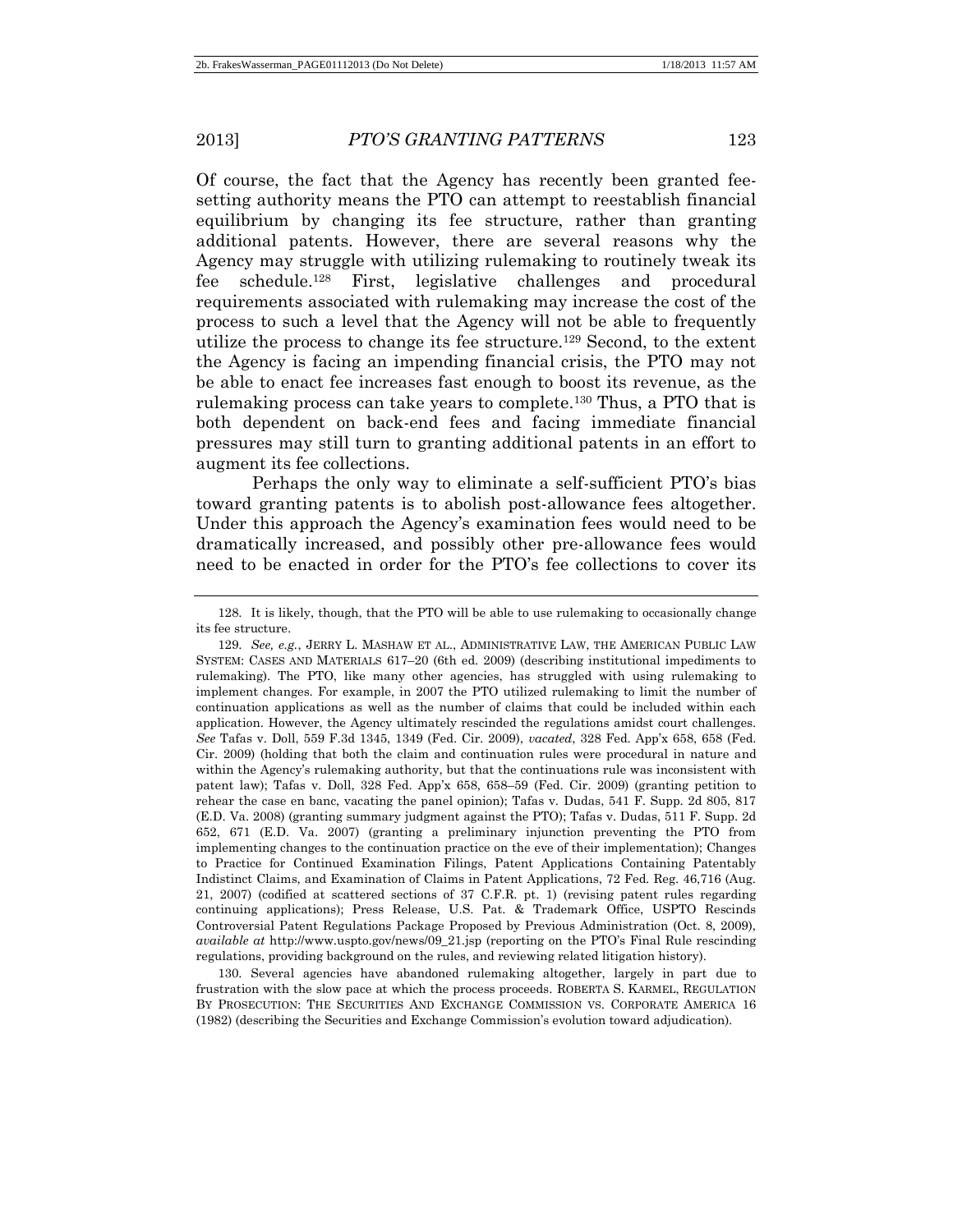operational expenses. As the Agency's entire fee stream would derive from pre-allowance activity, the Agency would no longer have a financial incentive to grant patents, because the Agency no longer stands to gain any additional fee revenue from patent grants. While this fee structure would eliminate the pro-patentee tendencies identified in this Article, it is not clear that it would enhance consumer welfare overall. The elimination of maintenance fees would effectively mean that all patents would last their entire term of twenty years, which may substantially increase the static costs of patents to society. Furthermore, depending on how patent applicants would respond to increased fees, patent applications may fall to a level below ideal.<sup>131</sup> The former concern could be addressed, however, by preserving renewal fees but restricting the amount of renewal fees the PTO can retain. The restricted fees could be utilized to pay a portion or all of the small-entity and microentity subsidy. This funding structure would likely result in dampening the Agency's bias toward issuing patents that are likely to be renewed or that were filed by large entities. Most likely, Congress would need to enact additional changes to the PTO's funding structure in order to achieve this result, but these changes would be minor.

#### **CONCLUSION**

This Article presents the first empirical study of the influence of the PTO's funding on the Agency's decision on whether or not to grant a patent. Our findings suggest that the PTO's current fee schedule likely biases the Agency to grant patents. Moreover, we find the Agency's bias is more likely to manifest with respect to patents that it stands to profit the most from granting—patents that are likely to be renewed or patents filed by large entities. Furthermore, we also find that these distortions are more likely to occur when markers indicative of an underfunded PTO are present.

In addition to their theoretical implications, our findings also speak to policy issues concerning patent law. Prior to our study, commentators failed to recognize the extent to which the PTO's fee schedule biased the Agency toward issuing patents. As a result, recent

<sup>131.</sup> *See supra* note 125 (citing sources that illustrate relative inelasticity of patent demand at least with respect to low patent fees). A simple decrease in patent filings does not necessarily have negative social welfare implications. Patent applicants may respond to the increased fees by better sorting patent applications—i.e., filing applications that are more likely to meet the standards of patentability. Companies and individuals may also utilize alternative mechanisms to protect their ideas, such as trade secrecy.